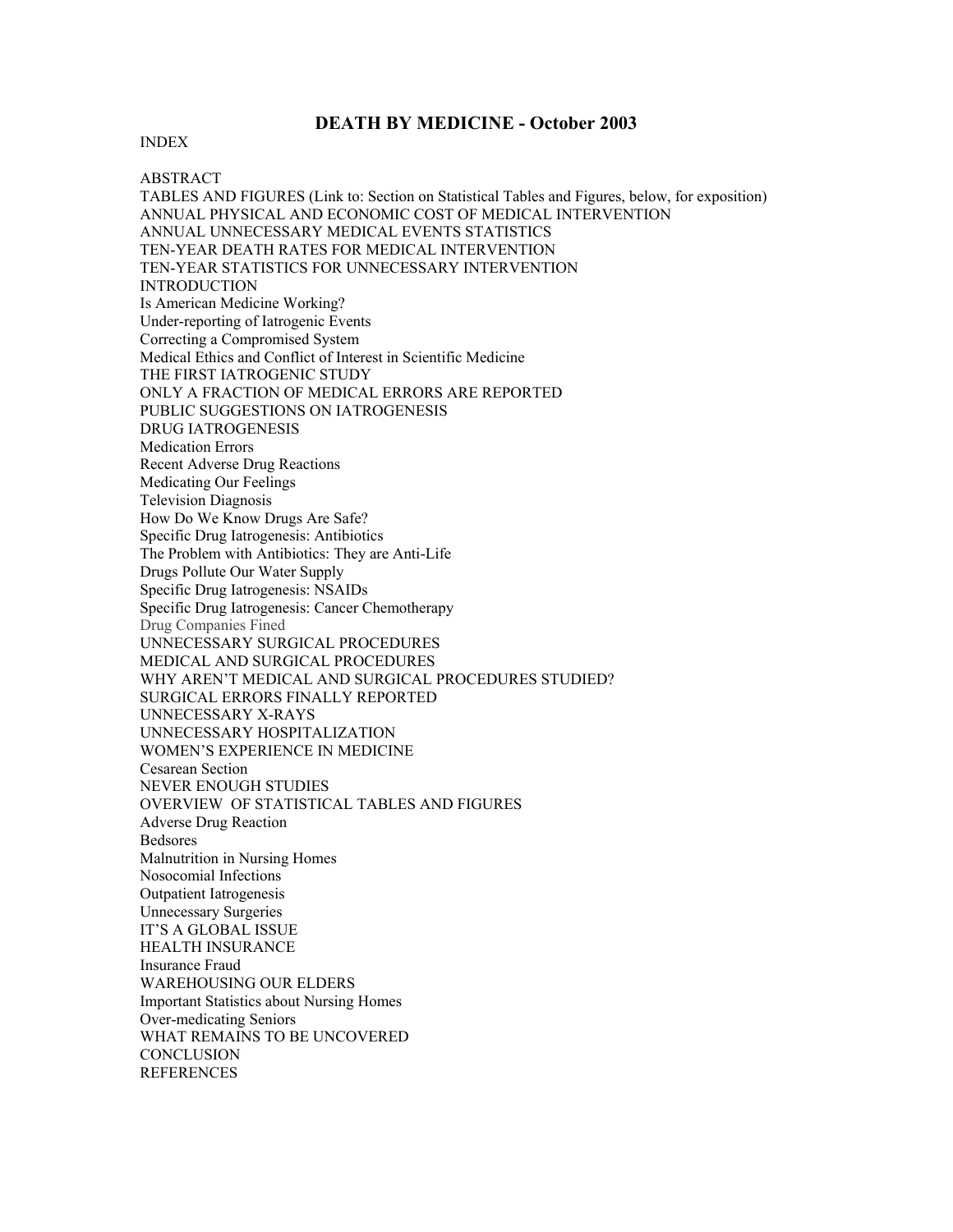### **DEATH BY MEDICINE - October 2003**

Gary Null PhD, Carolyn Dean MD ND, Martin Feldman MD, Debora Rasio MD, Dorothy Smith PhD.

## **ABSTRACT**

A definitive review and close reading of medical peer-review journals, and government health statistics shows that American medicine frequently causes more harm than good. The number of people having in-hospital, adverse drug reactions (ADR) to prescribed medicine is 2.2 million.<sup>1</sup> Dr. Richard Besser, of the CDC, in 1995, said the number of unnecessary antibiotics prescribed annually for viral infections was 20 million. Dr. Besser, in 2003, now refers to tens of millions of unnecessary antibiotics.<sup>2, 2a</sup> The number of unnecessary medical and surgical procedures performed annually is 7.5 million.<sup>3</sup> The number of people exposed to unnecessary hospitalization annually is 8.9 million.<sup>4</sup> The total number of iatrogenic deaths shown in the following table is 783,936. It is evident that the American medical system is the leading cause of death and injury in the United States. The 2001 heart disease annual death rate is 699,697; the annual cancer death rate,  $553,251<sup>5</sup>$ 

### **TABLES AND FIGURES (see Section on Statistical Tables and Figures, below, for exposition)**

| Condition                     | <b>Deaths</b> | Cost          | <b>Author</b>                                   |
|-------------------------------|---------------|---------------|-------------------------------------------------|
| <b>Adverse Drug Reactions</b> | 106,000       | \$12 billion  | Lazarou <sup>1</sup> Suh <sup>49</sup>          |
| Medical error                 | 98,000        | \$2 billion   | IOM <sup>6</sup>                                |
| <b>Bedsores</b>               | 115,000       | \$55 billion  | Xakellis <sup>7</sup> Barczak <sup>8</sup>      |
| Infection                     | 88,000        | \$5 billion   | Weinstein <sup>9</sup> MMWR <sup>10</sup>       |
| Malnutrition                  | 108,800       |               | Nurses Coalition <sup>11</sup>                  |
| Outpatients                   | 199,000       | \$77 billion  | Starfield <sup>12</sup> Weingart <sup>112</sup> |
| <b>Unnecessary Procedures</b> | 37,136        | \$122 billion | HCUP <sup>3,13</sup>                            |
| Surgery-Related               | 32,000        | \$9 billion   | AHRO <sup>85</sup>                              |
| TOTAL                         | 783,936       | \$282 billion |                                                 |

#### **ANNUAL PHYSICAL AND ECONOMIC COST OF MEDICAL INTERVENTION**

We could have an even higher death rate by using Dr. Lucien Leape's 1997 medical and drug error rate of 3 million.<sup>14</sup> Multiplied by the fatality rate of  $14\%$  (that Leape used in  $1994^{16}$  we arrive at an annual death rate of 420,000 for drug errors and medical errors combined. If we put this number in place of Lazorou's 106,000 drug errors and the Institute of Medicine's (IOM) 98,000 medical errors, we could add another 216,000 deaths making a total of 999,936 deaths annually.

| <b>Condition</b> | <b>Deaths</b> | Cost |               | Author            |
|------------------|---------------|------|---------------|-------------------|
| ADR/med error    | 420,000       |      | \$200 billion | Leape $1997^{14}$ |
| <b>TOTAL</b>     | 999,936       |      |               |                   |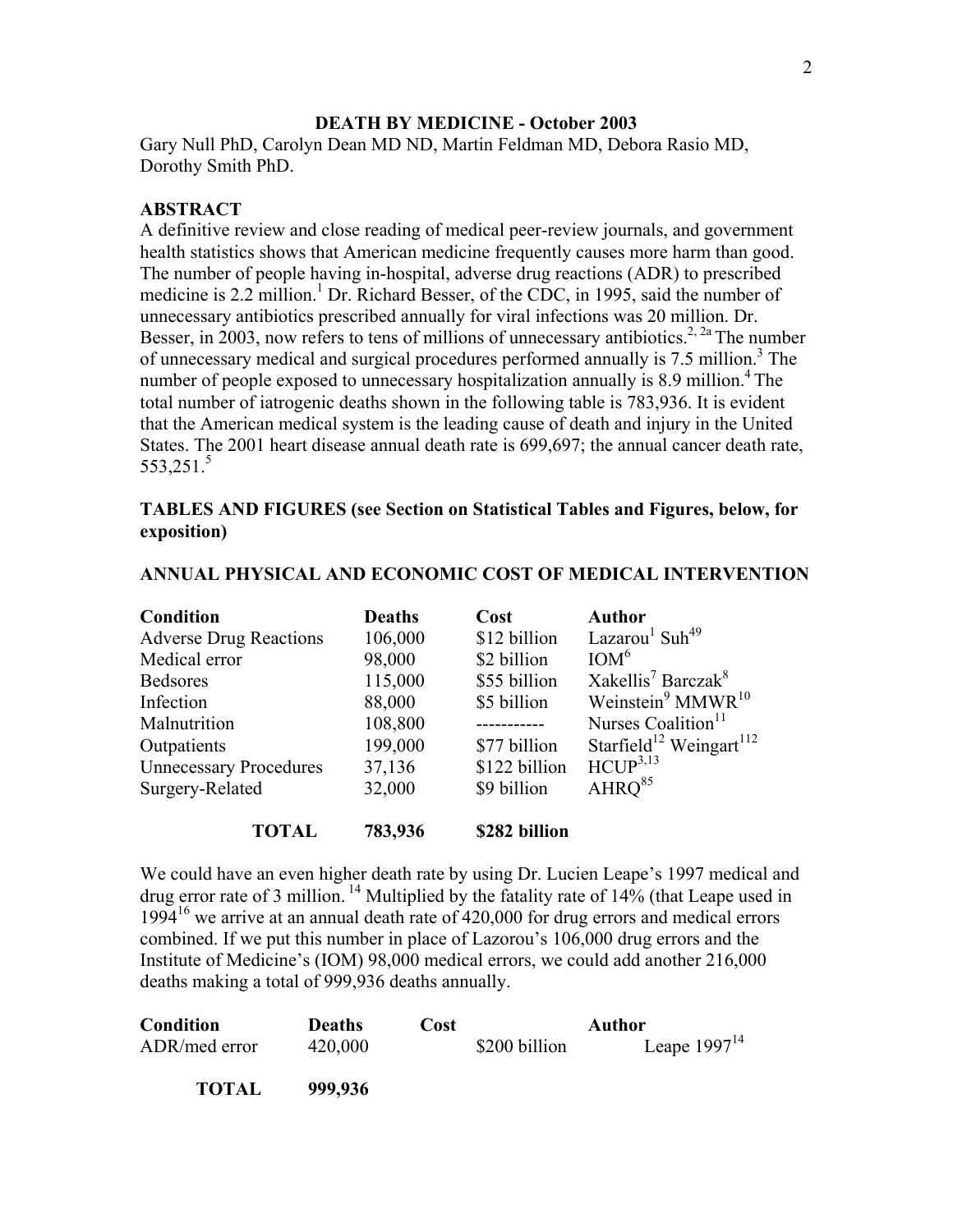### **ANNUAL UNNECESSARY MEDICAL EVENTS STATISTICS**

| <b>Unnecessary Events</b> |              | <b>People Affected</b>     | <b>Iatrogenic Events</b>  |
|---------------------------|--------------|----------------------------|---------------------------|
| Hospitalization           |              | $8.9$ million <sup>4</sup> | 1.78 million $16$         |
| Procedures                |              | 7.5 million $3$            | 1.3 million <sup>40</sup> |
|                           | <b>TOTAL</b> | 16.4 million               | 3.08 million              |

The enumerating of unnecessary medical events is very important in our analysis. Any medical procedure that is invasive and not necessary must be considered as part of the larger iatrogenic picture. Unfortunately, cause and effect go unmonitored. The figures on unnecessary events represent people ("patients") who are thrust into a dangerous healthcare system. They are helpless victims. Each one of these 16.4 million lives is being affected in a way that could have a fatal consequence. Simply entering a hospital could result in the following:

- 1. In 16.4 million people, 2.1% chance of a serious adverse drug reaction, $<sup>1</sup>$ </sup> (186,000)
- 2. In 16.4 million people,  $5-6%$  chance of acquiring a nosocomial infection.<sup>9</sup> (489,500)
- 3. In16.4 million people, 4-36% chance of having an iatrogenic injury in hospital (medical error and adverse drug reactions),  $^{16}$  (1.78 million)
- 4. In 16.4 million people, 17% chance of a procedure error,  $40^{\circ}$  (1.3 million)

All the statistics above represent a one-year time span. Imagine the numbers over a tenyear period. Working with the most conservative figures from our statistics we project the following 10-year death rates.

## **Condition 10-Year Deaths Author**  Adverse Drug Reaction 1.06 million (1) Medical error 0.98 million (6)  $Bedsores$  1.15 million  $(7,8)$ Nosocomial Infection 0.88 million (9,10) Malnutrition 1.09 million (11) Outpatients 1.99 million (12, 112) Unnecessary Procedures 371,360 (3,13) Surgery-related 320,000 (85)

## **TEN-YEAR DEATH RATES FOR MEDICAL INTERVENTION**

**TOTAL 7,841,360 (7.8 million)** 

Our projected statistic of 7.8 million iatrogenic deaths is more than all the casualties from wars that America has fought in its entire history.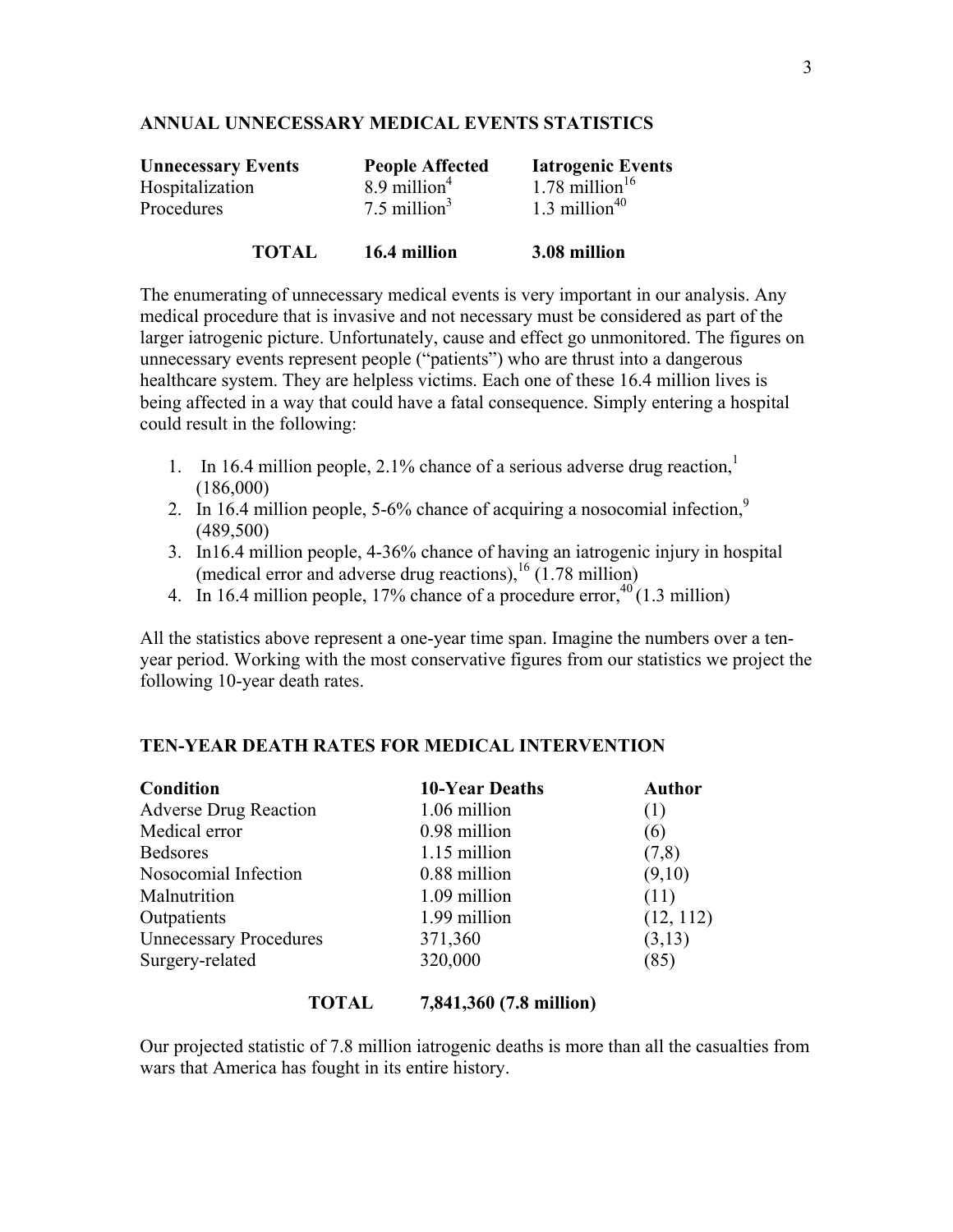Our projected figures for unnecessary medical events occurring over a 10-year period are also dramatic.

### **TEN-YEAR STATISTICS FOR UNNECESSARY INTERVENTION**

| <b>Unnecessary Events</b> | 10-year Number | <b>Iatrogenic Events</b> |
|---------------------------|----------------|--------------------------|
| Hospitalization           | 89 million $4$ | 17 million               |
| Procedures                | 75 million $3$ | 15 million               |

### **TOTAL 164 million**

These projected figures show that a total of 164 million people, approximately 56% of the population of the United States, have been treated unnecessarily by the medical industry – in other words, nearly 50,000 people per day.

## **INTRODUCTION**

Never before have the complete statistics on the multiple causes of iatrogenesis been combined in one paper. Medical science amasses tens of thousands of papers annually each one a tiny fragment of the whole picture. To look at only one piece and try to understand the benefits and risks is to stand one inch away from an elephant and describe everything about it. You have to pull back to reveal the complete picture, such as we have done here. Each specialty, each division of medicine, keeps their own records and data on morbidity and mortality like pieces of a puzzle. But the numbers and statistics were always hiding in plain sight. We have now completed the painstaking work of reviewing thousands and thousands of studies. Finally putting the puzzle together we came up with some disturbing answers.

## **Is American Medicine Working?**

At 14% of the Gross National Product, healthcare spending reached \$1.6 trillion in 2003.15 Considering this enormous expenditure, we should have the best medicine in the world. We should be reversing disease, preventing disease, and doing minimal harm. However, careful and objective review shows the opposite. Because of the extraordinary narrow context of medical technology through which contemporary medicine examines the human condition, we are completely missing the full picture. Medicine is not taking into consideration the following monumentally important aspects of a healthy human organism: (a) stress and how it adversely affects the immune system and life processes; (b) insufficient exercise; (c) excessive caloric intake; (d) highly-processed and denatured foods grown in denatured and chemically-damaged soil; and (e) exposure to tens of thousands of environmental toxins. Instead of minimizing these disease-causing factors, we actually cause more illness through medical technology, diagnostic testing, overuse of medical and surgical procedures, and overuse of pharmaceutical drugs. The huge disservice of this therapeutic strategy is the result of little effort or money being appropriated for preventing disease.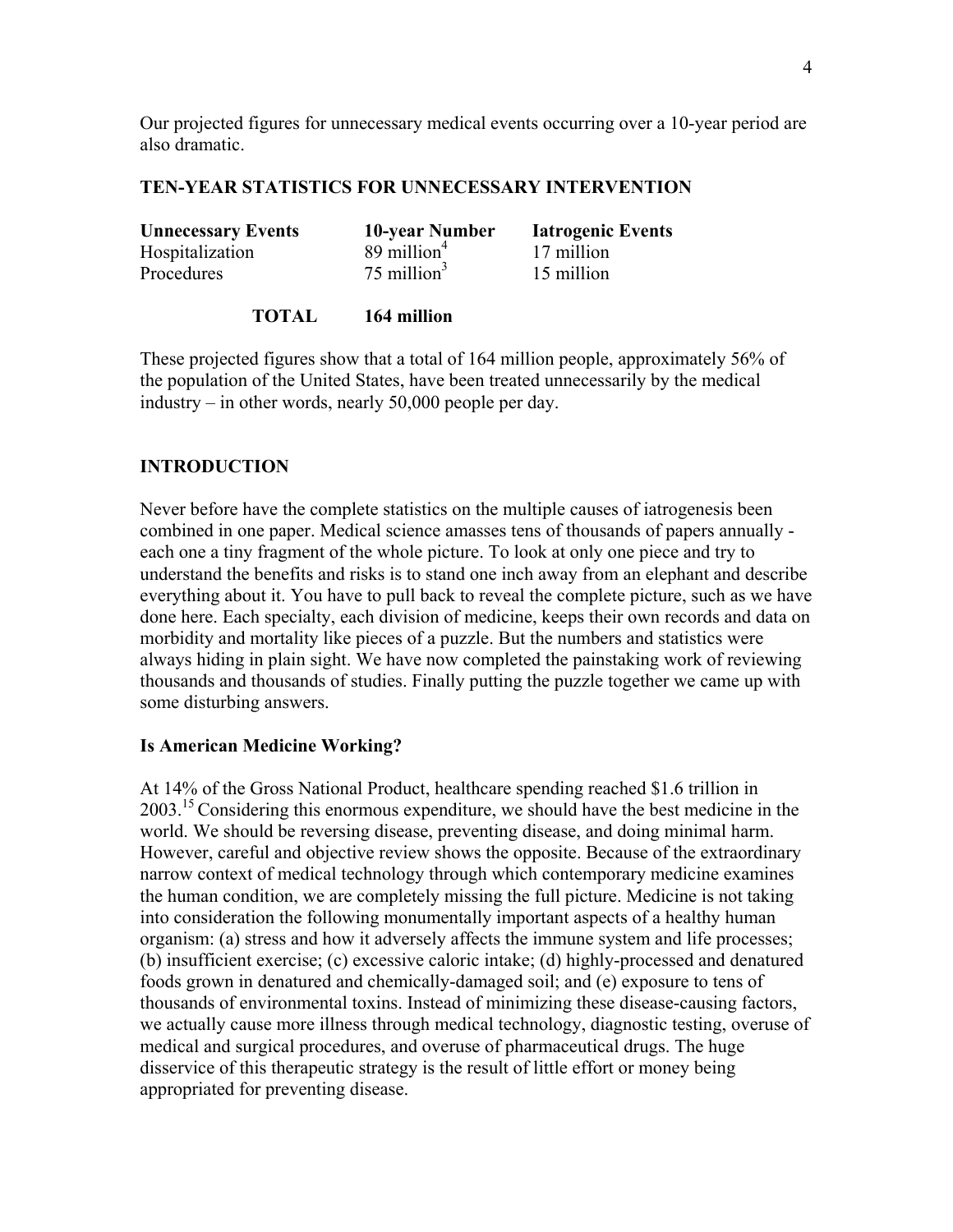#### **Under-reporting of Iatrogenic Events**

As few as 5% and only up to 20% of iatrogenic acts are ever reported.<sup>16,24,25,33,34</sup> This implies that if medical errors were completely and accurately reported, we would have a much higher annual iatrogenic death rate than 783,936. Dr. Leape, in 1994, said his figure of 180,000 medical mistakes annually was equivalent to three jumbo-jet crashes every two days.<sup>16</sup> Our report shows that 6 jumbo jets are falling out of the sky each and every day.

#### **Correcting a Compromised System**

What we must deduce from this report is that medicine is in need of complete and total reform: from the curriculum in medical schools to protecting patients from excessive medical intervention. It is quite obvious that we can't change anything if we are not honest about what needs to be changed. This report simply shows the degree to which change is required. We are fully aware that what stands in the way of change are powerful pharmaceutical companies, medical technology companies, and special interest groups with enormous vested interests in the business of medicine. They fund medical research, support medical schools and hospitals, and advertise in medical journals. With deep pockets they entice scientists and academics to support their efforts. Such funding can sway the balance of opinion from professional caution to uncritical acceptance of a new therapy or drug. You only have to look at the number of invested people on hospital, medical, and government health advisory boards to see conflict of interest. The public is mostly unaware of these interlocking interests. For example, a 2003 study found that nearly half of medical school faculty, who serve on Institutional Review Boards (IRB) to advise on clinical trial research, also serve as consultants to the pharmaceutical industry.<sup>17</sup> The authors were concerned that such representation could cause potential conflicts of interest. A news release by Dr. Erik Campbell, the lead author, said, "Our previous research with faculty has shown us that ties to industry can affect scientific behavior, leading to such things as trade secrecy and delays in publishing research. It's possible that similar relationships with companies could affect IRB members' activities and attitudes  $^{7,18}$ 

#### **Medical Ethics and Conflict of Interest in Scientific Medicine**

Jonathan Quick, Director of Essential Drugs and Medicines Policy for the World Health Organization wrote in a recent WHO Bulletin: "If clinical trials become a commercial venture in which self-interest overrules public interest and desire overrules science, then the social contract which allows research on human subjects in return for medical advances is broken."<sup>19</sup>

Former editor of the New England Journal of Medicine (NEJM), Dr. Marcia Angell, struggled to bring the attention of the world to the problem of commercializing scientific research in her outgoing editorial titled "Is Academic Medicine for Sale?"20 Angell called for stronger restrictions on pharmaceutical stock ownership and other financial incentives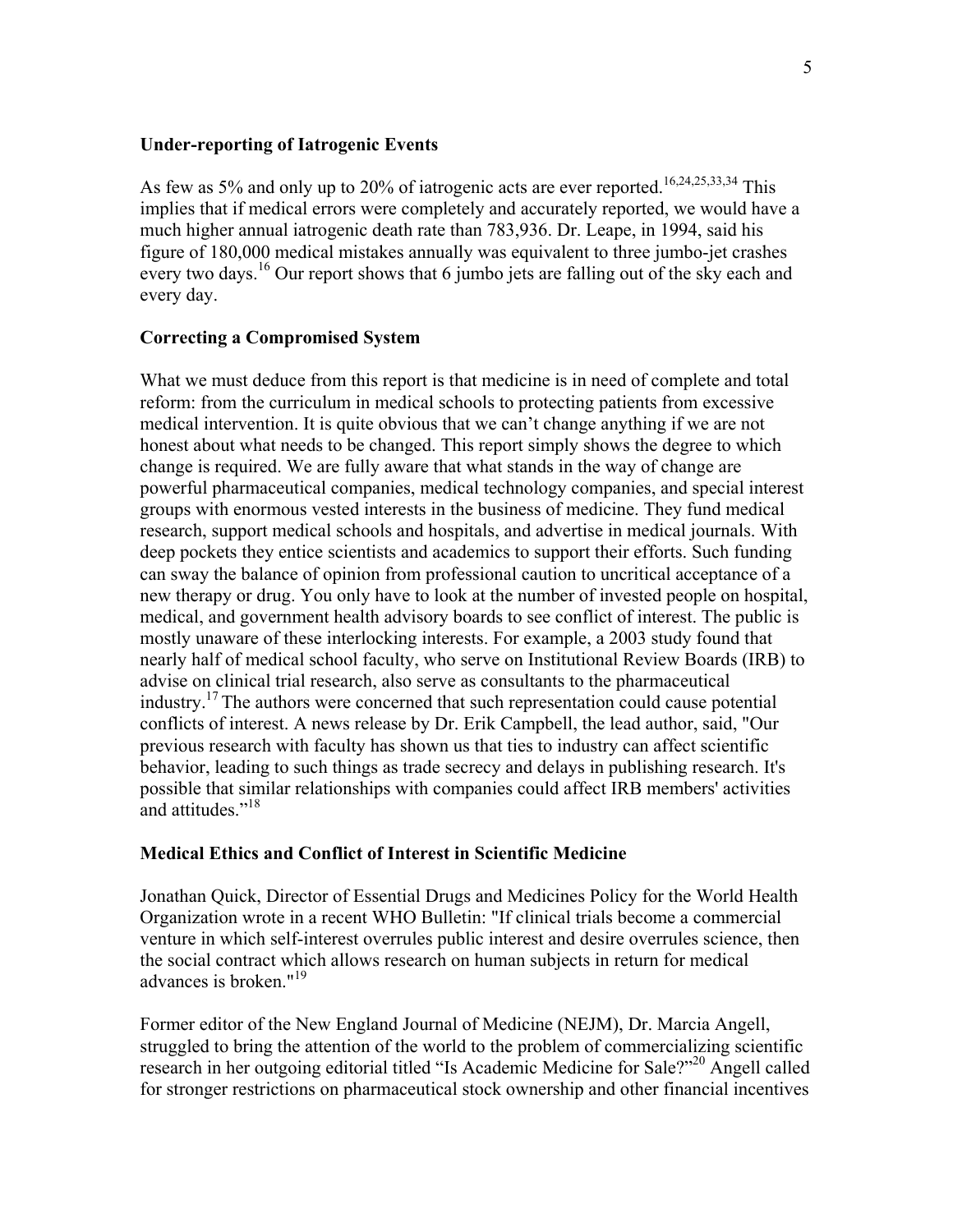for researchers. She said that growing conflicts of interest are tainting science. She warned that, "When the boundaries between industry and academic medicine become as blurred as they are now, the business goals of industry influence the mission of medical schools in multiple ways." She did not discount the benefits of research but said a Faustian bargain now existed between medical schools and the pharmaceutical industry.

Angell left the NEMJ in June, 2000. Two years later, in June, 2002, the NEJM announced that it will now accept biased journalists (those who accept money from drug companies) because it is too difficult to find ones that have no ties. Another former editor of the journal, Dr. Jerome Kassirer, said that was just not the case, that there are plenty of researchers who don't work for drug companies.<sup>21</sup> The ABC report said that one measurable tie between pharmaceutical companies and doctors amounts to over \$2 billion a year spent for over 314,000 events that doctors attend.

The ABC report also noted that a survey of clinical trials revealed that when a drug company funds a study, there is a 90% chance that the drug will be perceived as effective whereas a non-drug company-funded study will show favorable results 50% of the time. It appears that money can't buy you love but it can buy you any "scientific" result you want. The only safeguard to reporting these studies was if the journal writers remained unbiased. That is no longer the case.

Cynthia Crossen, writer for the Wall Street Journal in 1996, published *Tainted Truth*: *The Manipulation of Fact in America*, a book about the widespread practice of lying with statistics.<sup>22</sup> Commenting on the state of scientific research she said that, "The road to hell was paved with the flood of corporate research dollars that eagerly filled gaps left by slashed government research funding." Her data on financial involvement showed that in l981 the drug industry "gave" \$292 million to colleges and universities for research. In l991 it "gave" \$2.1 billion.

### **THE FIRST IATROGENIC STUDY**

Dr. Lucian L. Leape opened medicine's Pandora's box in his 1994 JAMA paper, "Error in Medicine".16 He began the paper by reminiscing about Florence Nightingale's maxim – "first do no harm." But he found evidence of the opposite happening in medicine. He found that Schimmel reported in 1964 that 20% of hospital patients suffered iatrogenic injury, with a 20% fatality rate. Steel in 1981 reported that 36% of hospitalized patients experienced iatrogenesis with a 25% fatality rate and adverse drug reactions were involved in 50% of the injuries. Bedell in 1991 reported that 64% of acute heart attacks in one hospital were preventable and were mostly due to adverse drug reactions. However, Leape focused on his and Brennan's "Harvard Medical Practice Study" published in 1991.<sup>16a</sup> They found that in 1984, in New York State, there was a 4% iatrogenic injury rate for patients with a 14% fatality rate. From the 98,609 patients injured and the 14% fatality rate, he estimated that in the whole of the U.S. 180,000 people die each year, partly as a result of iatrogenic injury. Leape compared these deaths to the equivalent of three jumbo-jet crashes every two days.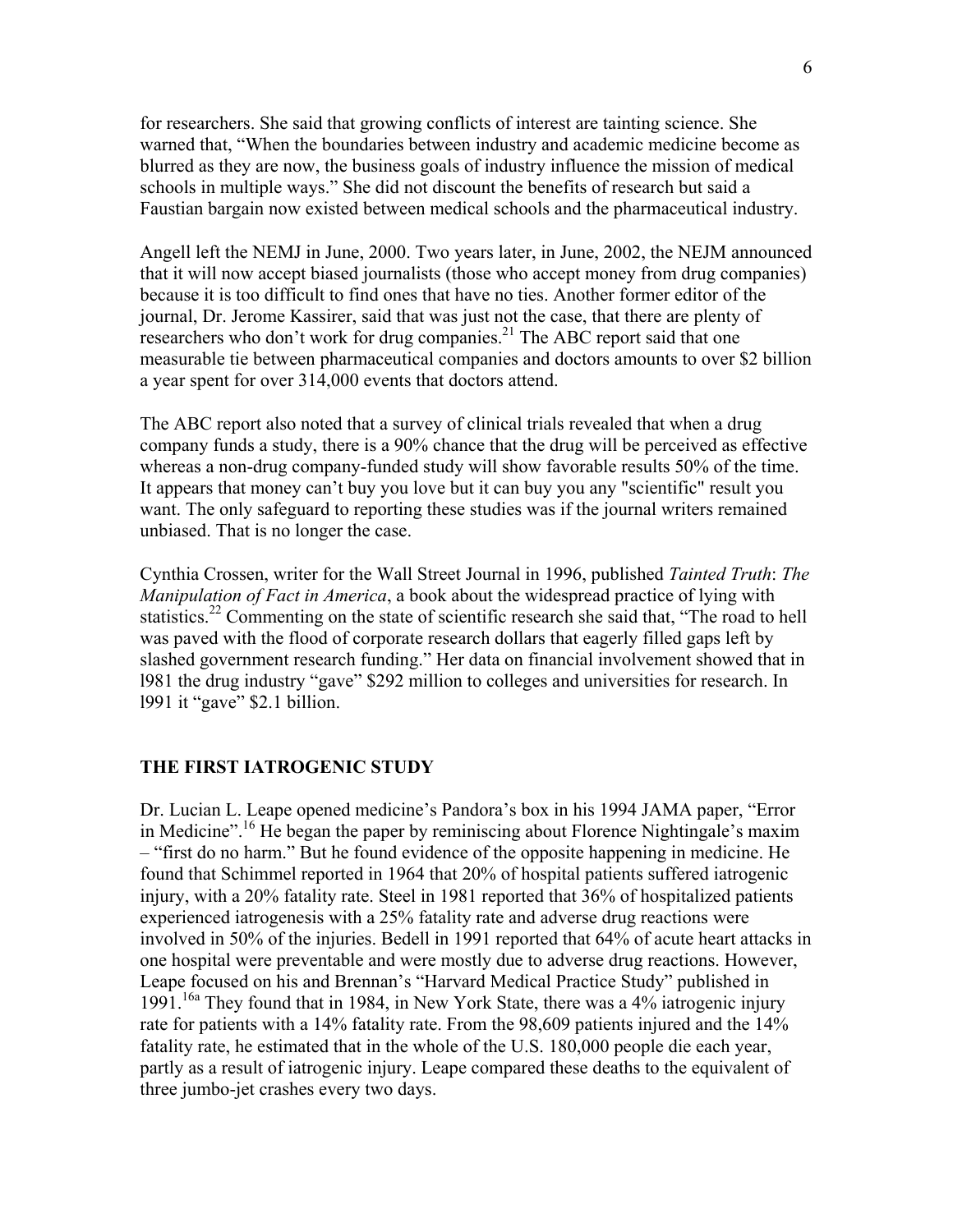Why Leape chose to use the much lower figure of 4% injury for his analysis remains in question. Perhaps he wanted to tread lightly. If Leape had, instead, calculated the average rate among the three studies he cites (36%, 20%, and 4%), he would have come up with a 20% medical error rate. The number of fatalities that he could have presented, using an average rate of injury and his 14% fatality, is an annual 1,189,576 iatrogenic deaths, or over ten jumbo jets crashing every day.

Leape acknowledged that the literature on medical error is sparse and we are only seeing the tip of the iceberg. He said that when errors are specifically sought out, reported rates are "distressingly high". He cited several autopsy studies with rates as high as 35-40% of missed diagnoses causing death. He also commented that an intensive care unit reported an average of 1.7 errors per day per patient, and 29% of those errors were potentially serious or fatal. We wonder: what is the effect on someone who daily gets the wrong medication, the wrong dose, the wrong procedure; how do we measure the accumulated burden of injury; and when the patient finally succumbs after the tenth error that week, what is entered on the death certificate?

Leape calculated the rate of error in the intensive care unit. First, he found that each patient had an average of 178 "activities" (staff/procedure/medical interactions) a day, of which 1.7 were errors, which means a 1% failure rate. To some this may not seem like much, but putting this into perspective, Leape cited industry standards where in aviation a 0.1% failure rate would mean 2 unsafe plane landings per day at O'Hare airport; in the U.S. Mail, 16,000 pieces of lost mail every hour; or in banking, 32,000 bank checks deducted from the wrong bank account every hour.

Analyzing why there is so much medical error Leape acknowledged the lack of reporting. Unlike a jumbo-jet crash, which gets instant media coverage, hospital errors are spread out over the country in thousands of different locations. They are also perceived as isolated and unusual events. However, the most important reason that medical error is unrecognized and growing, according to Leape, was, and still is, that doctors and nurses are unequipped to deal with human error, due to the culture of medical training and practice. Doctors are taught that mistakes are unacceptable. Medical mistakes are therefore viewed as a failure of character and any error equals negligence. We can see how a great deal of sweeping under the rug takes place since nobody is taught what to do when medical error does occur. Leape cited McIntyre and Popper who said the "infallibility model" of medicine leads to intellectual dishonesty with a need to cover up mistakes rather than admit them. There are no Grand Rounds on medical errors, no sharing of failures among doctors and no one to support them emotionally when their error harms a patient.

Leape hoped his paper would encourage medicine "to fundamentally change the way they think about errors and why they occur". It's been almost a decade since this groundbreaking work, but the mistakes continue to soar.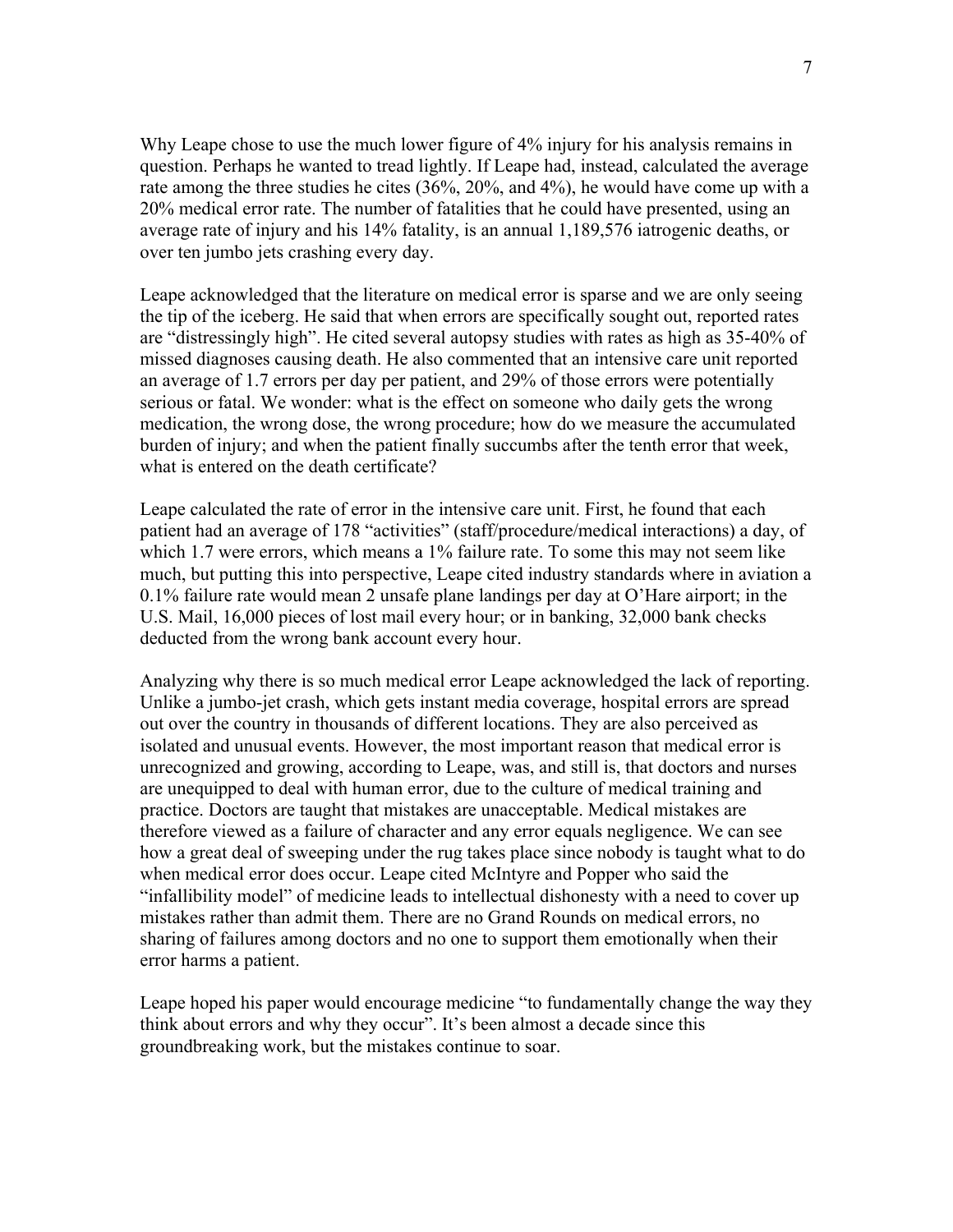One year later, in 1995, a report in JAMA said that, "Over a million patients are injured in U.S. hospitals each year, and approximately 280,000 die annually as a result of these injuries. Therefore, the iatrogenic death rate dwarfs the annual automobile accident mortality rate of 45,000 and accounts for more deaths than all other accidents combined. $123$ 

At a press conference in 1997 Dr. Leape released a nationwide poll on patient iatrogenesis conducted by the National Patient Safety Foundation (NPSF), which is sponsored by the American Medical Association. The survey found that more than 100 million Americans have been impacted directly and indirectly by a medical mistake. Forty-two percent were directly affected and a total of 84% personally knew of someone who had experienced a medical mistake.<sup>14</sup> Dr. Leape is a founding member of the NPSF.

Dr. Leape at this press conference also updated his 1994 statistics saying that medical errors in inpatient hospital settings nationwide, as of 1997, could be as high as three million and could cost as much as \$200 billion**.** Leape used a 14% fatality rate to determine a medical error death rate of  $180,000$  in  $1994$ .<sup>16</sup> In 1997, using Leape's base number of three million errors, the annual deaths could be as much as 420,000 for inpatients alone. This does not include nursing home deaths, or people in the outpatient community dying of drug side effects or as the result of medical procedures.

#### **ONLY A FRACTION OF MEDICAL ERRORS ARE REPORTED**

Leape, in 1994, said that he was well aware that medical errors were not being reported.<sup>16</sup> According to a study in two obstetrical units in the U.K., only about one quarter of the adverse incidents on the units are ever reported for reasons of protecting staff or preserving reputations, or fear of reprisals, including law suits.<sup>24</sup> An analysis by Wald and Shojania found that only 1.5% of all adverse events result in an incident report, and only 6% of adverse drug events are identified properly. The authors learned that the American College of Surgeons gives a very broad guess that surgical incident reports routinely capture only 5-30% of adverse events. In one surgical study only 20% of surgical complications resulted in discussion at Morbidity and Mortality Rounds.<sup>25</sup> From these studies it appears that all the statistics that are gathered may be substantially underestimating the number of adverse drug and medical therapy incidents. It also underscores the fact that our mortality statistics are actually conservative figures.

An article in Psychiatric Times outlines the stakes involved with reporting medical errors.<sup>26</sup> They found that the public is fearful of suffering a fatal medical error, and doctors are afraid they will be sued if they report an error. This brings up the obvious question: who is reporting medical errors? Usually it is the patient or the patient's surviving family. If no one notices the error, it is never reported. Janet Heinrich, an associate director at the U.S. General Accounting Office responsible for health financing and public health issues, testifying before a House subcommittee about medical errors, said that, "The full magnitude of their threat to the American public is unknown." She added, "Gathering valid and useful information about adverse events is extremely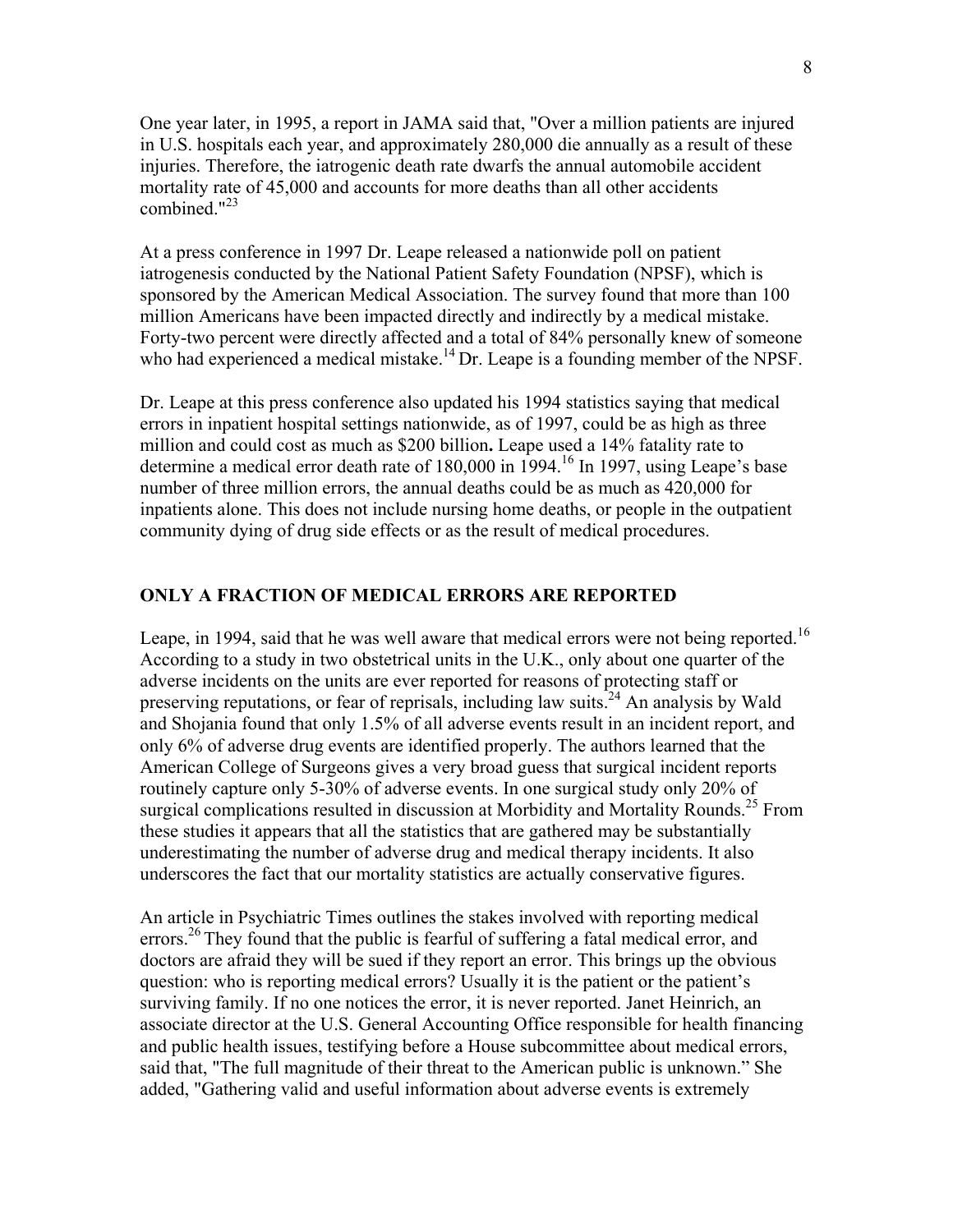difficult." She acknowledged that the fear of being blamed, and the potential for legal liability, played key roles in the under-reporting of errors. The Psychiatric Times noted that the American Medical Association is strongly opposed to mandatory reporting of medical errors.<sup>26</sup> If doctors aren't reporting, what about nurses? In a survey of nurses, they also did not report medical mistakes for fear of retaliation.<sup>27</sup>

Standard medical pharmacology texts admit that relatively few doctors ever report adverse drug reactions to the FDA.<sup>28</sup> The reasons range from not knowing such a reporting system exists to fear of being sued because they prescribed a drug that caused harm.<sup>29</sup> However, it is this tremendously flawed system of voluntary reporting from doctors that we depend on to know whether a drug or a medical intervention is harmful.

Pharmacology texts will also tell doctors how hard it is to separate drug side effects from disease symptoms. Treatment failure is most often attributed to the disease and not the drug or the doctor. Doctors are warned, "Probably nowhere else in professional life are mistakes so easily hidden, even from ourselves."<sup>30</sup> It may be hard to accept, but not difficult to understand, why only one in twenty side effects is reported to either hospital administrators or the FDA.<sup>31,31a</sup> 1

If hospitals admitted to the actual number of errors and mistakes, which is about 20 times what is reported, they would come under intense scrutiny.<sup>32</sup> Jerry Phillips, associate director of the Office of Post Marketing Drug Risk Assessment at the FDA, confirms this number. "In the broader area of adverse drug reaction data, the 250,000 reports received annually probably represent only 5% of the actual reactions that occur."<sup>33</sup> Dr. Jay Cohen, who has extensively researched adverse drug reactions, comments that because only 5% of adverse drug reactions are being reported, there are, in reality, five million medication reactions each year. $34$ 

It remains that whatever figure you choose to believe about the side effects from drugs, all the experts agree that you have to multiply that by 20 to get a more accurate estimate of what is really occurring in the burgeoning "field" of iatrogenic medicine.

A 2003 survey is all the more distressing because there seems to be no improvement in error-reporting even with all the attention on this topic. Dr. Dorothea Wild surveyed medical residents at a community hospital in Connecticut. She found that only half of the residents were aware that the hospital had a medical error-reporting system, and the vast majority didn't use it at all. Dr. Wild says this does not bode well for the future. If doctors don't learn error-reporting in their training, they will never use it. And she adds that error reporting is the first step in finding out where the gaps in the medical system are and fixing them. That first baby step has not even begun.<sup>35</sup>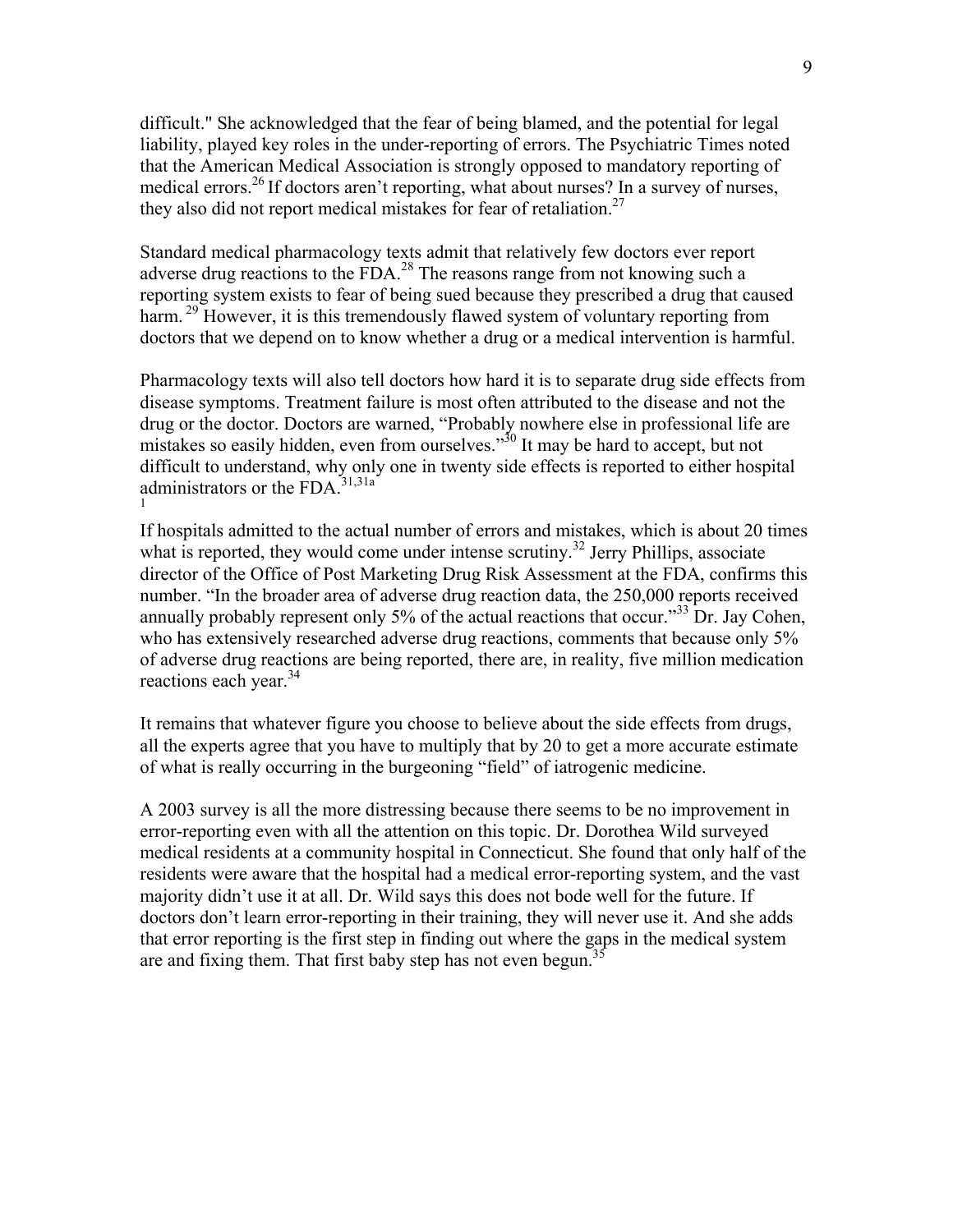## **PUBLIC SUGGESTIONS ON IATROGENESIS**

In a telephone survey, 1,207 adults were asked to indicate how effective they thought the following would be in reducing preventable medical errors that resulted in serious harm $\cdot^{36}$ 

- giving doctors more time to spend with patients: very effective 78%
- requiring hospitals to develop systems to avoid medical errors: very effective 74%
- better training of health professionals: very effective 73%
- using only doctors specially trained in intensive care medicine on intensive care units: very effective 73%
- requiring hospitals to report all serious medical errors to a state agency: very effective 71%
- increasing the number of hospital nurses: very effective 69%
- reducing the work hours of doctors-in-training to avoid fatigue: very effective 66%
- encouraging hospitals to voluntarily report serious medical errors to a state agency: very effective 62%

## **DRUG IATROGENESIS**

Drugs comprise the major treatment modality of scientific medicine. With the discovery of the "Germ Theory" medical scientists convinced the public that infectious organisms were the cause of illness. Finding the "cure" for these infections proved much harder than anyone imagined. From the beginning, chemical drugs promised much more than they delivered. But far beyond not working, the drugs also caused incalculable side effects. The drugs themselves, even when properly prescribed, have side effects that can be fatal, as Lazarou's study<sup>1</sup> shows. But human error can make the situation even worse.

## **Medication Errors**

A survey of a 1992 national pharmacy database found a total of 429,827 medication errors from 1,081 hospitals. Medication errors occurred in 5.22% of patients admitted to these hospitals each year. The authors concluded that a minimum of 90,895 patients annually were harmed by medication errors in the country as a whole.<sup>37</sup>

A 2002 study shows that 20% of hospital medications for patients had dosage mistakes. Nearly 40% of these errors were considered potentially harmful to the patient. In a typical 300-patient hospital the number of errors per day were  $40^{38}$ 

Problems involving patients' medications were even higher the following year. The error rate intercepted by pharmacists in this study was 24%, making the potential minimum number of patients harmed by prescription drugs 417,908.<sup>39</sup>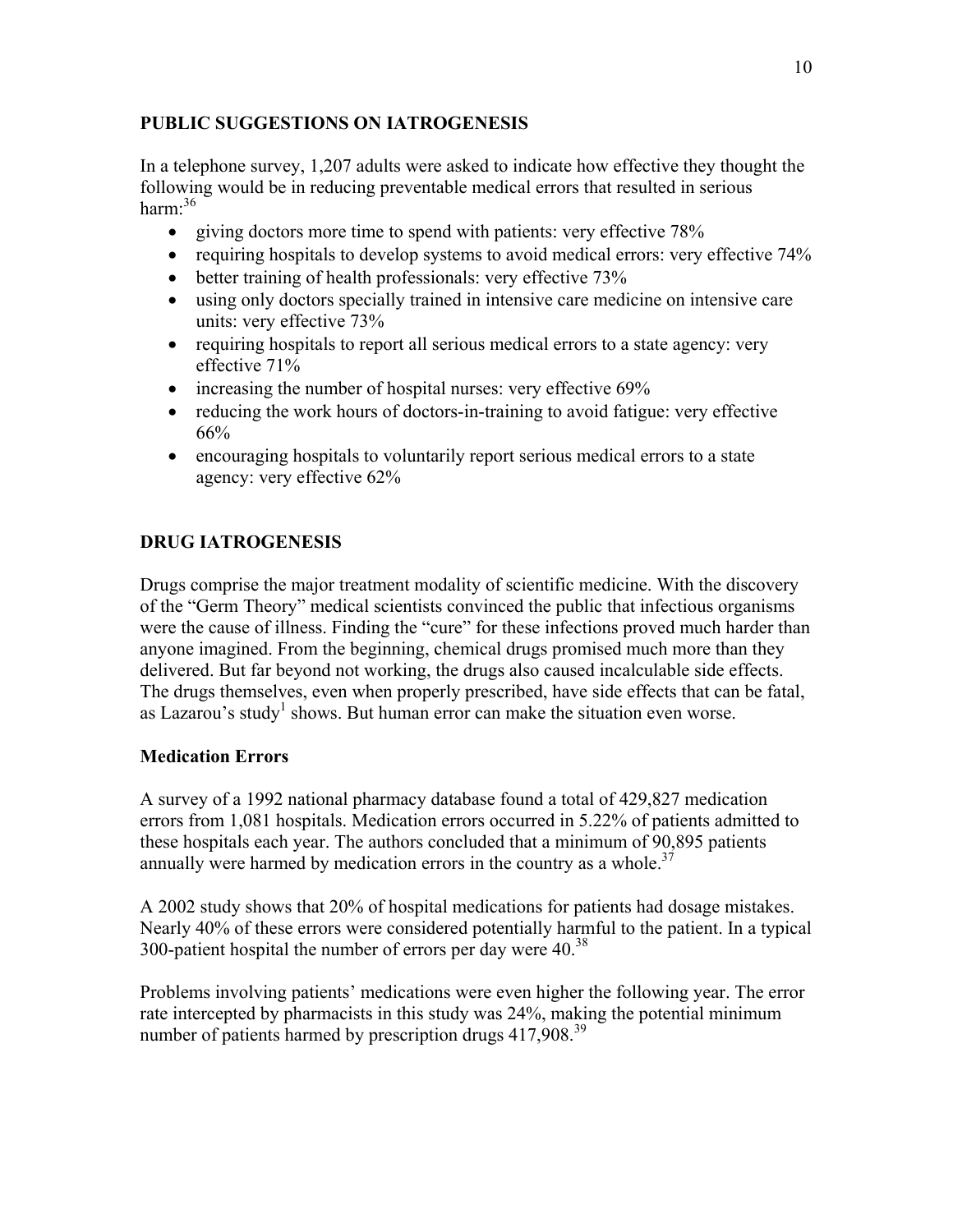### **Recent Adverse Drug Reactions**

More recent studies on adverse drug reactions show that the figures from 1994 (published in Lazarou's 1998 JAMA article) may be increasing. A 2003 study followed four hundred patients after discharge from a tertiary care hospital (hospital care that requires highly specialized skills, technology, or support services). Seventy-six patients (19%) had adverse events. Adverse drug events were the most common at 66%. The next most common events were procedure-related injuries at 17%.<sup>40</sup>

In a NEJM study an alarming one-in-four patients suffered observable side effects from the more than  $3.34$  billion prescription drugs filled in 2002.<sup>41</sup> One of the doctors who produced the study was interviewed by Reuters and commented that, "With these 10 minute appointments, it's hard for the doctor to get into whether the symptoms are bothering the patients."<sup>42</sup> William Tierney, who editorialized on the NEJM study, said "… given the increasing number of powerful drugs available to care for the aging population, the problem will only get worse." The drugs with the worst record of side effects were the SSRIs, the NSAIDs, and calcium-channel blockers. Reuters also reported that prior research has suggested that nearly 5% of hospital admissions - over 1 million per year - are the result of drug side effects. But most of the cases are not documented as such. The study found one of the reasons for this failure: in nearly two-thirds of the cases, doctors couldn't diagnose drug side effects or the side effects persisted because the doctor failed to heed the warning signs.

## **Medicating Our Feelings**

We only need to look at the side effects of antidepressant drugs, which give hope to a depressed population. Patients seeking a more joyful existence and relief from worry, stress, and anxiety, fall victim to the messages blatantly displayed on TV and billboards. Often, instead of relief, they also fall victim to a myriad of iatrogenic side effects of antidepressant medication.

Also, a whole generation of antidepressant users has resulted from young people growing up on Ritalin. Medicating youth and modifying their emotions must have some impact on how they learn to deal with their feelings. They learn to equate coping with drugs and not their inner resources. As adults, these medicated youth reach for alcohol, drugs, or even street drugs, to cope. According to the Journal of the American Medical Association, "Ritalin acts much like cocaine."43 Today's marketing of mood-modifying drugs, such as Prozac or Zoloft, makes them not only socially acceptable but almost a necessity in today's stressful world.

## **Television Diagnosis**

In order to reach the widest audience possible, drug companies are no longer just targeting medical doctors with their message about antidepressants. By 1995 drug companies had tripled the amount of money allotted to direct advertising of prescription drugs to consumers. The majority of the money is spent on seductive television ads. From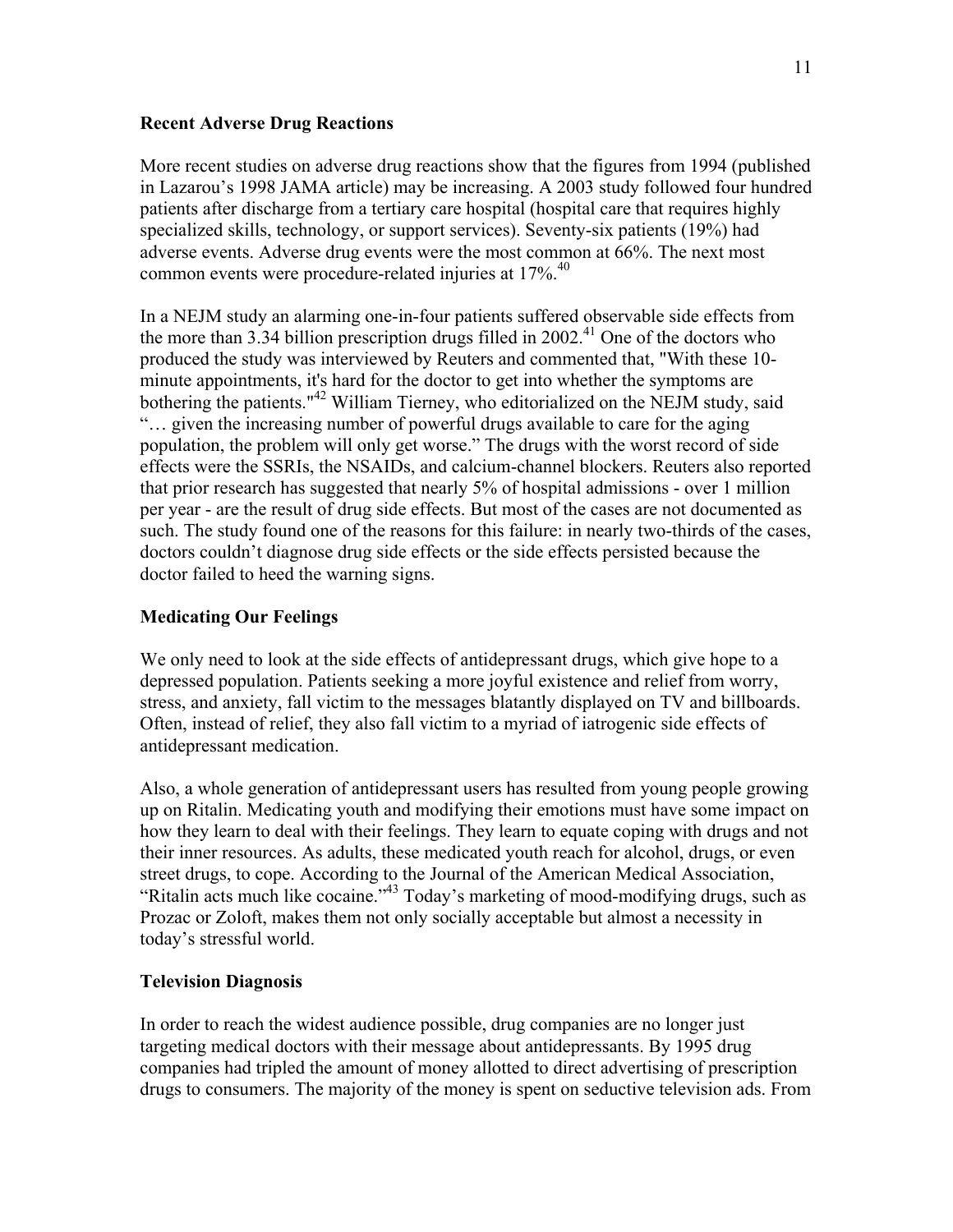1996 to 2000, spending rose from \$791 million to nearly \$2.5 billion.<sup>44</sup> Even though \$2.5 billion may seem like a lot of money, the authors comment that it only represents 15% of the total pharmaceutical advertising budget**.** According to medical experts "there is no solid evidence on the appropriateness of prescribing that results from consumers requesting an advertised drug." However, the drug companies maintain that direct-toconsumer advertising is educational. Dr. Sidney M. Wolfe, of the Public Citizen Health Research Group in Washington, D.C., argues that the public is often misinformed about these ads.<sup>45</sup> People want what they see on television and are told to go to their doctor for a prescription. Doctors in private practice either acquiesce to their patients' demands for these drugs or spend valuable clinic time trying to talk patients out of unnecessary drugs. Dr. Wolfe remarks that one important study found that people mistakenly believe that the "FDA reviews all ads before they are released and allows only the safest and most effective drugs to be promoted directly to the public.<sup> $,46$ </sup>

## **How Do We Know Drugs Are Safe?**

Another aspect of scientific medicine that the public takes for granted is the testing of new drugs. Unlike the class of people that take drugs who are ill and need medication, in general, drugs are tested on individuals who are fairly healthy and not on other medications that can interfere with findings. But when they are declared "safe" and enter the drug prescription books, they are naturally going to be used by people on a variety of other medications and who also have a lot of other health problems. Then, a new Phase of drug testing called Post-Approval comes into play, which is the documentation of side effects once drugs hit the market. In one very telling report, the General Accounting Office (an agency of the U.S. Government) "found that of the 198 drugs approved by the FDA between 1976 and 1985... 102 (or 51.5%) had serious post-approval risks... the serious post-approval risks (included) heart failure, myocardial infarction, anaphylaxis, respiratory depression and arrest, seizures, kidney and liver failure, severe blood disorders, birth defects and fetal toxicity, and blindness. $"^{47}$ 

The investigative show NBC's "Dateline" wondered if your doctor is moonlighting as a drug rep. After a year-long investigation they reported that because doctors can legally prescribe any drug to any patient for any condition, drug companies heavily promote "off-label" and frequently inappropriate and non-tested uses of these medications in spite of the fact that these drugs are only approved for specific indications they have been tested for.<sup>48</sup>

The leading causes of adverse drug reactions are antibiotics (17%), cardiovascular drugs (17%), chemotherapy (15%), and analgesics and anti-inflammatory agents (15%).<sup>49</sup>

### **Specific Drug Iatrogenesis: Antibiotics**

Dr. Egger, in a recent editorial, wrote that after fifty years of increasing use of antibiotics, 30 million pounds of antibiotics are used in America per year.<sup>50</sup> Twenty-five million pounds of this total are used in animal husbandry. The vast majority of this amount, twenty-three million pounds, is used to try to prevent disease, the stress of shipping, and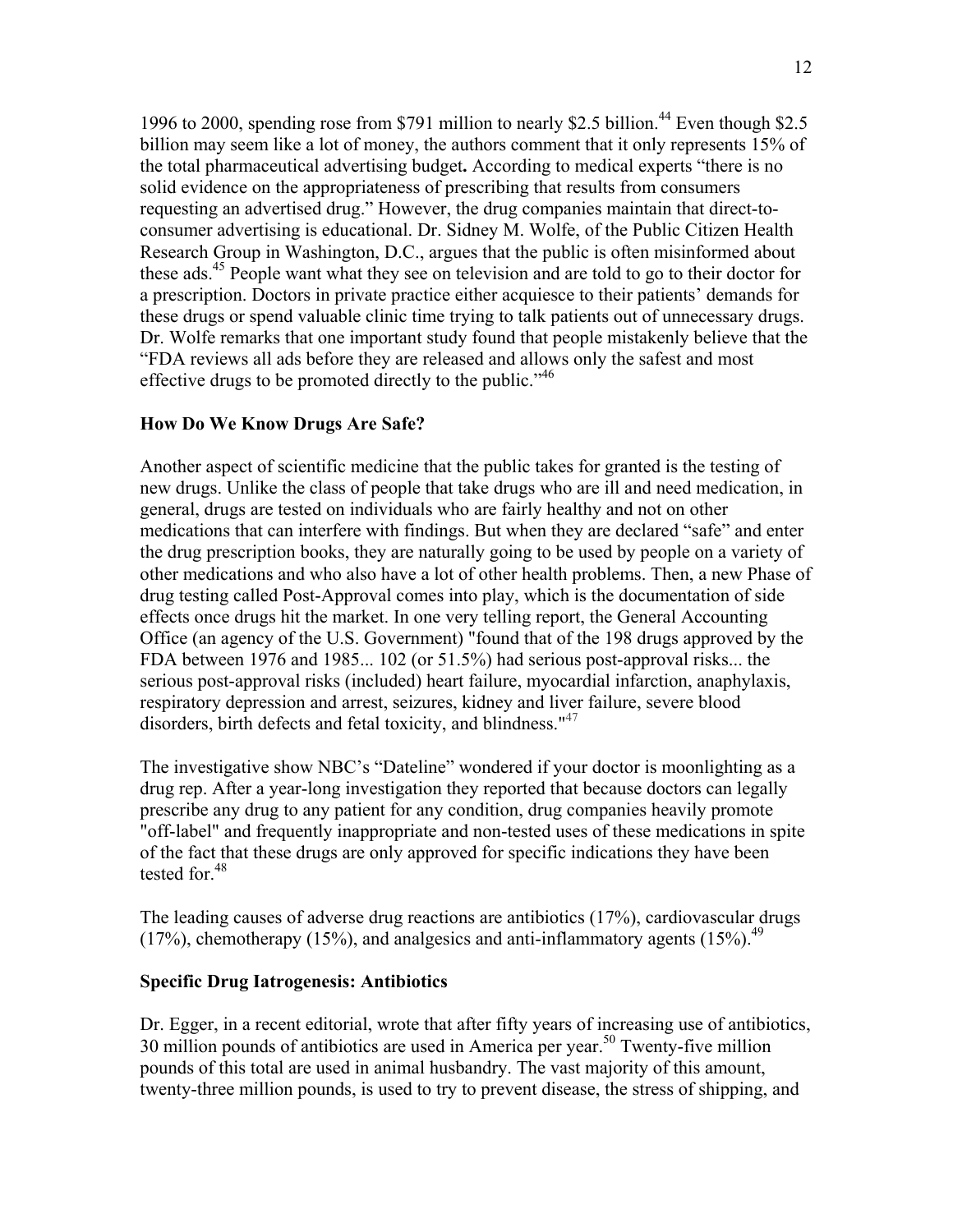to promote growth. Only 2 million pounds are given for specific animal infections. Dr. Egger reminds us that low concentrations of antibiotics are measurable in many of our foods, rivers, and streams around the world. Much of this is seeping into bodies of water from animal farms.

Egger says overuse of antibiotics results in food-borne infections resistant to antibiotics. Salmonella is found in 20% of ground meat but constant exposure of cattle to antibiotics has made 84% of salmonella resistant to at least one anti-salmonella antibiotic. Diseased animal food accounts for 80% of salmonellosis in humans, or 1.4 million cases per year. The conventional approach to dealing with this epidemic is to radiate food to try to kill all organisms but keep using the antibiotics that cause the original problem. Approximately 20% of chickens are contaminated with Campylobacter jejuni causing 2.4 million human cases of illness annually. Fifty-four percent of these organisms are resistant to at least one anti-campylobacter antimicrobial.

A ban on growth-promoting antibiotics in Denmark began in 1999, which led to a decrease from 453,200 pounds to 195,800 pounds within a year. Another report from Scandinavia found that taking away antibiotic growth promoters had no or minimal effect on food production costs. Egger further warns that in America the current crowded, unsanitary methods of animal farming support constant stress and infection, and are geared toward high antibiotic use. He says these conditions would have to be changed along with cutting back on antibiotic use.

In America, over 3 million pounds of antibiotics are used every year on humans. With a population of 284 million Americans, this amount is enough to give every man, woman and child 10 teaspoons of pure antibiotics per year. Egger says that exposure to a steady stream of antibiotics has altered pathogens such as Streptococcus pneumoniae, Staplococcus aureus, and entercocci, to name a few.

Almost half of patients with upper respiratory tract infections in the U.S. still receive antibiotics from their doctor.<sup>51</sup> According to the CDC, 90% of upper respiratory infections are viral and should not be treated with antibiotics. In Germany the prevalence for systemic antibiotic use in children aged 0-6 years was  $42.9\%$ .<sup>52</sup>

Data taken from nine U.S. health plans between 1996-2000 on antibiotic use in 25,000 children found that rates of antibiotic use decreased. Antibiotic use in children, aged 3 months to under 3 years, decreased 24%, from 2.46 to 1.89 antibiotic prescriptions per/patient per/year. For children, 3 years to under 6 years, there was a 25% reduction from 1.47 to 1.09 antibiotic prescriptions per/patient per/year. And for children aged 6 to under 18 years, there was a 16% reduction from 0.85 to 0.69 antibiotic prescriptions per/ patient /per year.<sup>53</sup> Although there was a reduction in antibiotic use, the data indicate that on average every child in America receives 1.22 antibiotic prescriptions annually.

Group A beta-hemolytic streptococci is the only common cause of sore throat that requires antibiotics, penicillin and erythromycin being the only recommended treatment. However, 90% of sore throats are viral. The authors of this study estimated there were 6.7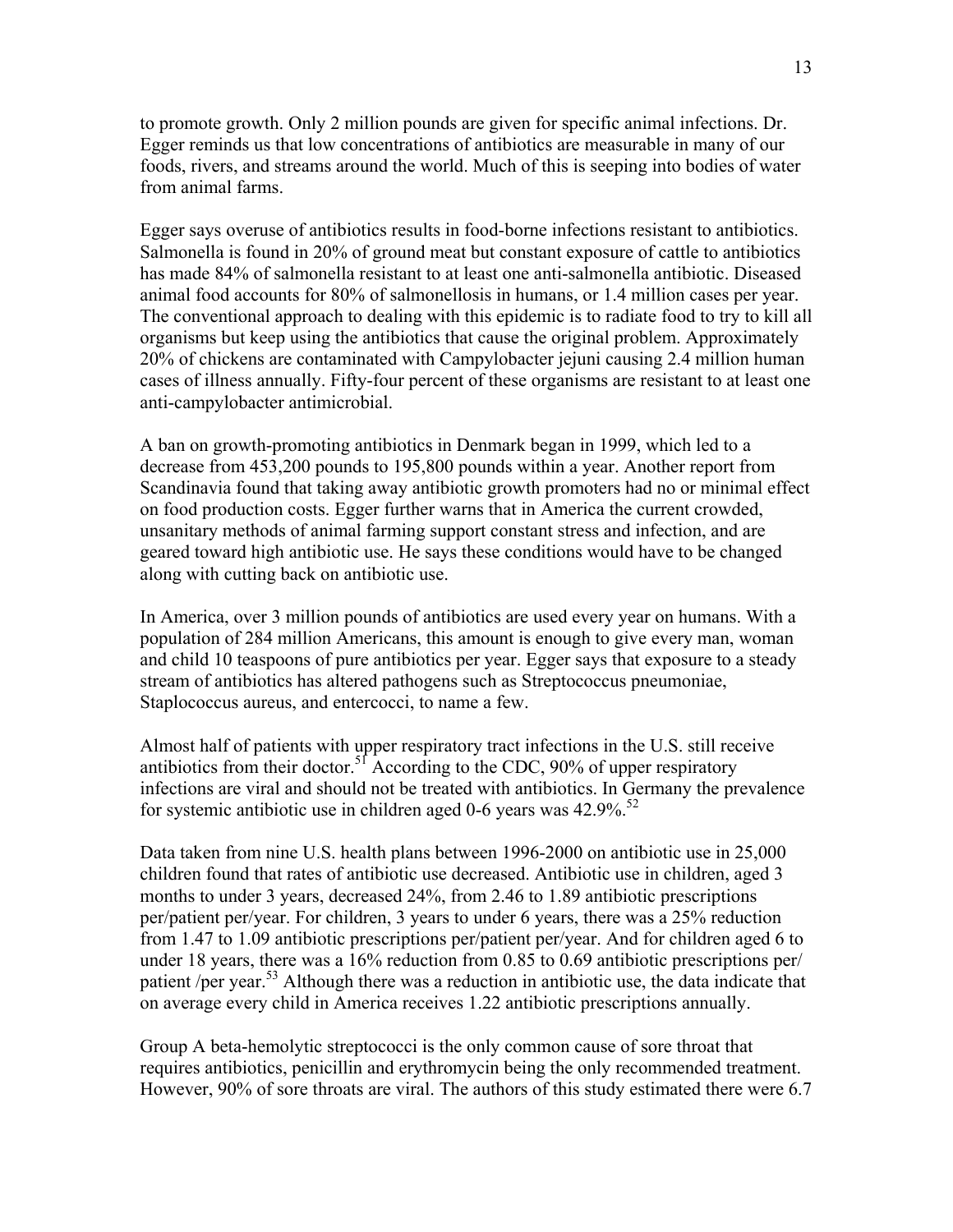million adult annual visits for sore throat between 1989 and 1999 in the U.S. Antibiotics were used in 73% of visits. Furthermore, patients treated with antibiotics were given nonrecommended broad-spectrum antibiotics in 68% of visits. The authors noted, that from 1989 to 1999, there was a significant increase in the newer and more expensive broadspectrum antibiotics and a decrease in use of penicillin and erythromycin, which are the recommended antibiotics.54 If antibiotics were given in 73% of visits and should have only been given in 10%, this represents 63%, or a total of 4.2 million visits for sore throat that ended in unnecessary antibiotic prescriptions between1989-1999. In 1995, Dr. Besser and the CDC cited 2003 cited much higher figures of 20 million unnecessary antibiotic prescriptions per year for viral infections.<sup>2</sup> Neither of these figures takes into account the number of unnecessary antibiotics used for non-fatal conditions such as acne, intestinal infection, skin infections, ear infections, etc.

### **The Problem with Antibiotics: They are Anti-Life**

On September 17, 2003 the CDC relaunched a program, started in 1995, called "Get Smart: Know When Antibiotics Work."55 This is a \$1.6 million campaign to educate patients about the overuse and inappropriate use of antibiotics. Most people involved with alternative medicine have known about the dangers of overuse of antibiotics for decades. Finally the government is focusing on the problem, yet they are only putting a miniscule amount of money into an iatrogenic epidemic that is costing billions of dollars and thousands of lives. The CDC warns that 90% of upper respiratory infections, including children's ear infections, are viral, and antibiotics don't treat viral infection. More than 40% of about 50 million prescriptions for antibiotics each year in physicians' offices were inappropriate.<sup>2</sup> And using antibiotics, when not needed, can lead to the development of deadly strains of bacteria that are resistant to drugs and cause more than 88,000 deaths due to hospital-acquired infections.<sup>9</sup> However, the CDC seems to be blaming patients for misusing antibiotics even though they are only available on prescription from a doctor who should know how to prescribe properly. Dr. Richard Besser, head of "Get Smart," says "Programs that have just targeted physicians have not worked. Direct-to-consumer advertising of drugs is to blame in some cases." Dr. Besser says the program "teaches patients and the general public that antibiotics are precious resources that must be used correctly if we want to have them around when we need them. Hopefully, as a result of this campaign, patients will feel more comfortable asking their doctors for the best care for their illnesses, rather than asking for antibiotics."<sup>56</sup>

And what does the "best care" constitute? The CDC does not elaborate and patently avoids the latest research on the dozens of nutraceuticals scientifically proven to treat viral infections and boost the immune system. Will their doctors recommend vitamin C, echinacea, elderberry, vitamin A, zinc, or homeopathic oscillococcinum? No, they won't. The archaic solutions offered by the CDC include a radio ad, "Just Say No - Snort, sniffle, sneeze - No antibiotics please." Their commonsense recommendations, that most people do anyway, include resting, drinking plenty of fluids, and using a humidifier.

The pharmaceutical industry claims they are all for limiting the use of antibiotics. In order to make sure that happens, the drug company Bayer is sponsoring a program called,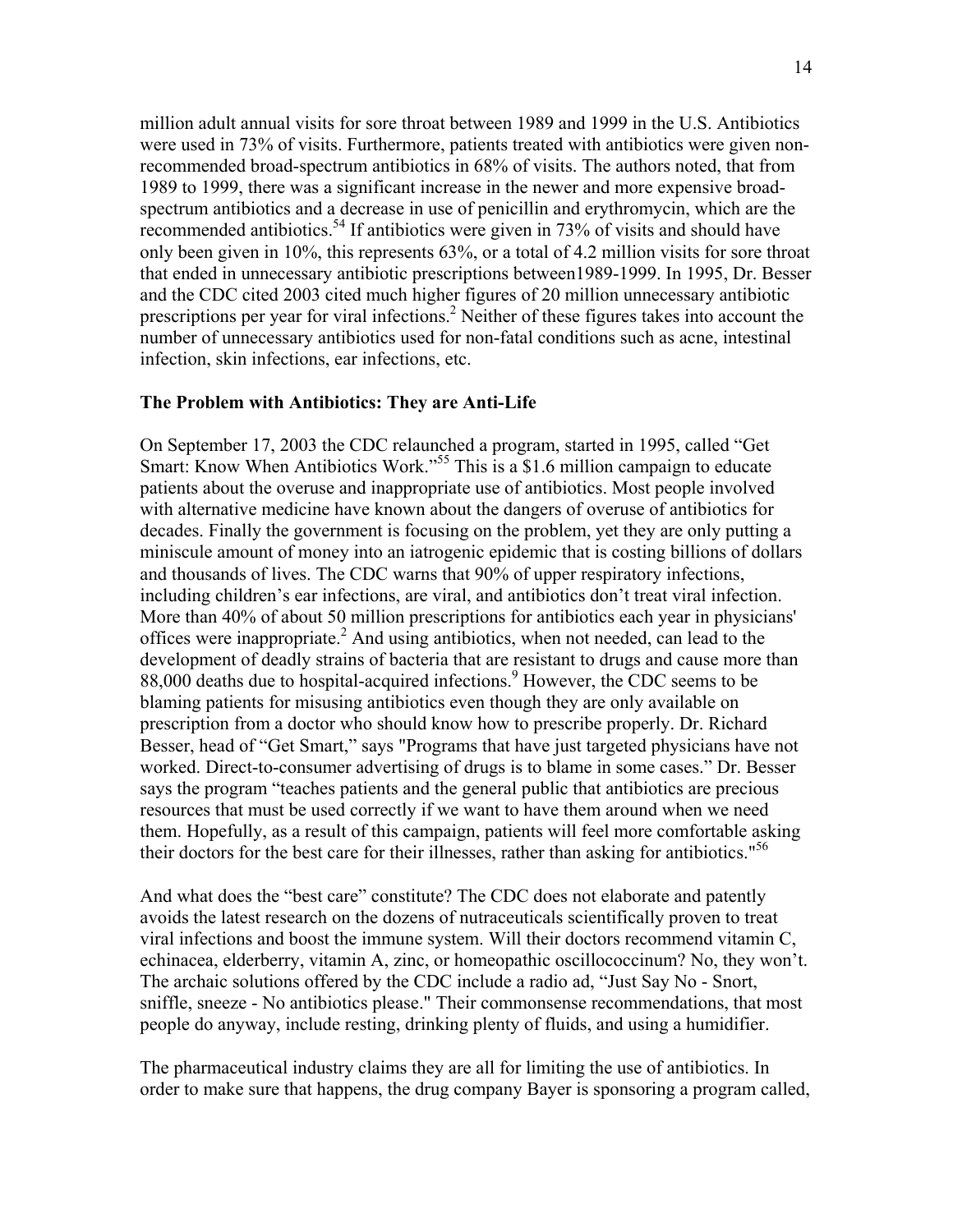"Operation Clean Hands", through an organization called LIBRA.<sup>57</sup> The CDC is also involved with trying to minimize antibiotic resistance, but nowhere in their publications is there any reference to the role of nutraceuticals in boosting the immune system nor to the thousands of journal articles that support this approach. This recalcitrant tunnel vision and refusal to use available non-drug alternatives is absolutely inappropriate when the CDC is desperately trying to curb the nightmare of overuse of antibiotics. The CDC should also be called to task because it is only focusing on the overuse of antibiotics. There are similar nightmares for every class of drug being prescribed today.

## **Drugs Pollute Our Water Supply**

We have reached the point of saturation with prescription drugs. We have arrived at the point where every body of water tested contains measurable drug residues. We are inundated with drugs. The tons of antibiotics used in animal farming, which run off into the water table and surrounding bodies of water, are conferring antibiotic resistance to germs in sewage, and these germs are also found in our water supply. Flushed down our toilets are tons of drugs and drug metabolites that also find their way into our water supply. We have no idea what the long-term consequences of ingesting a mixture of drugs and drug-breakdown products will do to our health. It's another level of iatrogenic disease that we are unable to completely measure.<sup>58-67</sup>

### **Specific Drug Iatrogenesis: NSAIDs**

It's not just America that is plagued with iatrogenesis. A survey of 1072 French general practitioners (GPs) tested their basic pharmacological knowledge and practice in prescribing NSAIDs. Non-steroidal anti-inflammatory drugs (NSAIDs) rank first among commonly prescribed drugs for serious adverse reactions. The results of the study suggested that GPs don't have adequate knowledge of these drugs and are unable to effectively manage adverse reactions.<sup>68</sup>

A cross-sectional survey of 125 patients attending specialty pain clinics in South London found that possible iatrogenic factors such as "over-investigation, inappropriate information, and advice given to patients as well as misdiagnosis, over-treatment, and inappropriate prescription of medication were common.<sup>"69</sup>

### **Specific Drug Iatrogenesis: Cancer Chemotherapy**

In 1989, a German biostatistician, Ulrich Abel PhD, after publishing dozens of papers on cancer chemotherapy, wrote a monograph "Chemotherapy of Advanced Epithelial Cancer". It was later published in a shorter form in a peer-reviewed medical journal.<sup>70</sup> Dr. Abel presented a comprehensive analysis of clinical trials and publications representing over 3,000 articles examining the value of cytotoxic chemotherapy on advanced epithelial cancer. Epithelial cancer is the type of cancer we are most familiar with. It arises from epithelium found in the lining of body organs such as breast, prostate, lung, stomach, or bowel. From these sites cancer usually infiltrates into adjacent tissue and spreads to bone, liver, lung, or the brain. With his exhaustive review Dr. Abel concludes that there is no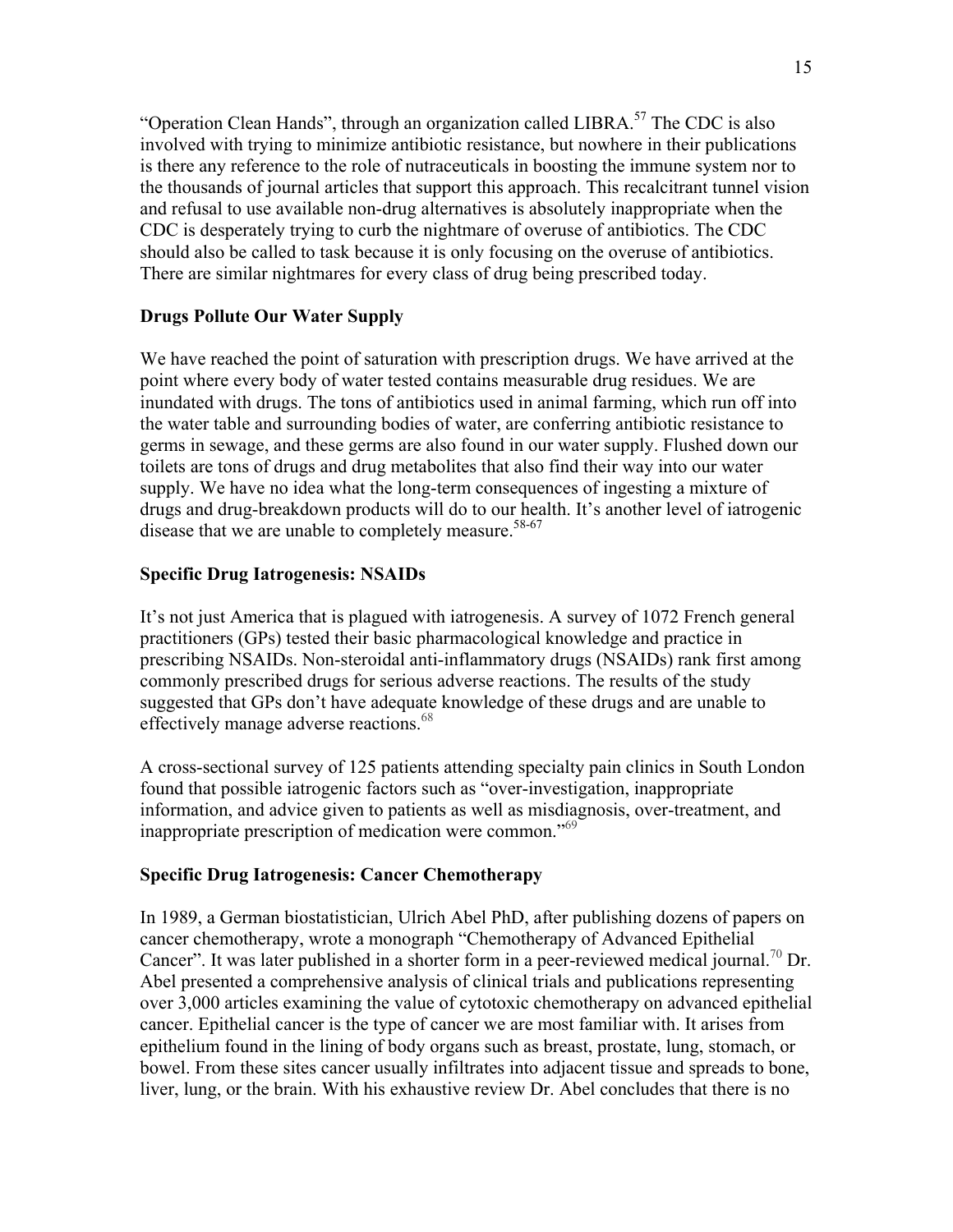direct evidence that chemotherapy prolongs survival in patients with advanced carcinoma. He said that in small-cell lung cancer and perhaps ovarian cancer the therapeutic benefit is only slight. Dr. Abel goes on to say, "Many oncologists take it for granted that response to therapy prolongs survival, an opinion which is based on a fallacy and which is not supported by clinical studies."

Over a decade after Dr. Abel's exhaustive review of chemotherapy, there seems no decrease in its use for advanced carcinoma. For example, when conventional chemotherapy and radiation has not worked to prevent metastases in breast cancer, highdose chemotherapy (HDC) along with stem-cell transplant (SCT) is the treatment of choice. However, in March 2000, results from the largest multi-center randomized controlled trial conducted thus far showed that, compared to a prolonged course of monthly conventional-dose chemotherapy, HDC and SCT were of no benefit.<sup>71</sup> There was even a slightly lower survival rate for the HDC/SCT group. And the authors noted that serious adverse effects occurred more often in the HDC group than the standard-dose group. There was one treatment-related death (within 100 days of therapy) in the HDC group, but none in the conventional chemotherapy group. The women in this trial were highly selected as having the best chance to respond.

There is also no all-encompassing follow-up study like Dr. Abel's that tells us if there is any improvement in cancer-survival statistics since 1989. In fact, we need to research whether chemotherapy itself is responsible for secondary cancers instead of progression of the original disease. We continue to question why well-researched alternative cancer treatments aren't used.

### **Drug Companies Fined**

Periodically, a drug manufacturer is fined by the FDA when the abuses are too glaring and impossible to cover up. The May 2002 Washington Post reported that the maker of Claritin, Schering-Plough Corp., was to pay a \$500 million dollar fine to the FDA for quality-control problems at four of its factories.<sup>72</sup> The FDA tabulated infractions that included 90%, or 125 of the drugs they made since 1998. Besides the fine, the company had to stop manufacturing 73 drugs or suffer another \$175 million dollar fine. PR statements by the company told another story. The company assured consumers that they should still feel confident in its products.

Such a large settlement serves as a warning to the drug industry about maintaining strict manufacturing practices and has given the FDA more clout in dealing with drug company compliance. According to the Washington Post article, a federal appeals court ruled in 1999 that the FDA could seize the profits of companies that violate "good manufacturing practices." Since that time Abbott Laboratories Inc. paid \$100 million for failing to meet quality standards in the production of medical test kits, and Wyeth Laboratories Inc. paid \$30 million in 2000 to settle accusations of poor manufacturing practices.

The indictment against Schering-Plough came after the Public Citizen Health Research Group, lead by Dr. Sidney Wolfe, called for a criminal investigation of Schering-Plough,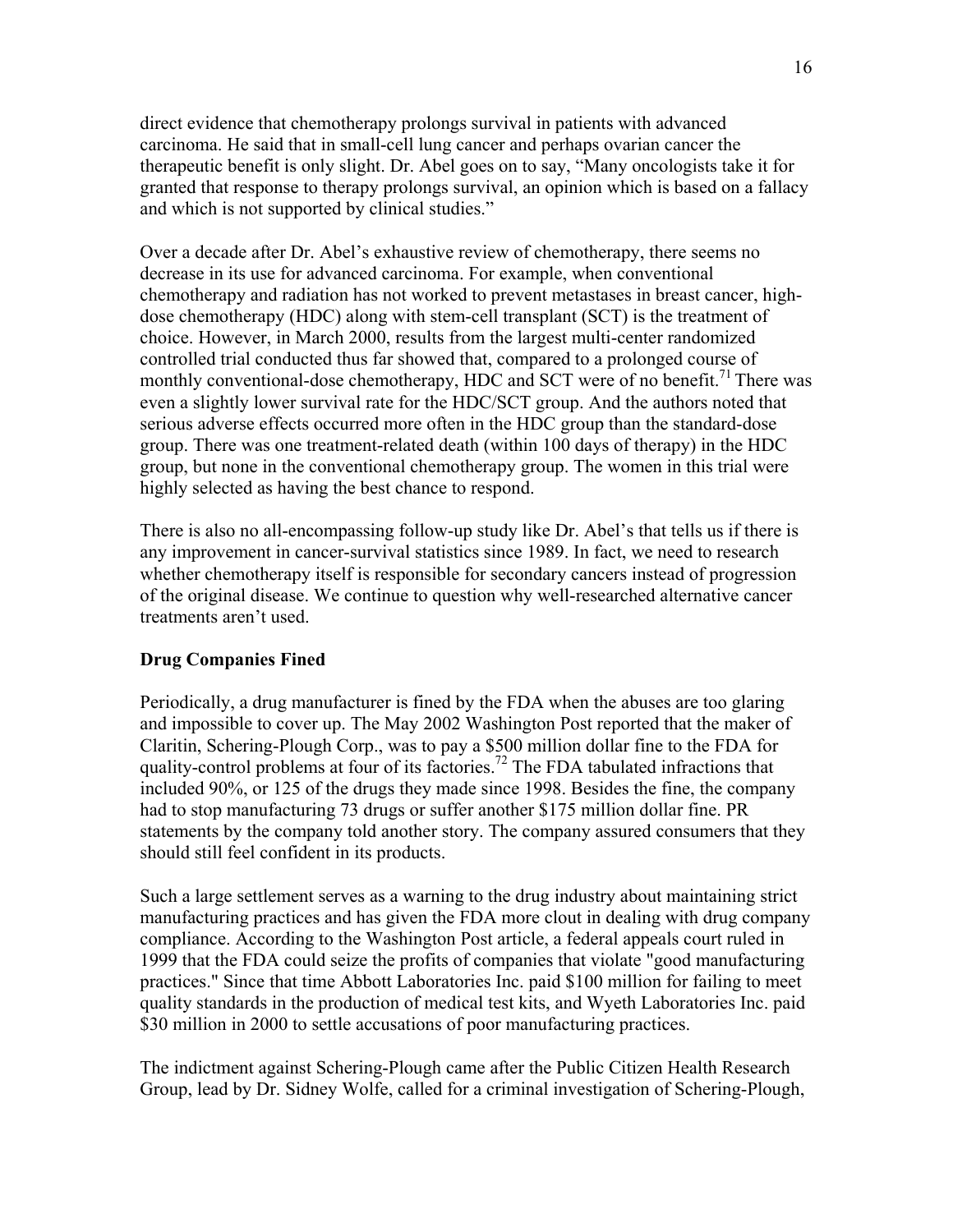charging that the company distributed albuterol asthma inhalers even though it knew the units were missing the active ingredient.

## **UNNECESSARY SURGICAL PROCEDURES**

### **Summary:**

1974: 2.4 million unnecessary surgeries performed annually resulting in 11,900 deaths at an annual cost of \$3.9 billion.<sup>73,74</sup>

2001: 7.5 million unnecessary surgical procedures resulting in 37,136 deaths at a cost of \$122 billion (using 1974 dollars).<sup>3</sup>

It's very difficult to obtain accurate statistics when studying unnecessary surgery. Dr. Leape in 1989 wrote that perhaps 30% of controversial surgeries are unnecessary. Controversial surgeries include Cesarean section, tonsillectomy, appendectomy, hysterectomy, gastrectomy for obesity, breast implants, and elective breast implants.<sup>74</sup>

Almost thirty years ago, in 1974, the Congressional Committee on Interstate and Foreign Commerce held hearings on unnecessary surgery. They found that 17.6% of recommendations for surgery were not confirmed by a second opinion. The House Subcommittee on Oversight and Investigations extrapolated these figures and estimated that, on a nationwide basis, there were 2.4 million unnecessary surgeries performed annually, resulting in 11,900 deaths at an annual cost of \$3.9 billion.<sup>73</sup>

In 2001, the top 50 medical and surgical procedures totaled approximately 41.8 million. These figures were taken from the Healthcare Cost and Utilization Project within the Agency for Healthcare Research and Quality.13 Using 17.6% from the 1974 U.S. Congressional House Subcommittee Oversight Investigation as the percentage of unnecessary surgical procedures, and extrapolating from the death rate in 1974, we come up with an unnecessary procedure number of 7.5 million (7,489,718) and a death rate of 37,136, at a cost of \$122 billion (using 1974 dollars).

Researchers performed a very similar analysis, using the 1974 'unnecessary surgery percentage' of 17.6, on back surgery. In 1995, researchers testifying before the Department of Veterans Affairs estimated that of 250,000 back surgeries in the U.S. at a hospital cost of \$11,000 per patient, the total number of unnecessary back surgeries each year in the U.S. could approach  $44,000$ , costing as much as \$484 million.<sup>75</sup>

The unnecessary surgery figures are escalating just as prescription drugs driven by television advertising. Media-driven surgery such as gastric bypass for obesity "modeled" by Hollywood personalities seduces obese people to think this route is safe and sexy. There is even a problem of surgery being advertised on the Internet.<sup>76</sup> A study in Spain declares that between 20 and 25% of total surgical practice represents unnecessary operations.77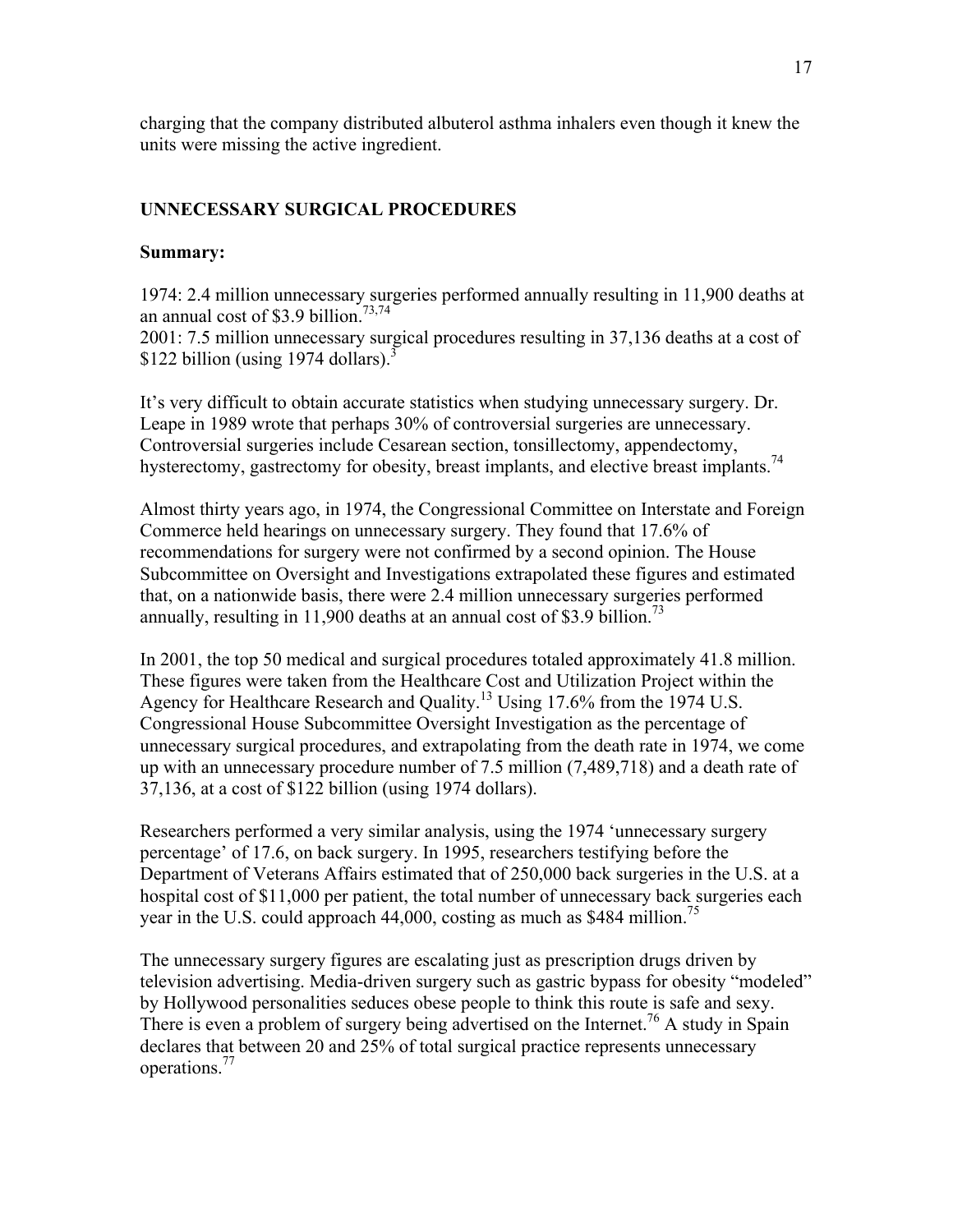According to data from the National Center for Health Statistics from 1979 to 1984, there was a 9% increase in the total number of surgical procedures, and the number of surgeons grew by 20%. The author notes that there has not been a parallel increase in the number of surgeries despite a recent large increase in the number of surgeons. There was concern that there would be too many surgeons to share a small surgical caseload.<sup>78</sup>

The previous author spoke too soon - there was no cause to worry about a small surgical caseload. By 1994, there was an increase of 38% for a total of 7,929,000 cases for the top ten surgical procedures. In 1983, surgical cases totaled 5,731,000. In 1994, cataract surgery was number one with over two million operations, and second was Cesarean section (858,000 procedures). Inguinal hernia operations were third (689,000 procedures), and knee arthroscopy, in seventh place, grew 153% (632,000 procedures) while prostate surgery declined 29% (229,000 procedures).<sup>79</sup>

The list of iatrogenic diseases from surgery is as long as the list of procedures themselves. In one study epidural catheters were inserted to deliver anesthetic into the epidural space around the spinal nerves to block them for lower Cesarean section, abdominal surgery, or prostate surgery. In some cases, non-sterile technique, during catheter insertion, resulted in serious infections, even leading to limb paralysis. $80$ 

In one review of the literature, the authors demonstrated "a significant rate of overutilization of coronary angiography, coronary artery surgery, cardiac pacemaker insertion, upper gastrointestinal endoscopies, carotid endarterectomies, back surgery, and pain-relieving procedures."81

A 1987 JAMA study found the following significant levels of inappropriate surgery: 17% of cases for coronary angiography, 32% for carotid endarterectomy, and 17% for upper gastrointestinal tract endoscopy.82 Using the Healthcare Cost and Utilization Project (HCUP) statistics provided by the government for 2001, the number of people getting upper gastrointestinal endoscopy, which usually entails biopsy, was 697,675; the number getting endarterectomy was 142,401; and the number having coronary angiography was 719,949.<sup>13</sup> Therefore, according to the JAMA study 17%, or 118,604 people had an unnecessary endoscopy procedure. Endarterectomy occurred in 142,401 patients; potentially 32% or 45,568 did not need this procedure. And 17% of 719,949, or 122,391 people receiving coronary angiography were subjected to this highly invasive procedure unnecessarily. These are all forms of medical iatrogenesis.

#### **MEDICAL AND SURGICAL PROCEDURES**

It is instructive to know the mortality rate associated with different medical and surgical procedures. Even though we must sign release forms when we undergo any procedure, many of us are in denial about the true risks involved. We seem to hold a collective impression that since medical and surgical procedures are so commonplace, they are both necessary and safe. Unfortunately, partaking in allopathic medicine itself is one of the highest causes of death as well as the most expensive way to die.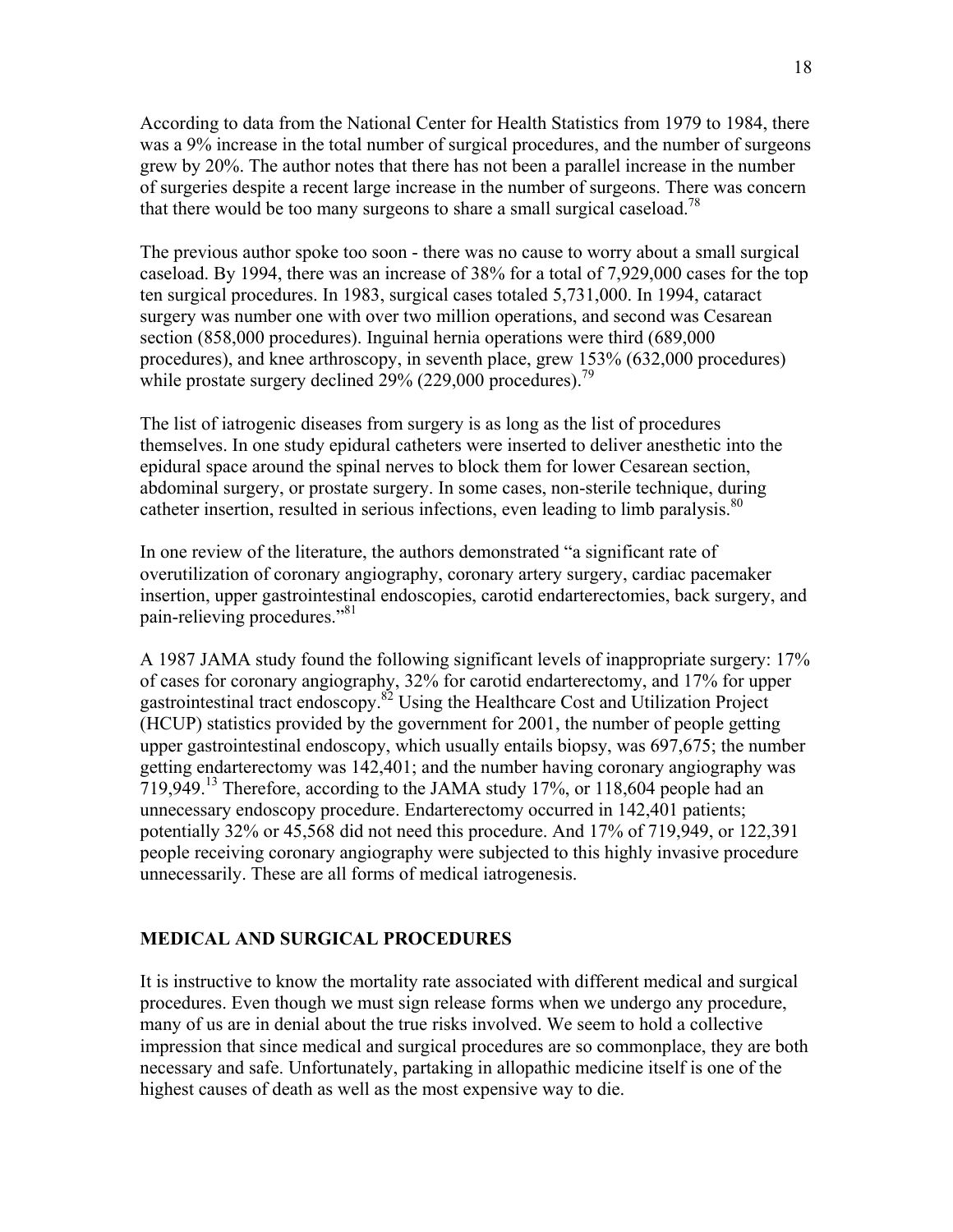Shouldn't the daily death rate of iatrogenesis in hospitals, out of hospitals, in nursing homes, and psychiatric residences be reported like the pollen count or the smog index? Let's stop hiding the truth from ourselves. It's only when we focus on the problem and ask the right questions can we hope to find solutions.

Perhaps the word "healthcare" gives us the illusion that medicine is about health. Allopathic medicine is not a purveyor of healthcare but of disease-care. Studying the mortality figures in the Healthcare Cost and Utilization Project (HCUP) within the U.S. government's Agency for Healthcare Research and Quality, we found many points of interest.<sup>13</sup> The HCUP computer program that calculates the annual mortality statistics for all U.S. hospital discharges is only as good as the codes that are put into the system. In an email correspondence with HCUP, we were told that the mortality rates that were indicated in tables and charts for each procedure were not necessarily due to the procedure but only indicated that someone who received that procedure died either from their original disease or from the procedure.

Therefore there is no way of knowing exactly how many people died from a particular procedure. There are also no codes for adverse drug side effects, none for surgical mishap, and none for medical error. Until there are codes for medical error, statistics of those people who are dying from various types of medical error will be buried in the general statistics. There is a code for "poisoning  $&$  toxic effects of drugs" and a code for "complications of treatment." However, the mortality figures registered in these categories are very low and don't compare with what we know from studies such as the JAMA 1998 study<sup>1</sup> that said there were an average of 106,000 prescription medication deaths per year.

### **WHY AREN'T MEDICAL AND SURGICAL PROCEDURES STUDIED?**

In 1978, the U.S. Office of Technology Assessment (OTA) reported that, "Only 10%- 20% of all procedures currently used in medical practice have been shown to be efficacious by controlled trial."83 In 1995, the OTA compared medical technology in eight countries (Australia, Canada, France, Germany, Netherlands, Sweden, United Kingdom, and the United States) and again noted that few medical procedures in the U.S. had been subjected to clinical trial. It also reported that infant mortality was high and life expectancy was low compared to other developed countries.<sup>84</sup> Although almost ten years old, much of what was said in this report holds true today. The report lays the blame for the high cost of medicine squarely at the feet of the medical free-enterprise system and the fact that there is no national health care policy. It describes the failure of government attempts to control health care costs due to market incentive and profit motive in the financing and organization of health care including private insurance, hospital system, physician services, and drug and medical device industries. Whereas we may want to expand health-care, expansion of disease-care is the goal of free enterprise. "Health Care Technology and Its Assessment in Eight Countries" is also the last report prepared by the OTA, which was shut down in 1995. It's also, perhaps, the last honest, in-depth look at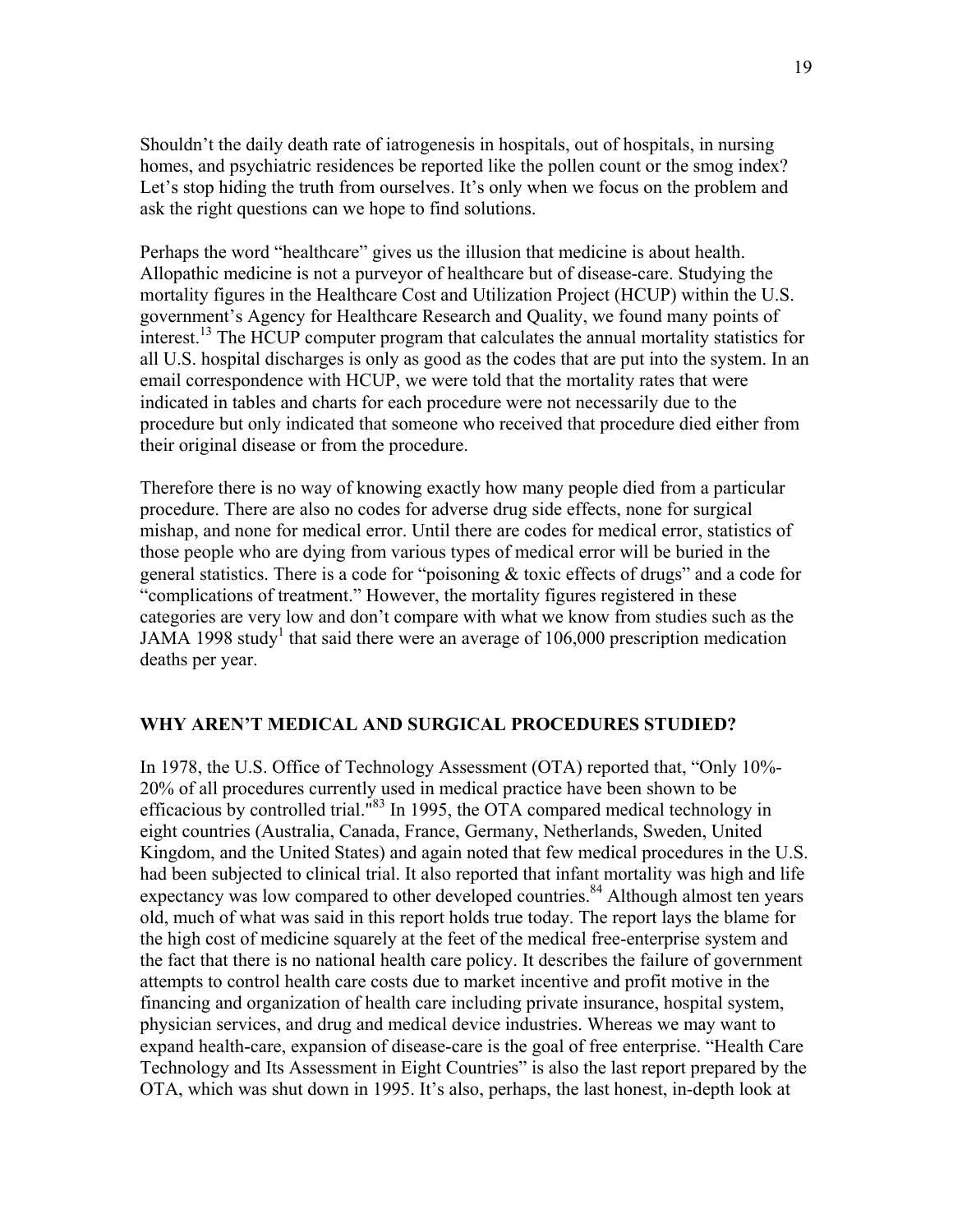modern medicine. Because of the importance of this 60-page report, we enclose a summary in the Appendix.

### **SURGICAL ERRORS FINALLY REPORTED**

Just hours before completion of this paper, statistics on surgical-related deaths became available. A October 8, 2003 JAMA study from the U.S. government's Agency for Healthcare Research and Quality (AHRQ) documented 32,000 mostly surgery-related deaths costing \$9 billion and accounting for 2.4 million extra days in the hospital in 2000.85 In a press release accompanying the JAMA study, the AHRQ director, Carolyn M. Clancy, M.D., admitted, "This study gives us the first direct evidence that medical injuries pose a real threat to the American public and increase the costs of health care." <sup>86</sup> Hospital administrative data from 20% of the nation's hospitals were analyzed for eighteen different surgical complications including postoperative infections, foreign objects left in wounds, surgical wounds reopening, and post-operative bleeding. In the same press release the study's authors said that, "The findings greatly underestimate the problem, since many other complications happen that are not listed in hospital administrative data." They also felt that, "The message here is that medical injuries can have a devastating impact on the health care system. We need more research to identify why these injuries occur and find ways to prevent them from happening." One of the authors, Dr. Zhan said that improved medical practices, including an emphasis on better hand-washing, might help reduce the morbidity and mortality rates. An accompanying JAMA editorial by health-risk researcher Dr. Saul Weingart of Harvard's Beth Israel Deaconess Medical Center said, "Given their staggering magnitude, these estimates are clearly sobering."<sup>87</sup>

#### **UNNECESSARY X-RAYS**

When X-rays were discovered, no one knew the long-term effects of ionizing radiation. In the 1950's monthly fluoroscopic exams at the doctor's office were routine. You could even walk into most shoe stores and see your foot bones; looking at bones was an amusing novelty. We still don't know the ultimate outcome of our initial escapade with X-rays.

It was common practice to use X-rays in pregnant women to measure the size of the pelvis, and make a diagnosis of twins. Finally, a study of 700,000 children born between 1947 and 1964 was conducted in thirty-seven major maternity hospitals. The children of mothers who had received pelvic X-rays during pregnancy were compared with the children of mothers who had not been X-rayed. Cancer mortality was 40% higher among the children with X-rayed mothers.<sup>88</sup>

In present-day medicine, coronary angiography combines an invasive surgical procedure of snaking a tube through a blood vessel in the groin up to the heart. To get any useful information during the angiography procedure X-rays are taken almost continuously with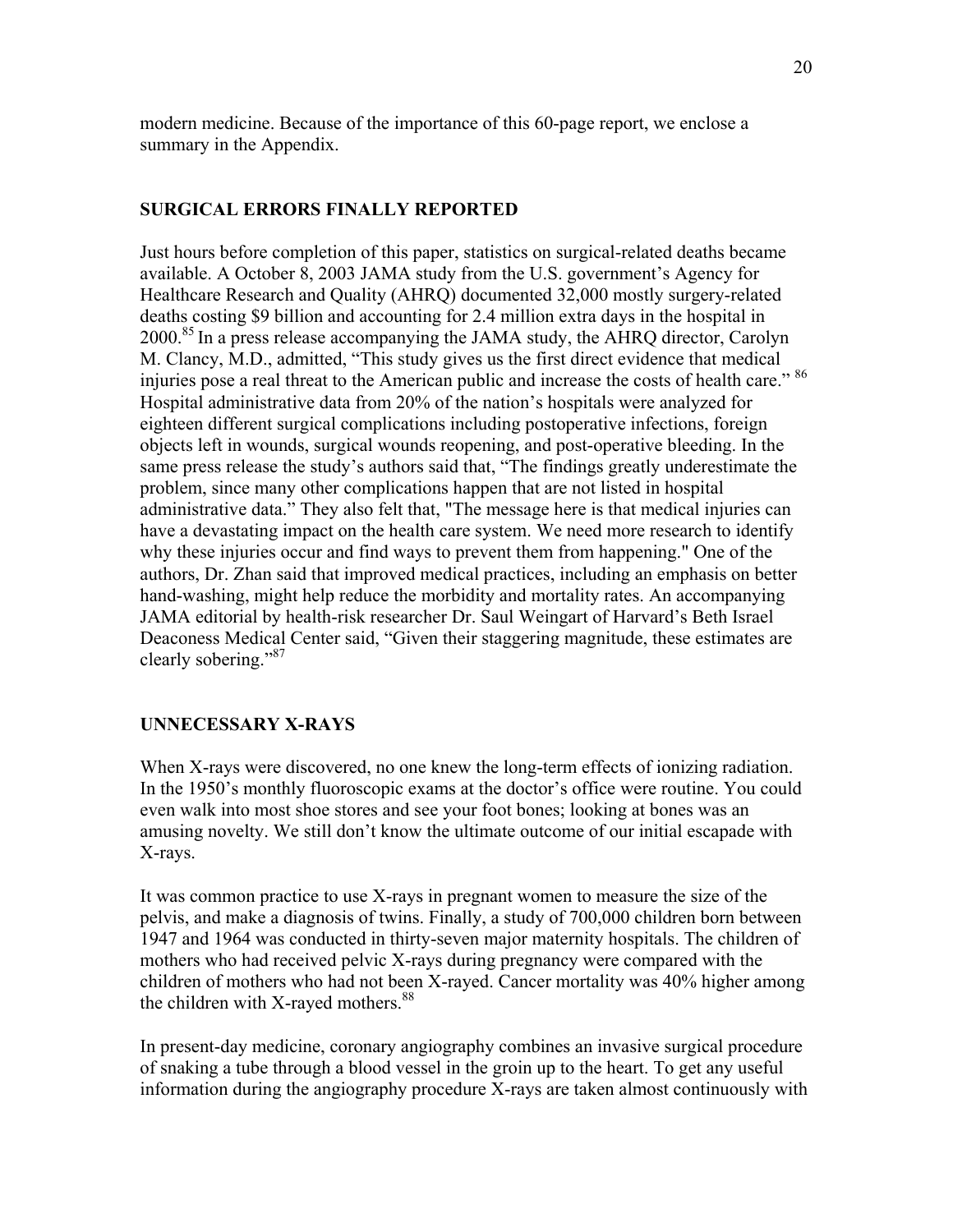minimum dosage ranges between 460 - 1,580 mrem. The minimum radiation from a routine chest X-ray is 2 mrem. X-ray radiation accumulates in the body and it is wellknown that ionizing radiation used in X-ray procedures causes gene mutation. We can only obtain guesstimates as to its impact on health from this high level of radiation. Experts manage to obscure the real effects in statistical jargon such as, "The risk for lifetime fatal cancer due to radiation exposure is estimated to be 4 in one million per 1,000 mrem."89

However, Dr. John Gofman, who has been studying the effects of radiation on human health for 45 years, is prepared to tell us exactly what diagnostic X-rays are doing to our health. Dr. Gofman has a PhD in nuclear and physical chemistry and is a medical doctor. He worked on the Manhattan nuclear project, discovered uranium-2323, was the first person to isolate plutonium, and since 1960, he's been studying the effects of radiation on human health. With five scientifically documented books totaling over 2800 pages, Dr. Gofman provides strong evidence that medical technology, specifically X-rays, CT scans, mammography, and fluoroscopy, are a contributing factor to 75% of new cancers. His 699-page report, updated in 2000, "Radiation from Medical Procedures in the Pathogenesis of Cancer and Ischemic Heart Disease: Dose-Response Studies with Physicians per 100,000 Population to here<sup>"90</sup> shows that as the number of physicians increases in a geographical area with an increase in the number of X-ray diagnostic tests, there is an associated increase in the rate of cancer and ischemic heart disease. Dr. Gofman elaborates that it's not X-rays alone that cause the damage but a combination of health risk factors including: poor diet, smoking, abortions, and the use of birth control pills. Dr. Gofman predicts that 100 million premature deaths over the next decade will be the result of ionizing radiation.

In his book, "Preventing Breast Cancer," Dr. Gofman says that breast cancer is the leading cause of death among American women between the ages of forty-four and fiftyfive. Because breast tissue is highly radiation-sensitive, mammograms can cause cancer. The danger can be heightened by a woman's genetic makeup, preexisting benign breast disease, artificial menopause, obesity, and hormonal imbalance.  $91$ 

Even X-rays for back pain can lead someone into crippling surgery. Dr. Sarno, a wellknown New York orthopedic surgeon, found that X-rays don't always tell the truth. In his books he cites studies on normal people without a trace of back pain that have spinal abnormalities on X-ray. Other studies have shown that some people with back pain have normal spines on X-ray. So, Dr. Sarno says there is not necessarily any association between back pain and spinal X-ray abnormality.<sup>92</sup> However, if a person happens to have back pain and an incidental abnormality on X-ray, they may be treated surgically, sometimes with no change in back pain, or worsening of back pain, or even permanent disability.

In addition, doctors often order X-rays as protection against malpractice claims to give the impression that they are leaving no stone unturned. It appears that doctors are putting their own fears before the interests of their patients.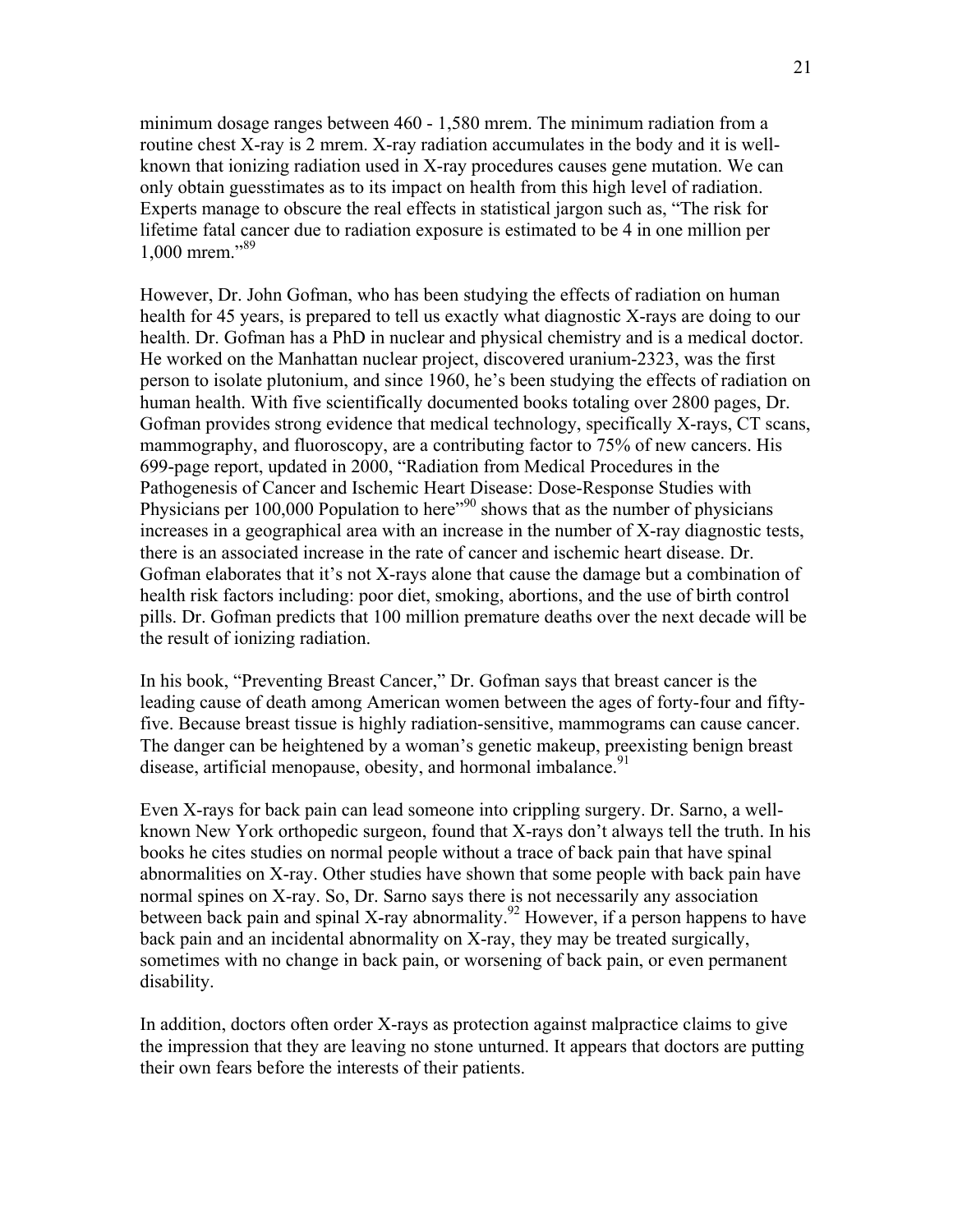## **UNNECESSARY HOSPITALIZATION**

#### **Summary:**

8.9 million (8,925,033) people were hospitalized unnecessarily in 2001.4

In a study of inappropriate hospitalization 1,132 medical records were reviewed by two doctors. Twenty-three percent of all admissions were inappropriate and an additional 17% could have been handled in ambulatory out-patient clinics. Thirty-four percent of all hospital days were also inappropriate and could have been avoided.<sup>93</sup> The rate of inappropriate admissions in 1990 was  $23.5\%$ .<sup>94</sup> In 1999, another study confirmed the figure of 24% inappropriate admissions indicating a consistent pattern from 1986 to 1999, $95$  showing steady reporting of approximately 24% inappropriate admissions each year. Putting these figures into present-day terms using the HCUP database, the total number of patient discharges from hospitals in the U.S. in 2001 was  $37,187,641$ .<sup>13</sup> The above data indicate that 24% of those hospitalizations need never have occurred. It further means that 8,925,033 people were exposed to unnecessary medical intervention in hospitals and therefore represent almost 9 million potential iatrogenic episodes.<sup>4</sup>

### **WOMEN'S EXPERIENCE IN MEDICINE**

Briefly, we will look at the medical iatrogenesis of women in particular. Dr. Martin Charcot (1825-1893) was world-renowned, the most celebrated doctor of his time. He practiced in the Paris hospital La Salpetriere. He became an expert in hysteria diagnosing an average of ten hysterical women each day, transforming them into… "iatrogenic monsters," turning simple 'neurosis' into hysteria.<sup>96</sup> The number of women diagnosed with hysteria and hospitalized rose from 1% in 1841 to 17% in 1883. Hysteria is derived from the Latin "hystera" meaning uterus. Dr. Adriane Fugh-Berman stated very clearly in her paper that there is a tradition in U.S. medicine of excessive medical and surgical interventions on women. Only one hundred years ago male doctors decided that female psychological imbalance originated in the uterus. When surgery to remove the uterus was perfected it became the "cure" for mental instability, effecting a physical and psychological castration. Dr. Fugh-Berman noted that U.S. doctors eventually disabused themselves of that notion but have continued to treat women very differently than they treat men. $97$  She cites the following:

- 1. Thousands of prophylactic mastectomies are performed annually.
- 2. One-third of U.S. women have had a hysterectomy before menopause.
- 3. Women are prescribed drugs more frequently than are men.
- 4. Women are given potent drugs for disease prevention, which results in disease substitution due to side effects.
- 5. Fetal monitoring is unsupported by studies and not recommended by the CDC.<sup>98</sup> It confines women to a hospital bed and may result in higher incidence of Cesarean section.<sup>99</sup>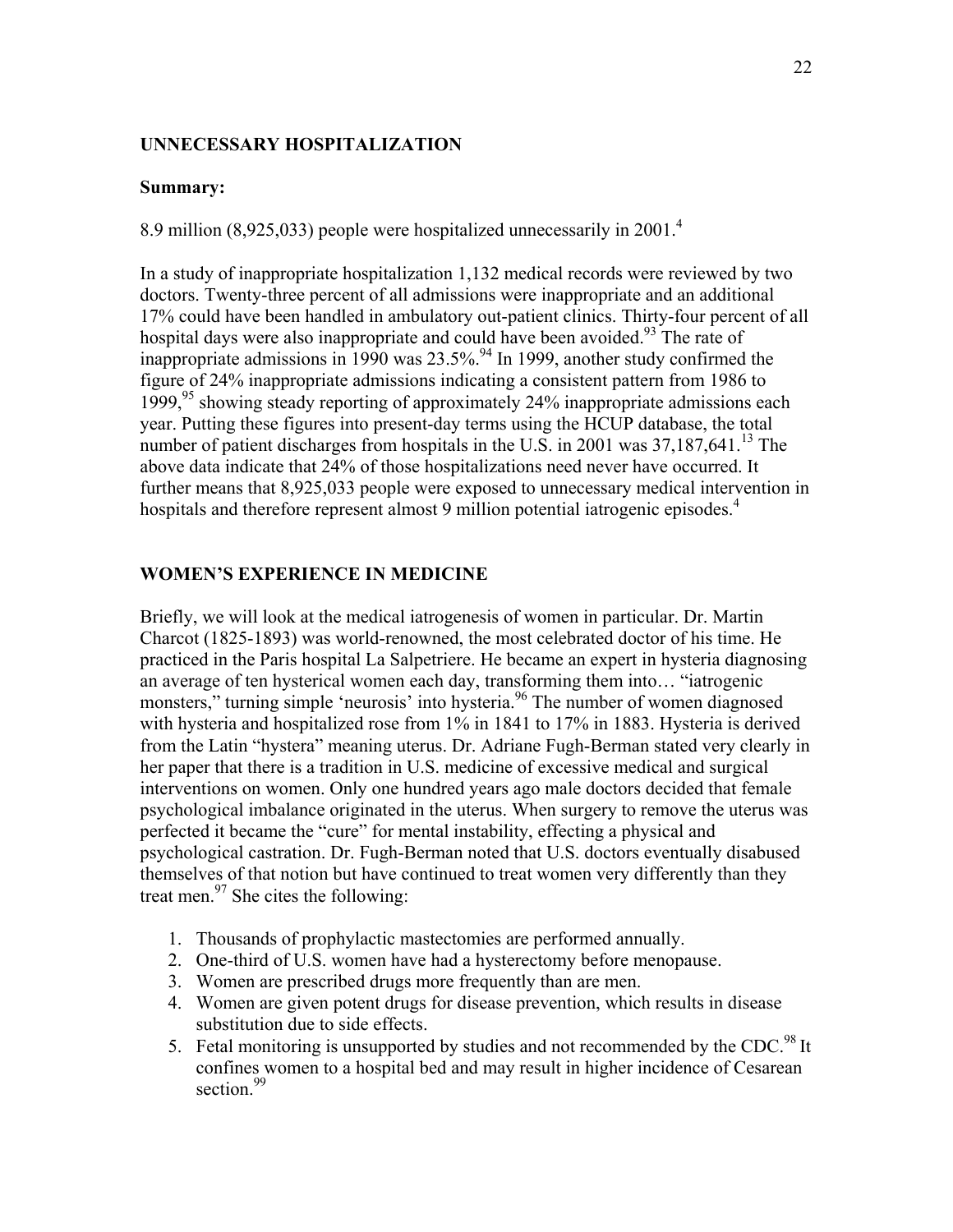- 6. Normal processes such as menopause and childbirth have been heavily medicalized.
- 7. Synthetic hormone replacement therapy (HRT) does not prevent heart disease or dementia. It does increase the risk of breast cancer, heart disease, stroke, and gall bladder attack <sup>100</sup>

We would add that as many as one-third of postmenopausal women use  $HRT$ <sup>101,102</sup> These numbers are important in light of the much-publicized Women's Health Initiative Study, which was forced to stop before its completion because of a higher death rate in the synthetic estrogen-progestin (HRT) group. $103$ 

## **Cesarean Section**

In 1983, 809,000 Cesarean sections (21% of live births) were performed, making it the most common obstetric and gynecologic (OB/GYN) surgical procedure. The second most common OB/GYN operation was hysterectomy (673,000), and diagnostic dilation and curettage of the uterus (632,000) was third. In 1983, OB/GYN operations represented 23% of all surgery completed in this country.<sup>104</sup>

In 2001, Cesarean section is still the most common OB/GYN surgical procedure. Approximately 4 million births occur annually, with a 24% C-Section rate, i.e., 960,000 operations. In the Netherlands only 8% of babies are delivered by Cesarean section. Assuming human babies are similar in the U.S. and in the Netherlands, we are performing 640,000 unnecessary C-Sections in the U.S. with its three to four times higher mortality and 20 times greater morbidity than vaginal delivery.<sup>105</sup>

The Cesarean section rate was only 4.5% in the U.S. in 1965. By 1986 it had climbed to 24.1%. The author states that obviously an "uncontrolled pandemic of medically unnecessary Cesarean births is occurring."<sup>106</sup> VanHam reported a Cesarean section postpartum hemorrhage rate of 7%, a hematoma formation rate of 3.5%, a urinary tract infection rate of 3%, and a combined postoperative morbidity rate of 35.7% in a high-risk population undergoing Cesarean section.<sup>107</sup>

## **NEVER ENOUGH STUDIES**

Scientists used the excuse that there were never enough studies revealing the dangers of DDT and other dangerous pesticides to ban them. They also used this excuse around the issue of tobacco, claiming that more studies were needed before they could be certain that tobacco really caused lung cancer. Even the American Medical Association (AMA) was complicit in suppressing results of tobacco research. In 1964, the Surgeon General's report condemned smoking, however the AMA refused to endorse it. What was their reason? They needed more research. Actually what they really wanted was more money and they got it from a consortium of tobacco companies who paid the AMA \$18 million over the next nine years, during which the AMA said nothing about the dangers of smoking. $108$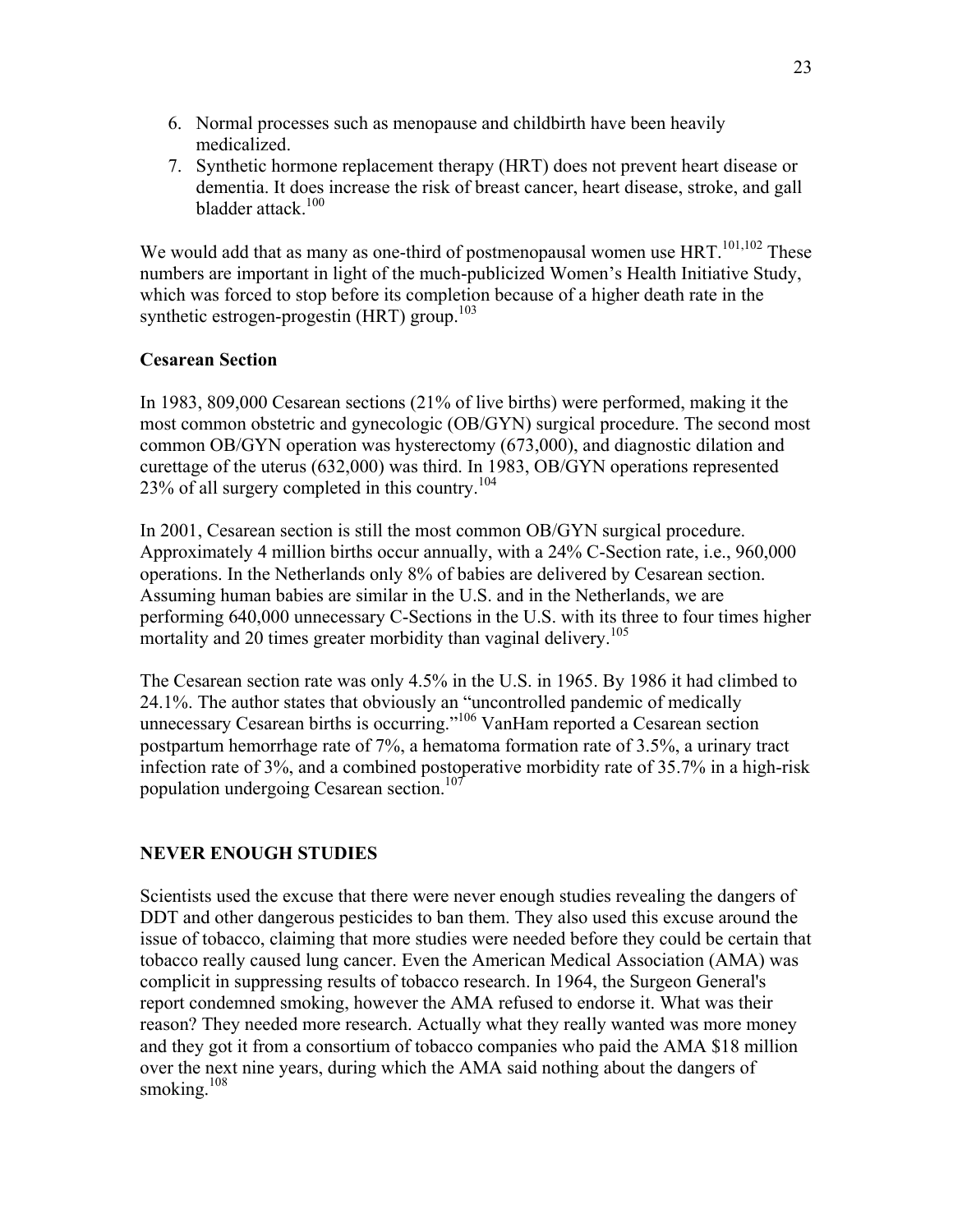The Journal of the American Medical Association (JAMA), "after careful consideration of the extent to which cigarettes were used by physicians in practice," began accepting tobacco advertisements and money in 1933. State journals such as the New York State Journal of Medicine also began to run Chesterfield ads claiming that cigarettes are, "Just as pure as the water you drink… and practically untouched by human hands." In 1948, JAMA argued "more can be said in behalf of smoking as a form of escape from tension than against it… there does not seem to be any preponderance of evidence that would indicate the abolition of the use of tobacco as a substance contrary to the public health."<sup>109</sup> Today, scientists continue to use the excuse that they need more studies before they will lend their support to restrict the inordinate use of drugs.

## **OVERVIEW OF STATISTICAL TABLES AND FIGURES**

## **Adverse Drug Reactions**

The Lazarou study<sup>1</sup> was based on statistical analysis of 33 million U.S. hospital admissions in 1994. Hospital records for prescribed medications were analyzed. The number of serious injuries due to prescribed drugs was 2.2 million; 2.1% of in-patients experienced a serious adverse drug reaction; 4.7% of all hospital admissions were due to a serious adverse drug reaction; and fatal adverse drug reactions occurred in 0.19% of inpatients and 0.13% of admissions. The authors concluded that a projected 106,000 deaths occur annually due to adverse drug reactions.

We used a cost analysis from a 2000 study in which the increase in hospitalization costs per patient suffering an adverse drug reaction was \$5,483. Therefore, costs for the Lazarou study's 2.2 million patients with serious drug reactions amounted \$12 billion.<sup>1,49</sup>

Serious adverse drug reactions commonly emerge after Food and Drug Administration approval. The safety of new agents cannot be known with certainty until a drug has been on the market for many years.<sup>110</sup>

### **Bedsores**

Over one million people develop bedsores in U.S. hospitals every year. It's a tremendous burden to patients and family, and a \$55 billion dollar healthcare burden.<sup>7</sup> Bedsores are preventable with proper nursing care. It is true that 50% of those affected are in a vulnerable age group of over 70. In the elderly bedsores carry a fourfold increase in the rate of death. The mortality rate in hospitals for patients with bedsores is between 23% and 37%.<sup>8</sup> Even if we just take the 50% of people over 70 with bedsores and the lowest mortality at 23%, that gives us a death rate due to bedsores of 115,000. Critics will say that it was the disease or advanced age that killed the patient, not the bedsore, but our argument is that an early death, by denying proper care, deserves to be counted. It is only after counting these unnecessary deaths that we can then turn our attention to fixing the problem.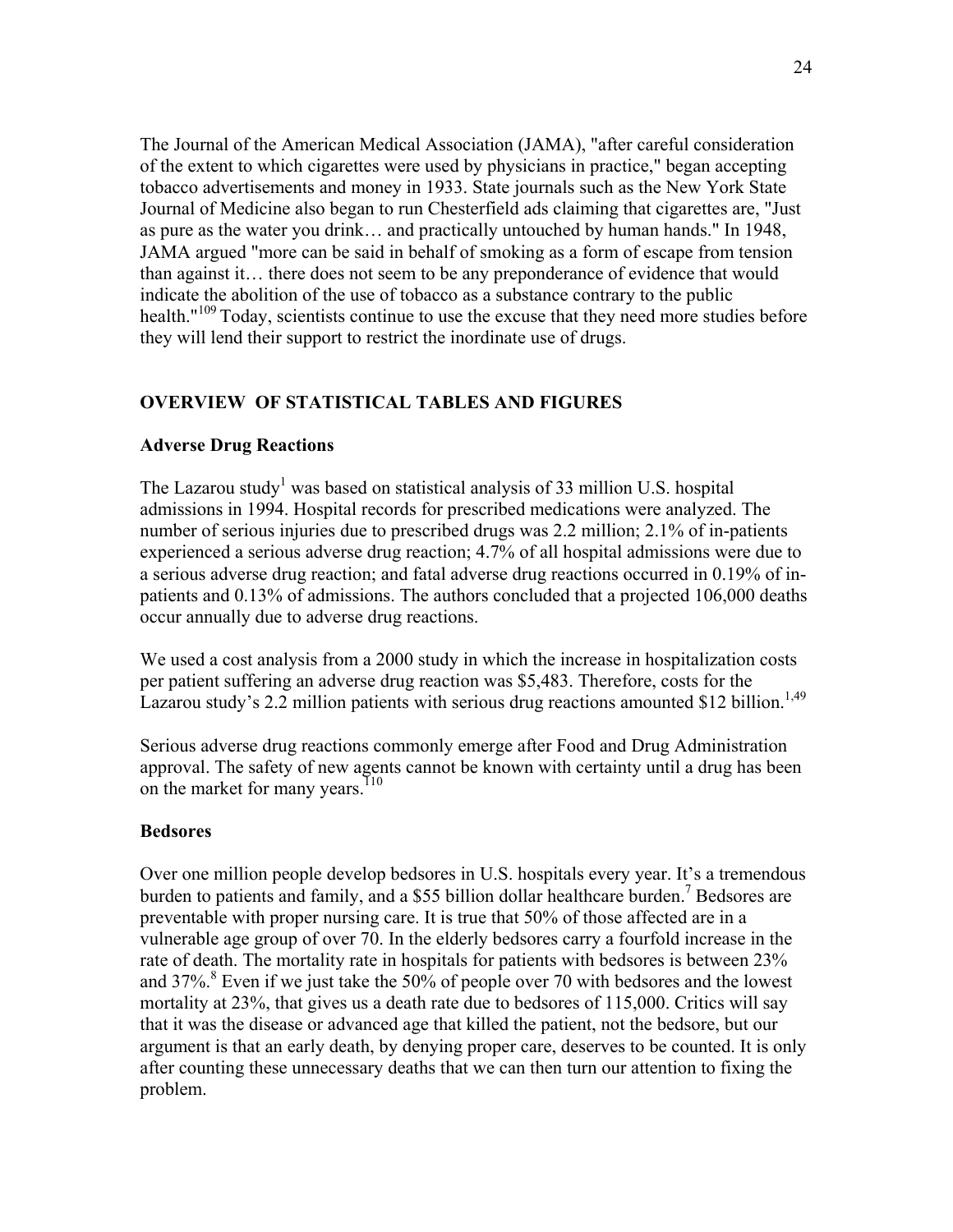### **Malnutrition in Nursing Homes**

The General Accounting Office (GAO), a special investigative branch of Congress, gave citations to 20% of the nation's 17,000 nursing homes for violations between July 2000 and January 2002. Many violations involved serious physical injury and death.<sup>111</sup>

 A report from the Coalition for Nursing Home Reform states that at least one-third of the nation's 1.6 million nursing home residents may suffer from malnutrition and dehydration, which hastens their death. The report calls for adequate nursing staff to help feed patients who aren't able to manage a food tray by themselves.11 It is difficult to place a mortality rate on malnutrition and dehydration. This Coalition report states that malnourished residents, compared with well-nourished hospitalized nursing home residents, have a five-fold increase in mortality when they are admitted to hospital. So, if we take one-third of the 1.6 million nursing home residents who are malnourished and multiply that by a mortality rate of  $20\%,^{8,14}$  we find 108,800 premature deaths due to malnutrition in nursing homes.

## **Nosocomial Infections**

The rate of nosocomial infections per 1,000 patient days has increased 36% - from 7.2 in 1975 to 9.8 in 1995. Reports from more than 270 U.S. hospitals showed that the nosocomial infection rate itself had remained stable over the previous 20 years with approximately five to six hospital-acquired infections occurring per 100 admissions, which is a rate of 5-6%. However, because of progressively shorter inpatient stays and the increasing number of admissions, the actual number of infections increased. It is estimated that in 1995, nosocomial infections cost \$4.5 billion and contributed to more than 88,000 deaths - one death every 6 minutes. $9$  The 2003 incidence of nosocomial mortality is quite probably higher than in 1995 because of the tremendous increase in antibiotic-resistant organisms. Morbidity and Mortality Report found that nosocomial infections cost \$5 billion annually in 1999.<sup>10</sup> This is a \$0.5 billion increase in four years. The present cost of nosocomial infections might now be in the order of \$5.5 billion.

### **Outpatient Iatrogenesis**

Dr. Barbara Starfield in a 2000 JAMA paper presents us with well-documented facts that are both shocking and unassailable.<sup>12</sup>

- 1. The U.S. ranks twelfth out of 13 countries in a total of 16 health indicators. Japan, Sweden, and Canada were first, second, and third.
- 2. More than 40 million people have no health insurance.
- 3. 20% to 30% of patients receive contraindicated care.

Dr. Starfield warns that one cause of medical mistakes is the overuse of technology, which may create a "cascade effect" leading to more treatment. She urges the use of ICD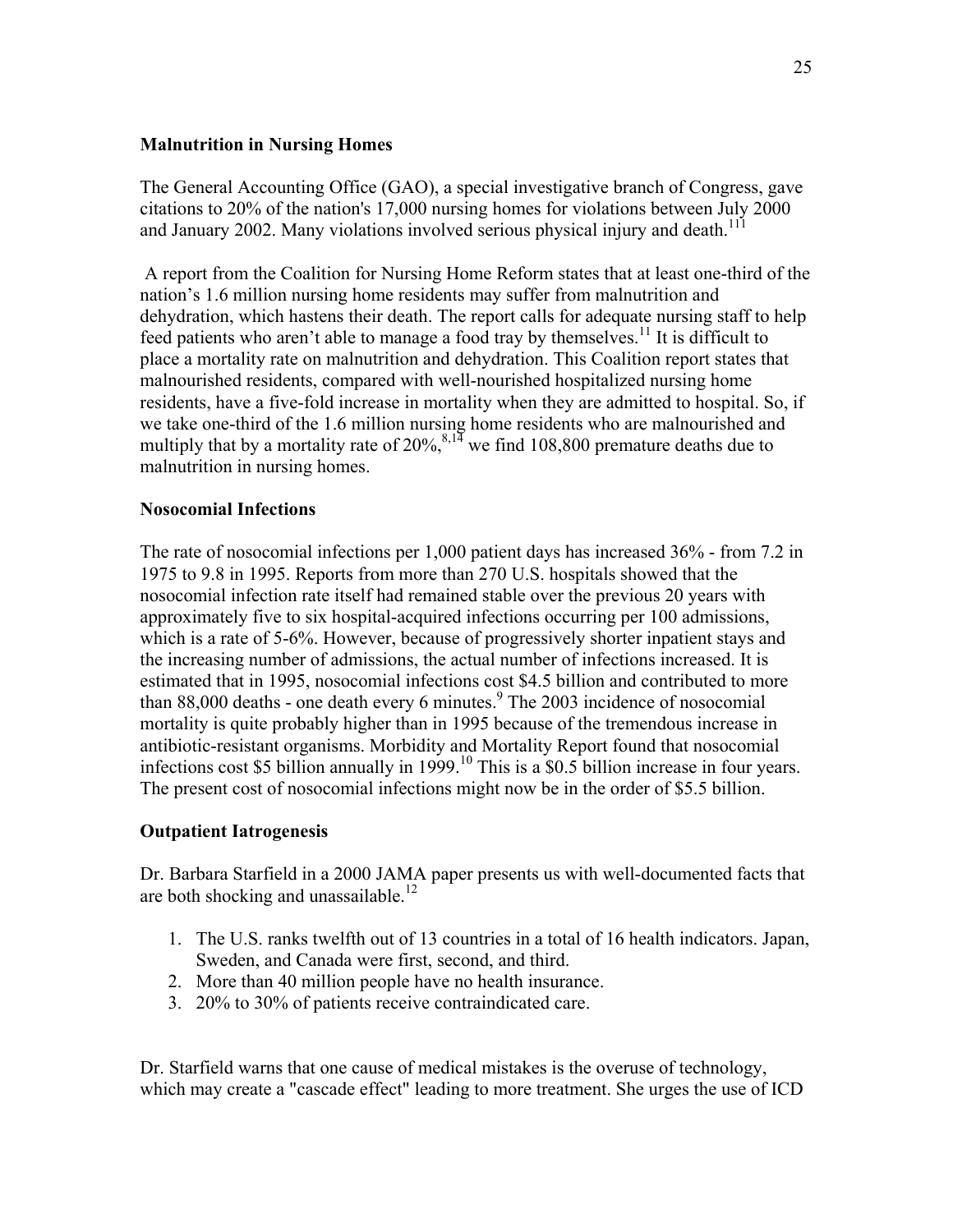(International Classification of Diseases) codes which have designations called: "Drugs, Medicinal, and Biological Substances Causing Adverse Effects in Therapeutic Use" and "Complications of Surgical and Medical Care" to help doctors quantify and recognize the magnitude of the medical error problem. Starfield says that, at present, deaths actually due to medical error are likely to be coded according to some other cause of death.

She concludes that against the backdrop of our abysmal health report card compared to the rest of the Westernized countries, we should recognize that the harmful effects of health care interventions account for a substantial proportion of our excess deaths.

Starfield cites Weingart's 2000 article, "Epidemiology of Medical Error" on outpatient iatrogenesis. And Weingart, in turn, cites several authors and provides statistics showing that between 4% to 18% of consecutive patients in outpatient settings suffer an iatrogenic event leading to: $^{112}$ 

- 1. 116 million extra physician visits
- 2. 77 million extra prescriptions
- 3. 17 million emergency department visits
- 4. 8 million hospitalizations
- 5. 3 million long-term admissions
- 6. 199,000 additional deaths
- 7. \$77 billion in extra costs

#### **Unnecessary Surgeries**

There are 12,000 deaths per year from unnecessary surgeries. However, results from the few studies that have measured unnecessary surgery directly indicate that for some highly controversial operations, the fraction that are unwarranted could be as high as  $30\%$ .<sup>74</sup>

#### **IT'S A GLOBAL ISSUE**

A survey published in the Journal of Health Affairs pointed out that between 18% and 28% of people who were recently ill had suffered from a medical or drug error in the previous two years. The study surveyed 750 recently-ill adults in five different countries. The breakdown by country showed 18% of those in Britain, 25% in Canada, 23% in Australia,  $23\%$  in New Zealand, and the highest number was in the U.S. at  $28\%$ .<sup>113</sup>

#### **HEALTH INSURANCE**

A recent finding by the Institute of Medicine is that the 41 million Americans without health insurance have consistently worse clinical outcomes than those that are insured, and are at increased risk for dying prematurely.<sup>114</sup>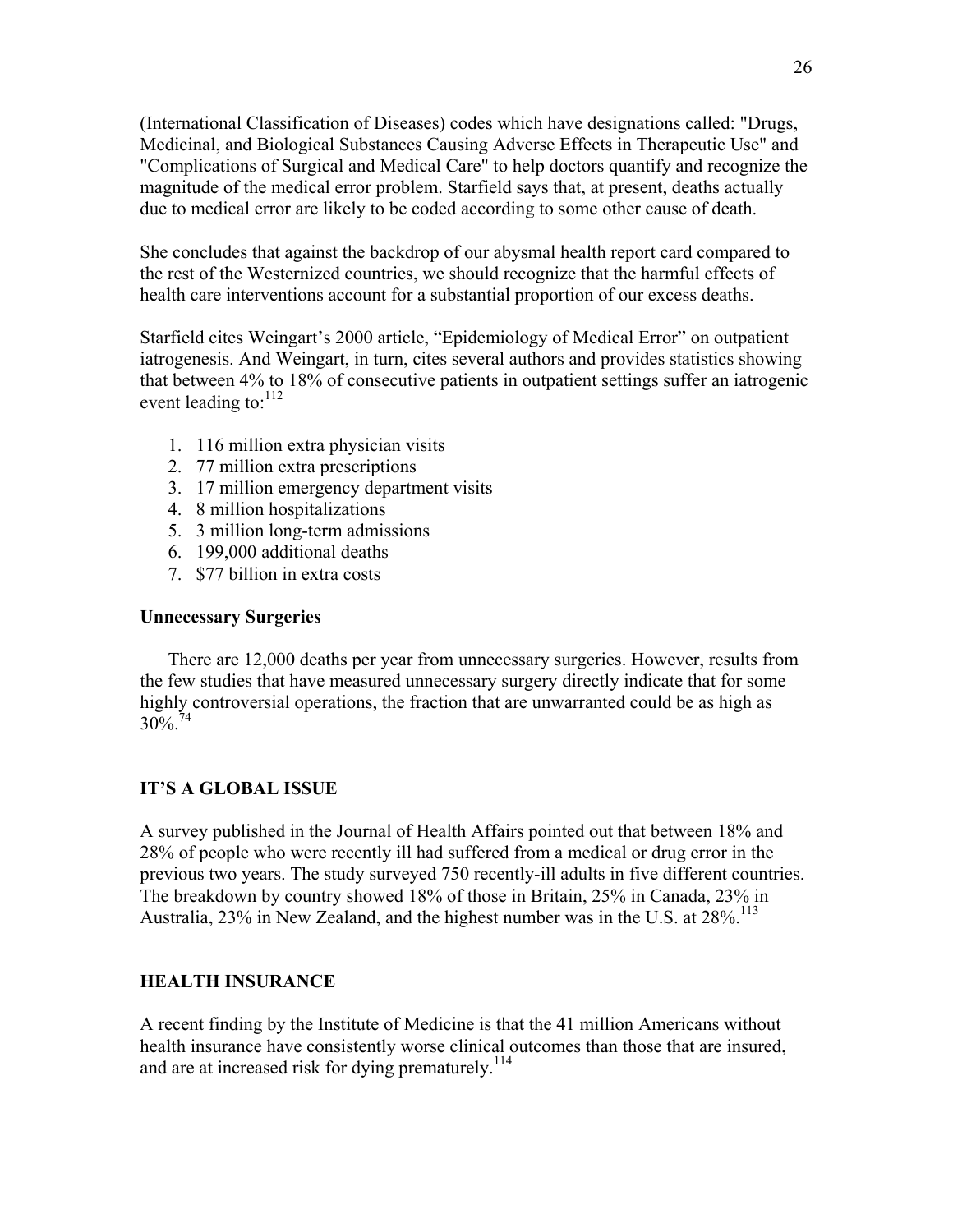### **Insurance Fraud**

When doctors bill for services they do not render, advise unnecessary tests, or screen everyone for a rare condition, they are committing insurance fraud. The U.S. General Accounting Office (GAO) gave a 1998 figure of \$12 billion dollars lost to fraudulent or unnecessary claims, and reclaimed \$480 million in judgments in that year. In 2001, the Federal government won or negotiated more than \$1.7 billion in judgments, settlements, and administrative impositions in healthcare fraud cases and proceedings.<sup>115</sup>

## **WAREHOUSING OUR ELDERS**

It is only fitting that we end this report with acknowledgement of our elders. The moral and ethical fiber of society can be judged by the way it treats its weakest and most vulnerable members. Some cultures honor and respect the wisdom of their elders, keeping them at home – the better to continue participation in their community. However, American nursing homes, where millions of our elders die, represent the pinnacle of social isolation and medical abuse.

## **Important Statistics about Nursing Homes**

- 1. In America, at any one time, approximately 1.6 million elderly are confined to nursing homes. By 2050 that number could be  $6.6$  million.<sup>11,116</sup>
- 2. A total of 20% of all deaths from all causes occur in nursing homes.<sup>117</sup>
- 3. Hip fractures are the single greatest reason for nursing home admissions.<sup>118</sup> Nursing homes represent a reservoir for drug-resistant organisms due to overuse of antibiotics<sup>119</sup>

Congressman Waxman reminded us that "as a society we will be judged by how we treat the elderly" when he presented a report that he sponsored, "Abuse of Residents is a Major Problem in U.S. Nursing Homes," on July 30, 2001. The report uncovered that one third - 5,283 of the nations' 17,000 nursing homes - were cited for an abuse violation in the twoyear period studied, January 1999 - January 2001.<sup>116</sup> Waxman stated that "the people who cared for us, deserve better." He also made it very clear that this was only the tip of the iceberg and there is much more abuse occurring that we don't know about or ignore.<sup>116a</sup>

The major findings of "Abuse of Residents is a Major Problem in U.S. Nursing Homes," were:

- 1. Over 30% of nursing homes in the U.S. were cited for abuses, totaling more than 9,000 abuse violations.
- 2. 10% of nursing homes had violations that caused actual physical harm to residents, or worse.
- 3. Over 40%, or 3,800 abuse violations were only discovered after a formal complaint was filed, usually by concerned family members.
- 4. Many verbal abuse violations were found.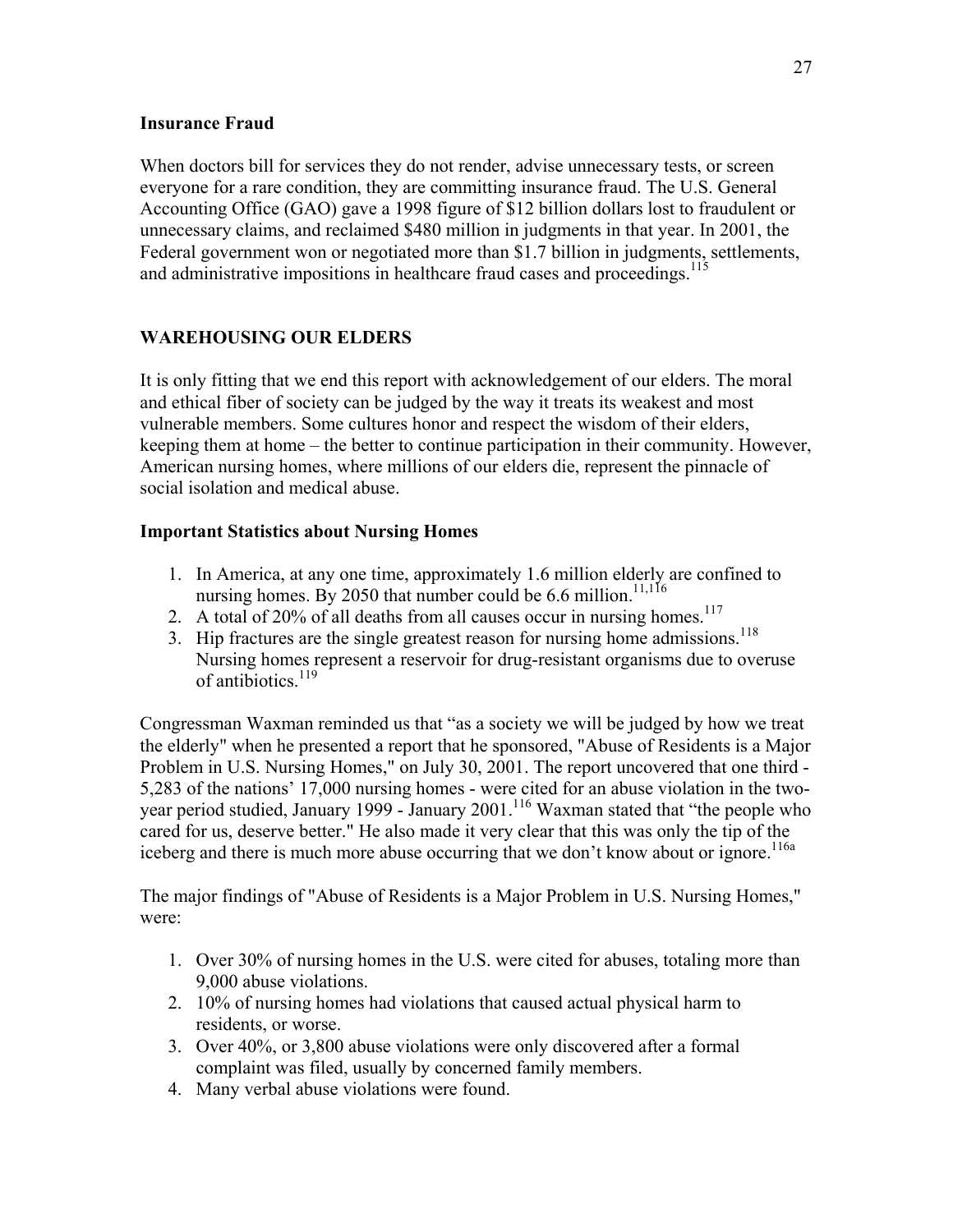- 5. Occasions of sexual abuse.
- 6. Incidents of physical abuse causing numerous injuries such as fractured femur, hip, elbow, wrist, and other injuries.

Dangerously understaffed nursing homes lead to neglect, abuse, overuse of medications, and physical restraints. An exhaustive study of nurse-to-patient ratios in nursing homes was mandated by Congress in 1990. The study was finally begun in 1998 and took four years to complete.<sup>120</sup> Commenting on the study, a spokesperson for The National Citizens' Coalition for Nursing Home Reform said, "They compiled two reports of three volumes each thoroughly documenting the number of hours of care residents must receive from nurses and nursing assistants to avoid painful, even dangerous, conditions such as bedsores and infections. Yet it took the Department of Health and Human Services and Secretary Tommy Thompson only four months to dismiss the report as 'insufficient.'"121 Bedsores occur three times more commonly in nursing homes than in acute care or veterans' hospitals.<sup>122</sup> But we know that bedsores can be prevented with proper nursing care. It shouldn't take four years for someone to find out that proper care of bedsores requires proper staffing. In spite of such urgent need in nursing homes where additional staff could solve so many problems, we hear the familiar refrain "not enough research" - one that merely buys time for those in charge and relegates another smoldering crisis to the back burner.

Since many nursing home patients suffer from chronic debilitating conditions, their assumed cause of death is often unquestioned by physicians. Some studies show that as many as 50% of deaths due to restraints, falls, suicide, homicide, and choking in nursing homes may be covered up.<sup>123,124</sup> It is quite possible that many nursing home deaths are attributed, instead, to heart disease, which, until our report, was the number one cause of death. In fact, researchers have found that heart disease may be over-represented in the general population as a cause of death on death certificates by 7.9% to 24.3%. In the elderly the over-reporting of heart disease as a cause of death is as much as two-fold.<sup>125</sup>

When elucidating iatrogenesis in nursing homes, some critics have asked, "To what extent did these elderly people already have life-threatening diseases that led to their premature deaths anyway?" Our response is that if a loved one dies one day, one week, one year, a decade, or two decades prematurely, thanks to some medical misadventure, that is still a premature, iatrogenic death. In a legalistic sense perhaps more weight is placed on the loss of many potential years compared to an additional few weeks, but this attitude is not justified in an ethical or moral sense.

 The fact that there are very few statistics on malnutrition in acute-care hospitals and nursing homes shows the lack of concern in this area. A survey of the literature turns up very few American studies. Those that do appear are foreign studies in Italy, Spain, and Brazil. However, there is one very revealing American study conducted over a 14-month period that evaluated 837 patients in a 100-bed sub-acute-care hospital for their nutritional status. Only 8% of the patients were found to be well nourished. Almost onethird (29%) were malnourished and almost two-thirds (63%) were at risk of malnutrition. The consequences of this state of deficiency were that 25% of the malnourished patients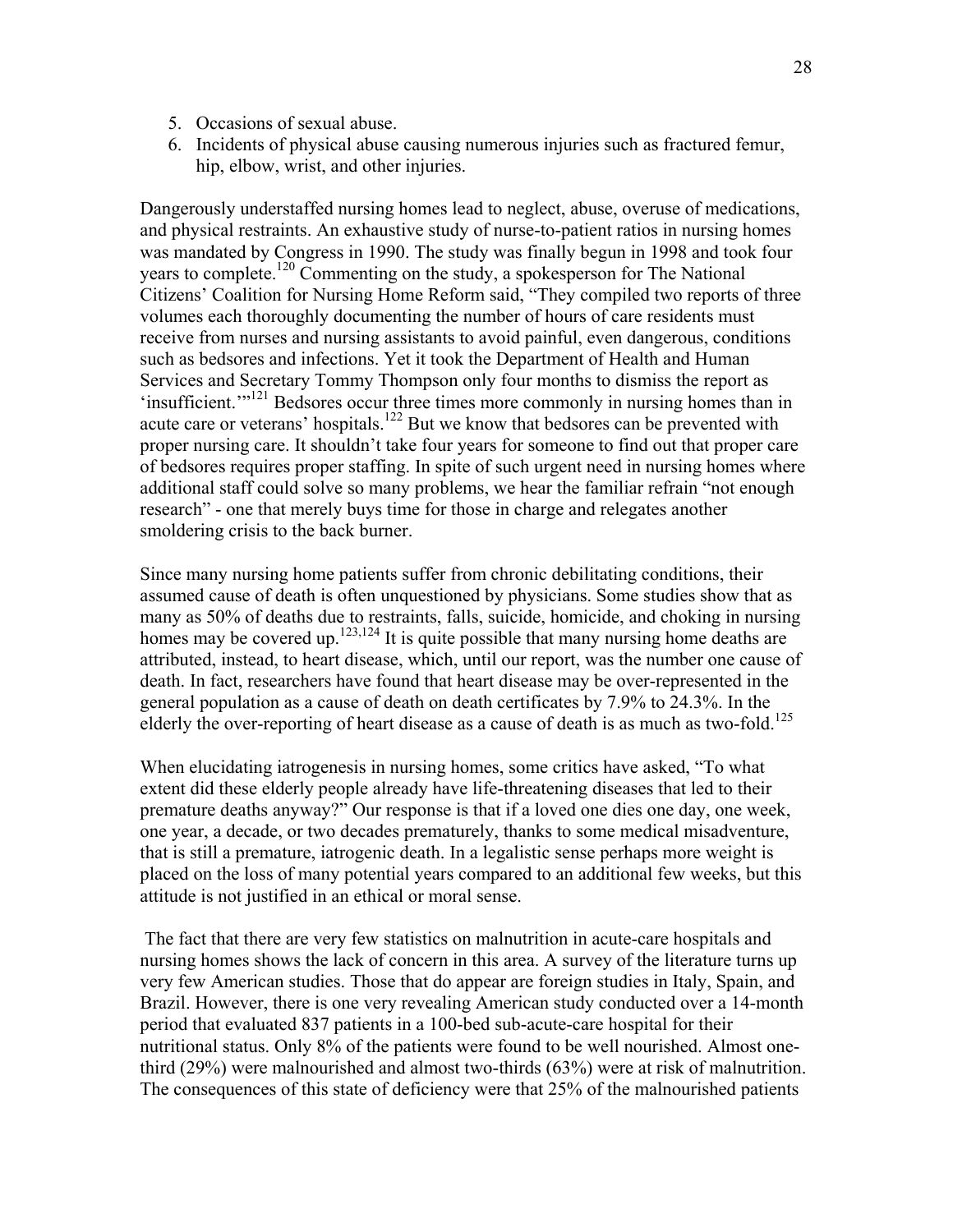required readmission to an acute-care hospital compared to 11% of the well-nourished patients. The authors concluded that malnutrition reached epidemic proportions in patients admitted to this sub-acute-care facility.<sup>126</sup>

Many studies conclude that physical restraints are an underreported and preventable cause of death. Whereas administrators say they must use restraints to prevent falls, in fact, they cause more injury and death because people naturally fight against such imprisonment. Studies show that compared to no restraints, the use of restraints carries a higher mortality rate and economic burden.<sup>127-129</sup> Studies found that physical restraints, including bedrails, are the cause of at least 1 in every 1,000 nursing-home deaths.<sup>130-132</sup>

However, deaths caused by malnutrition, dehydration, and physical restraints are rarely recorded on death certificates**.** Several studies reveal that nearly half of the listed causes of death on death certificates for older persons with chronic or multi-system disease are inaccurate.<sup>133</sup> Even though 1-in-5 people die in nursing homes, the autopsy rate is only 0.8%.134 Thus, we have no way of knowing the true causes of death.

### **Over-medicating Seniors**

The CDC may be focused on reducing the number of prescriptions for children but a 2003 study finds over-medication of our elderly population. Dr. Robert Epstein, chief medical officer of Medco Health Solutions Inc. (a unit of Merck & Co.), conducted the study on drug trends.<sup>135</sup> He found that seniors are going to multiple physicians and getting multiple prescriptions and using multiple pharmacies. Medco oversees drugbenefit plans for more than 60 million Americans, including 6.3 million senior citizens who received more than 160 million prescriptions. According to the study, the average senior receives 25 prescriptions annually. In those 6.3 million seniors, a total of 7.9 million medication alerts were triggered: less than one-half that number, 3.4 million, were detected in 1999. About 2.2 million of those alerts indicated excessive dosages unsuitable for senior citizens, and about 2.4 million alerts indicated clinically inappropriate drugs for the elderly. Reuters interviewed Kasey Thompson, director of the Center on Patient Safety at the American Society of Health System Pharmacists, who said, "There are serious and systemic problems with poor continuity of care in the United States." He says this study shows "the tip of the iceberg" of a national problem.

According to Drug Benefit Trends, the average number of prescriptions dispensed per non-Medicare HMO member per year rose 5.6% from 1999 to 2000 - from 7.1 to 7.5 prescriptions. The average number dispensed for Medicare members increased 5.5% from 18.1 to 19.1 prescriptions.<sup>136</sup> The number of prescriptions in 2000 was 2.98 billion, with an average per person prescription amount of  $10.4$  annually.<sup>137</sup>

In a study of 818 residents of residential care facilities for the elderly, 94% were receiving at least one medication at the time of the interview. The average intake of medications was five per resident; the authors noted that many of these drugs were given without a documented diagnosis justifying their use.<sup>138</sup>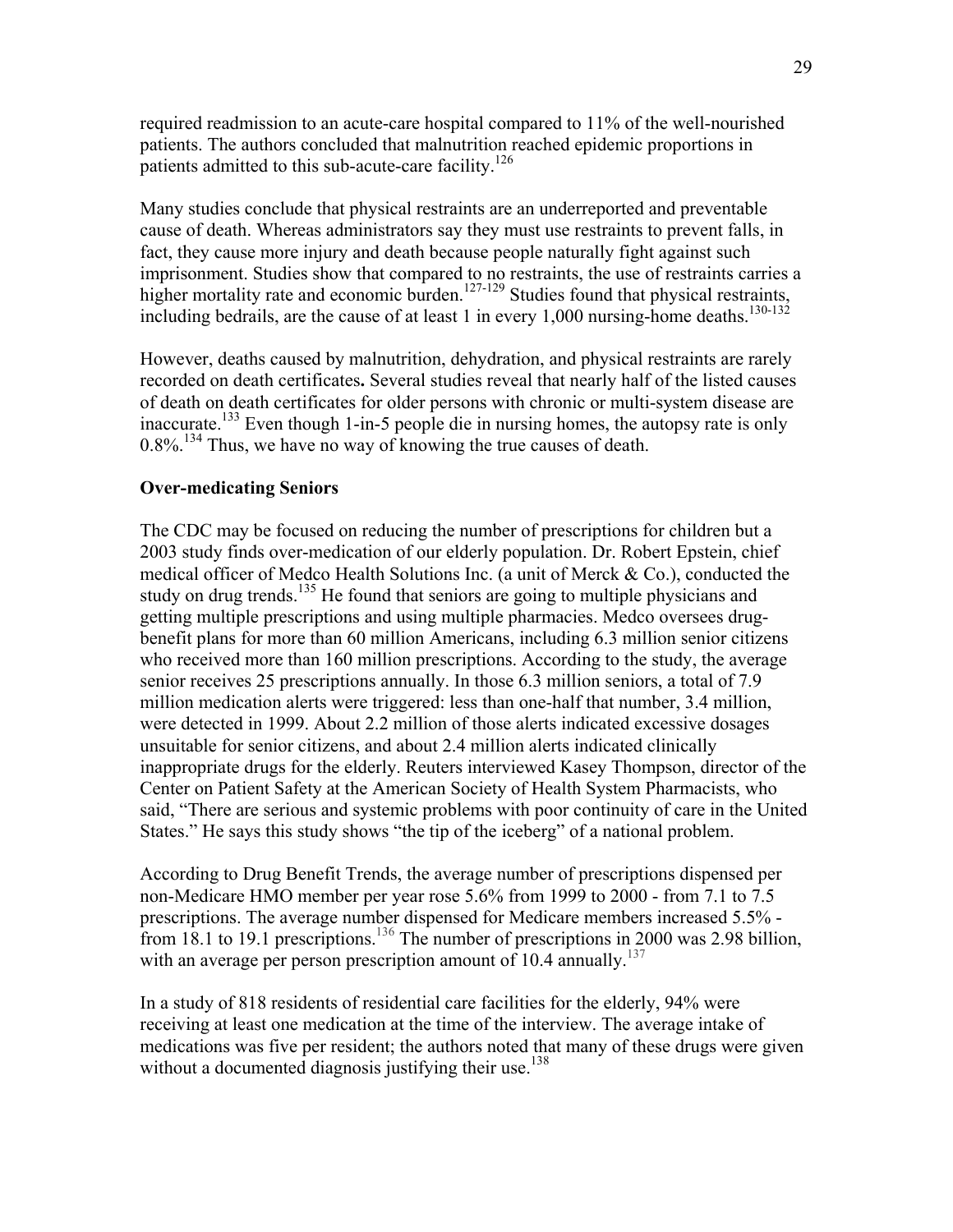Unfortunately, seniors, and groups like the American Association for Retired Persons (AARP), appear to be dependent on prescription drugs and are demanding that coverage for drugs be a basic right.139 They have accepted the overriding assumption from allopathic medicine that aging and dying in America must be accompanied by drugs in nursing homes and eventual hospitalization with tubes coming out of every orifice. Instead of choosing between drugs and a diet-lifestyle change, seniors are given the choiceless option of either high-cost patented drugs or low-cost generic drugs. Drug companies are attempting to keep the most expensive drugs on the shelves and to suppress access to generic drugs, in spite of stiff fines of hundreds of millions of dollars from the government.<sup>140,141</sup> In 2001 some of the world's biggest drug companies, including Roche, were fined a record £523 million (\$871 million) for conspiring to increase the price of vitamins. $142$ 

We would urge AARP, especially, to become more involved in prevention of disease and not to rely so heavily on drugs. At present, the AARP recommendations for diet and nutrition assume that seniors are getting all the nutrition they need in an average diet. At most, they suggest extra calcium and a multiple vitamin/mineral supplement.<sup>143</sup> This is not enough, and in our next report we will show how to live a healthier life without unnecessary medical intervention.

We would like to send the same message to the Hemlock Society, which offers euthanasia options to chronically ill people, especially those in severe pain. What if some of these chronic diseases are really lifestyle diseases caused by deficiency of essential nutrients, lack of care, inappropriate medication, or lack of love? This question is extremely important to consider when you are depressed or in pain. We must look to healing those conditions before offering up our lives.

Let's also look at the irony of under use of proper pain medication for patients that really need it. For example, in one particular study pain management was evaluated in a group of 13,625 cancer patients, aged 65 or over, living in nursing homes. Overall, almost 30%, or 4,003 patients, reported pain. However, more than 25% received absolutely no pain relief medication; 16% received a World Health Organization (WHO) level-one drug (mild analgesic); 32% a WHO level-two drug (moderate analgesic); and only 26% received adequate pain relieving morphine. The authors concluded that older patients and minority patients were more likely to have their pain untreated.<sup>144</sup>

The time has come to set a standard for caring for the vulnerable among us - a standard that goes beyond making sure they are housed and fed, and not openly abused. We must stop looking the other way and we, as a society, must take responsibility for the way in which we deal with those who are unable to care for themselves.

#### **WHAT REMAINS TO BE UNCOVERED**

Our ongoing research will continue to quantify the morbidity, mortality, and financial loss due to: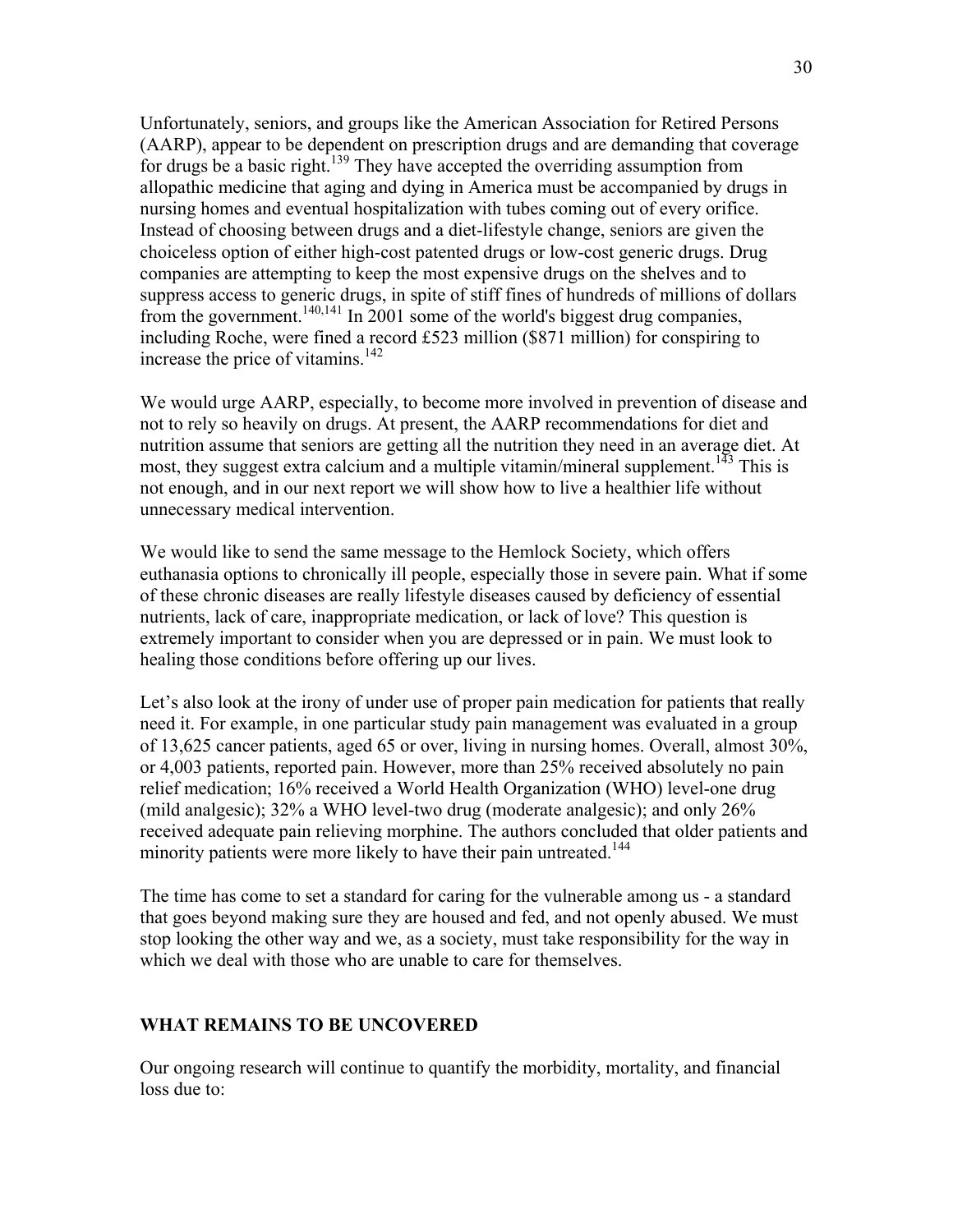- 1. X-ray exposures: mammography, fluoroscopy, CT scans.
- 2. Overuse of antibiotics in all conditions.
- 3. Drugs that are carcinogenic: hormone replacement therapy (\*see below), immunosuppressive drugs, prescription drugs.
- 4. Cancer chemotherapy: If it doesn't extend life, is it shortening life?<sup>70</sup>
- 5. Surgery and unnecessary surgery: Cesarean section, radical mastectomy, preventive mastectomy, radical hysterectomy, prostatectomy, cholecystectomies, cosmetic surgery, arthroscopy, etc.
- 6. Discredited medical procedures and therapies.
- 7. Unproven medical therapies.
- 8. Outpatient surgery.
- 9. Doctors themselves: when doctors go on strike, it appears the mortality rate goes down.

\*Part of our ongoing research will be to quantify the mortality and morbidity caused by hormone replacement therapy (HRT) since the mid-1940's. In December 2000, a government scientific advisory panel recommended that synthetic estrogen be added to the nation's list of cancer-causing agents. HRT, either synthetic estrogen alone or combined with synthetic progesterone, is used by an estimated 13.5 to 16 million women in the U.S.145 The aborted Women's Health Initiative Study (WHI) of 2002 showed that women taking synthetic estrogen combined with synthetic progesterone have a higher incidence of ovarian cancer, breast cancer, stroke, and heart disease and little evidence of osteoporosis reduction or prevention of dementia. WHI researchers, who usually never give recommendations, other than demanding more studies, are advising doctors to be very cautious about prescribing HRT to their patients.100,146-150

Results of the "Million Women Study" on HRT and breast cancer in the U.K were published in the Lancet, August, 2003. Lead author, Professor Valerie Beral, Director of the Cancer Research UK Epidemiology Unit, is very open about the damage HRT has caused. She said, "We estimate that over the past decade, use of HRT by UK women aged 50-64 has resulted in an extra 20,000 breast cancers, oestrogen-progestagen (combination) therapy accounting for  $15,000$  of these."<sup>151</sup> However, we were not able to find the statistics on breast cancer, stroke, uterine cancer, or heart disease due to HRT used by American women. The population of America is roughly six times that of the U.K. Therefore, it is possible that 120,000 cases of breast cancer have been caused by HRT in the past decade.

### **CONCLUSION**

When the number one killer in a society is the healthcare system, then, that system has no excuse except to address its own urgent shortcomings. It's a failed system in need of immediate attention. What we have outlined in this paper are insupportable aspects of our contemporary medical system that need to be changed - beginning at its very foundations.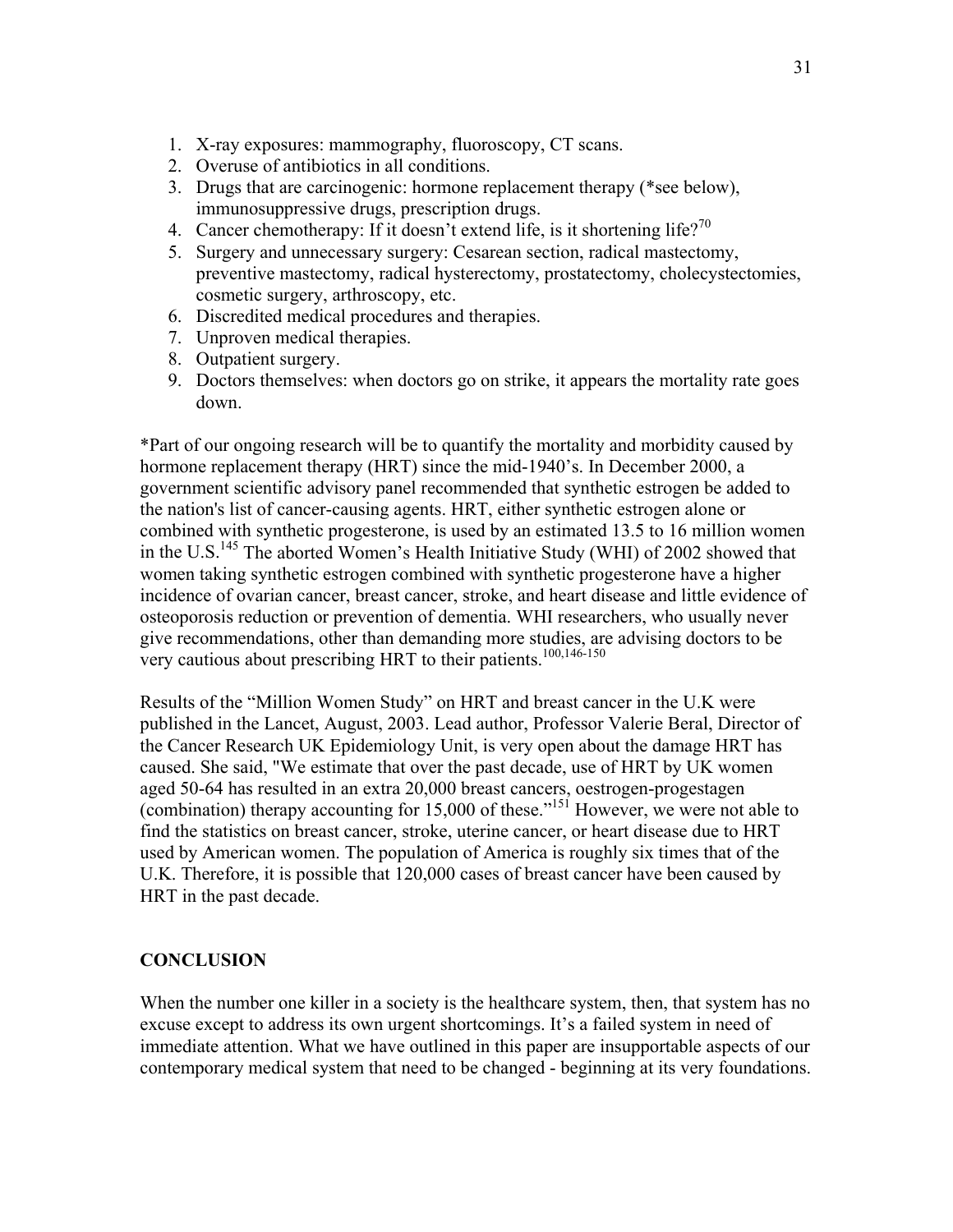### **REFERENCES**

- 1. Lazarou J, Pomeranz B, Corey P. Incidence of adverse drug reactions in hospitalized patients. JAMA. 1998;279:1200-1205.
- 2. Rabin R. Caution About Overuse of Antibiotics. Newsday. Sept. 18, 2003.
- 2a. <http://www.cdc.gov/drugresistance/community/>
- 3. Calculations detailed in Unnecessary Surgery section, from two sources: (13) <http://hcup.ahrq.gov/HCUPnet.asp> and (71) US Congressional House Subcommittee Oversight Investigation. Cost and Quality of Health Care: Unnecessary Surgery. Washington, DC: Government Printing Office, 1976
- 4. Calculations from four sources, see Unnecessary Hospitalization section: (13) <http://hcup.ahrq.gov/HCUPnet.asp> and (93) Siu AL, Sonnenberg FA, Manning WG, Goldberg GA, Bloomfield ES, Newhouse JP, Brook RH. Inappropriate use of hospitals in a randomized trial of health insurance plans. NEJM. 1986 Nov 13;315(20):1259-66. and (94) Siu AL, Manning WG, Benjamin B. Patient, provider and hospital characteristics associated with inappropriate hospitalization. Am J Public Health. 1990 Oct;80(10):1253-6. and (95) Eriksen BO, Kristiansen IS, Nord E, Pape JF, Almdahl SM, Hensrud A, Jaeger S. The cost of inappropriate admissions: a study of health benefits and resource utilization in a department of internal medicine. J Intern Med. 1999 Oct;246(4):379-87.
- 5. National Vital Statistics Reports. Vol. 51, No. 5, March 14, 2003.
- 6. Thomas et al., 2000; Thomas et al., 1999. Institute of Medicine.
- 7. Xakellis, G.C., R. Frantz and A. Lewis, Cost of Pressure Ulcer Prevention in Long Term Care*,* JAGS, 43 - 5, May 1995.)
- 8. Barczak, C.A., R.I. Barnett, E.J. Childs, L.M. Bosley, "Fourth National Pressure Ulcer Prevalence Survey", *Advances in Wound Care,* 10- 4, Jul/Aug 1997
- 9. Weinstein RA. Nosocomial Infection Update. Special Issue. Emerging Infectious Diseases. Vol 4 No. 3, July Sept 1998*.*
- 10. Forth Decennial International Conference on Nosocomial and Healthcare-Associated Infections, Morbidity and Mortality Weekly Report (MMWR), February 25, 2000, Vol. 49, No. 7, p. 138.
- 11. Greene Burger S, Kayser-Jones J, Prince Bell J. Malnutrition and Dehydration in Nursing Homes:Key Issues in Prevention and Treatment. National Citizens' Coalition for Nursing Home Reform. June 2000. [http://www.cmwf.org/programs/elders/burger\\_mal\\_386.asp](http://www.cmwf.org/programs/elders/burger_mal_386.asp)
- 12. Starfield B. Is US health really the best in the world? JAMA. 2000 Jul 26;284(4):483-5. Starfield B. Deficiencies in US medical care. JAMA. 2000 Nov 1;284(17):2184-5.
- 13. HCUPnet, Healthcare Cost and Utilization Project for the Agency for Healthcare Research and Quality.<http://www.ahrq.gov/data/hcup/hcupnet.htm>, <http://hcup.ahrq.gov/HCUPnet.asp>,<http://hcup.ahrq.gov/HCUPnet.asp>
- 14. Leape L. National Patient Safety Foundation Press Release. Nationwide Poll on Patient Safety Oct 9, 1997 New York. <http://www.npsf.org/html/pressrel/finalgen.html>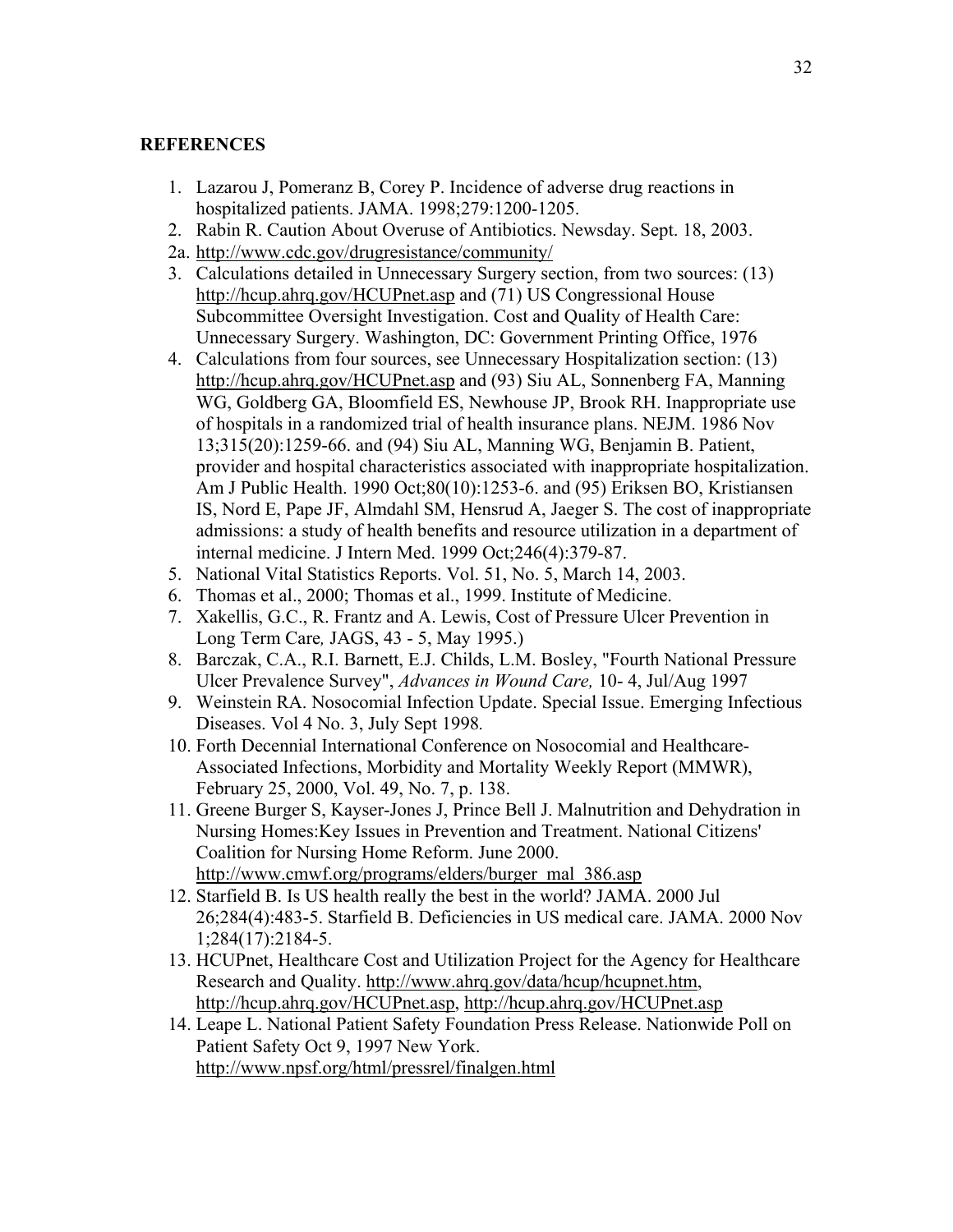- 15. The Troubled Healthcare System in the U.S. The Society of Actuaries: Health Benefit Systems Practice Advancement Committee. Sept. 13, 2003. <http://www.soa.org/>
- 16. Leape LL. Error in medicine. JAMA. 1994 Dec 21;272(23):1851-7.
- 16a.Brennan TA, Leape LL, Laird NM, Hebert L, Localio AR, Lawthers AG, et al. Incidence of adverse events and negligence in hospitalized patients. *N Engl J Med* 1991; 324: 370-376.)
- 17. Campbell EG, Weissman JS, Clarridge B, Yucel R, Causino N, Blumenthal D. Characteristics of medical school faculty members serving on institutional review boards: results of a national survey. Acad Med. 2003 Aug;78(8):831-6.
- 18. Possible Conflict of Interest Within Medical Profession. Aug. 15, 2003 HealthDayNews.
- 19. World Health Organization, Press Release Bulletin #9, December 17, 2001.
- 20. Angell M. Is academic medicine for sale? N Engl J Med. 2000 May 18;342(20):1516-8.
- 21. McKenzie J. Conflict of Interest? Medical Journal Changes Policy of Finding Independent Doctors. June 12, 2002. ABC News.
- 22. Crossen C. Tainted Truth: *The Manipulation of Fact in America.* 1996. Touchstone Books.
- 23. Bates DW, Cullen DJ, Laird N, Petersen LA, Small SD, Servi D, Laffel G, Sweitzer BJ, Shea BF, Hallisey R, et al. Incidence of adverse drug events and potential adverse drug events. Implications for prevention. ADE Prevention Study Group. JAMA. 1995 Jul 5;274(1):29-34.
- 24. Vincent C, Stanhope N, Crowley-Murphy M. Reasons for not reporting adverse incidents: an empirical study. J Eval Clin Pract. 1999 Feb;5(1):13-21.
- 25. Wald, H and Shojania, K. Incident Reporting in Making Health Care Safer: A Critical Analysis of Patient Safety Practices, Agency for Healthcare Research and Quality (AHRQ), 2001.
- 26. Grinfeld MJ. The Debate Over Medical Error Reporting. Psychiatric Times, April 2000. Vol. XVII Issue 4.
- 27. King, G. III, & Hermodson, A. Peer reporting of coworker wrongdoing: A qualitative analysis of observer attitudes in the decision to report versus not report unethical behavior. 2000 Journal of Applied Communication Research, 28, 309- 329.
- 28. Gilman AG, Rall TW, Nies AS, Taylor P. Goodman and Gilman's: The pharmacological Basis of Therapeutics. 1996 New York: Pergamon Press.
- 29. Kolata G. New York Times News Service. "Who cares when our drugs fail?" (San Diego Union-Tribune, Wed, Oct. 15, 1997: E-1,5.
- 30. Melmon KL, Morrelli HF, Hoffman BB, and Nierenberg DW. Melmon and Morrelli's Clinical Pharmacology: Basic Principles in Therapeutics  $(3<sup>rd</sup>$  edition). New York: McGraw-Hill, Inc., 1993.
- 31. Moore TJ, Psaty BM, Furberg CD. "Time to act on drug safety." JAMA, May 20, 1998, 279 (19):1571-3.
- 31a. Cullen DJ, Bates DW, Small SD, Cooper JB, Nemeskal AR, Leape LL. "The incident reporting system does not detect adverse drug events: a problem for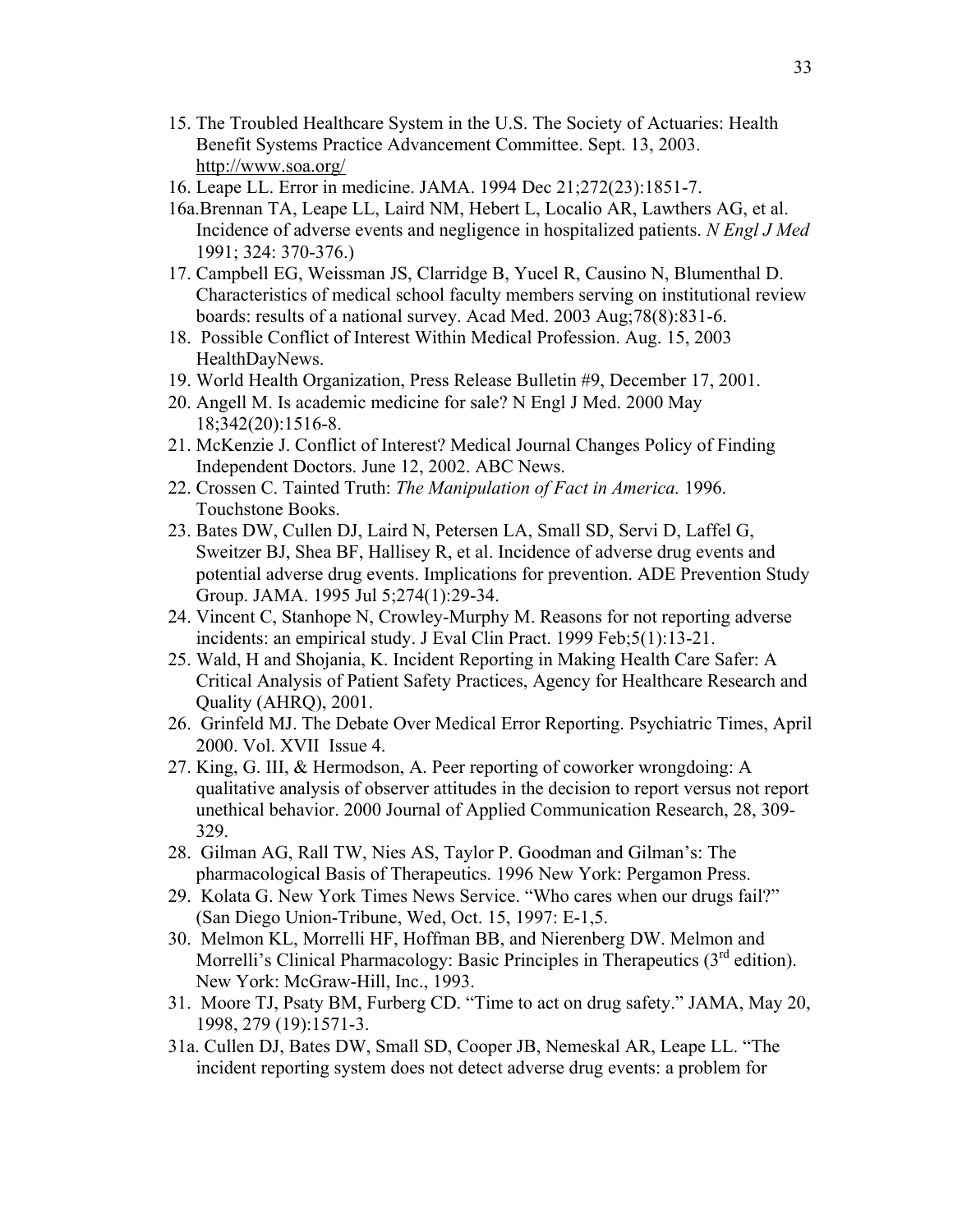quality improvement." Joint Commission Journal on Quality Improvement, Oct. 1995, 21 (10): 541-8.

- 32. Bates DW. "Drugs and adverse drug reactions: how worried should we be? JAMA, Apr 15, 1998, 279 (15): 1216-7.
- 33. Dickinson JG. Dickinson's FDA Review. March 2000; 7 (3):13-14.
- 34. Cohen JS. Overdose: The Case Against the Drug Companies. 2001, Tarcher-Putnum New York.
- 35. Stenson J. Few Residents Report Medical Errors, Survey Finds. Reuters Health. Feb 21, 2003.
- 36. Henry J. Kaiser Family Foundation, Harvard School of Public Health. Methodology: Fieldwork conducted by ICR - International Communications Research, April 11-June 11, 2002.
- 37. Bond CA, Raehl CL, Franke T. Clinical pharmacy services, hospital pharmacy staffing, and medication errors in United States hospitals. Pharmacotherapy. 2002 Feb;22(2):134-47.
- 38. Barker KN, Flynn EA, Pepper GA, Bates DW, Mikeal RL. Medication errors observed in 36 health care facilities. Arch Intern Med. 2002 Sep 9;162(16):1897- 903.
- 39. LaPointe NM, Jollis JG. Medication errors in hospitalized cardiovascular patients. Arch Intern Med. 2003 Jun 23;163(12):1461-6.
- 40. Forster AJ, Murff HJ, Peterson JF, Gandhi TK, Bates DW. The incidence and severity of adverse events affecting patients after discharge from the hospital. Ann Intern Med. 2003 Feb 4;138(3):161-7.
- 41. Gandhi TK, Weingart SN, Borus J, Seger AC, Peterson J, Burdick E, Seger DL, Shu K, Federico F, Leape LL, Bates DW. Adverse drug events in ambulatory care. N Engl J Med. 2003 Apr 17;348(16):1556-64.
- 42. Medication side effects strike 1-in-4 April 17, 2003, Reuters
- 43. Vastag B. Pay attention: ritalin acts much like cocaine. JAMA. 2001 Aug 22- 29;286(8):905-6.
- 44. Rosenthal MB, Berndt ER, Donohue JM, Frank RG, Epstein AM. Promotion of prescription drugs to consumers. N Engl J Med. 2002 Feb 14;346(7):498-505.
- 45. Wolfe SM. Direct-to-consumer advertising--education or emotion promotion? N Engl J Med. 2002 Feb 14;346(7):524-6.
- 46. Ibib.
- 47. GAO/PEMD 90-15 FDA DRUG Review: Postapproval Risks 1976-1985, page 3.
- 48. MSNBC July 11, 2003
- 49. Suh DC, Woodall BS, Shin SK, Hermes-De Santis ER. Clinical and economic impact of adverse drug reactions in hospitalized patients. Ann Pharmacother. 2000 Dec;34(12):1373-9.
- 50. Egger WA. Antibiotic Resistance: Unnatural Selection in the Office and on the Farm. Wisconson Medical Journal. Aug. 2002.
- 51. Nash DR, Harman J, Wald ER, Kelleher KJ. Antibiotic prescribing by primary care physicians for children with upper respiratory tract infections. Arch Pediatr Adolesc Med. 2002 Nov;156(11):1114-9.
- 52. Schindler C, Krappweis J, Morgenstern I, Kirch W. Pharmacoepidemiol Drug Saf. 2003 Mar;12(2):113-20.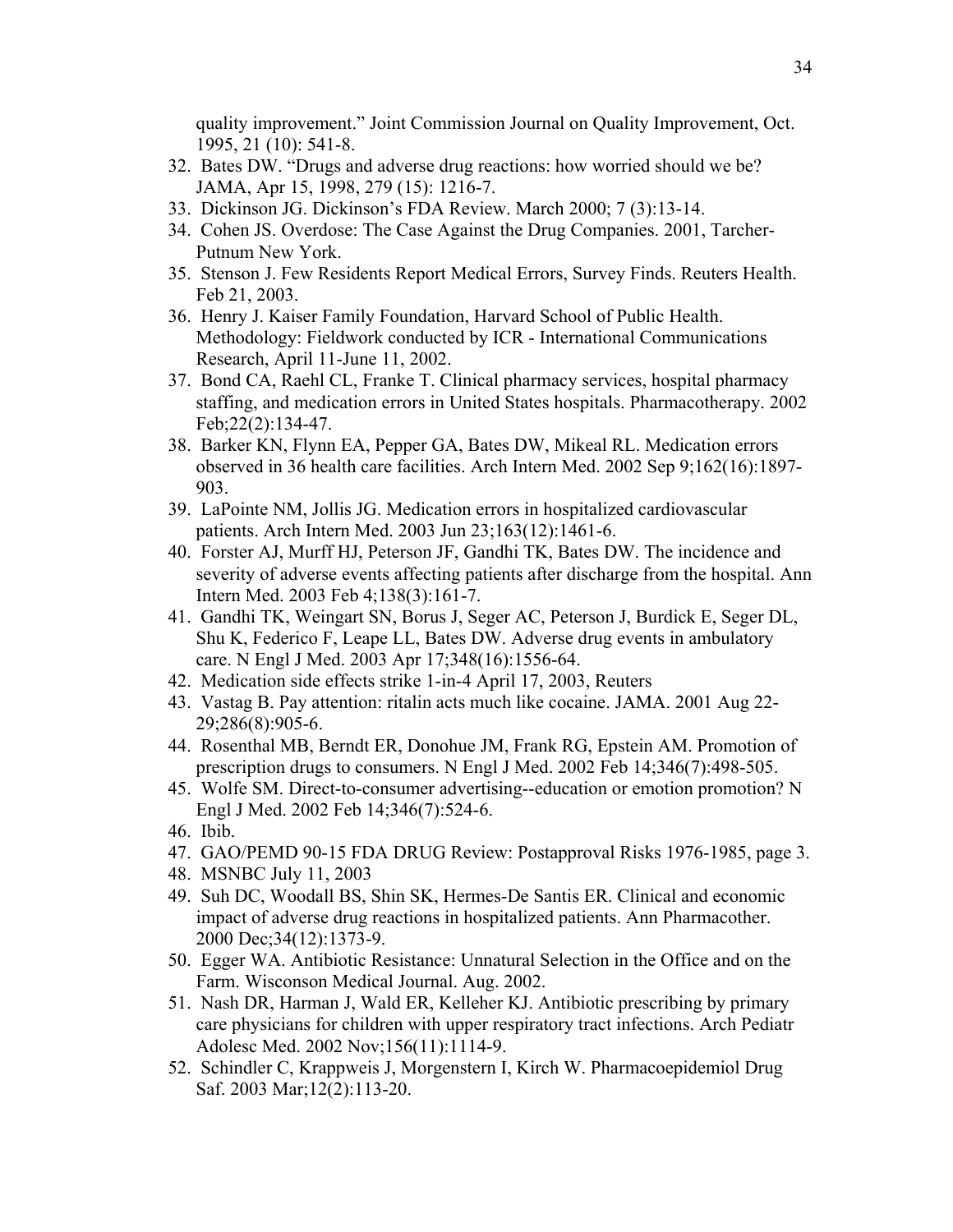- 53. Finkelstein JA, Stille C, Nordin J, Davis R, Raebel MA, Roblin D, Go AS, Smith D, Johnson CC, Kleinman K, Chan KA, Platt R. Reduction in antibiotic use among US children, 1996-2000. Pediatrics. 2003 Sep;112(3 Pt 1):620-7.
- 54. Linder JA, Stafford RS. Antibiotic treatment of adults with sore throat by community primary care physicians: a national survey, 1989-1999. JAMA. 2001 Sep 12;286(10):1181-6.
- 55. <http://www.cdc.gov/drugresistance/community/>
- 56. <http://www.health.state.ok.us/program/cdd/ar/>
- 57. [http://www.librainitiative.com/en/ap/or/li\\_ap\\_or\\_op.html](http://www.librainitiative.com/en/ap/or/li_ap_or_op.html)
- 58. Ohlsen K, Ternes T, Werner G, Wallner U, Loffler D, Ziebuhr W, Witte W, Hacker J. Impact of antibiotics on conjugational resistance gene transfer in Staphylococcus aureus in sewage. Environ Microbiol. 2003 Aug;5(8):711-6.
- 59. Pawlowski S, Ternes T, Bonerz M, Kluczka T, van der Burg B, Nau H, Erdinger L, Braunbeck T. Combined in situ and in vitro assessment of the estrogenic activity of sewage and surface water samples. Toxicol Sci. 2003 Sep;75(1):57-65. Epub 2003 Jun 12.
- 60. Ternes TA, Stuber J, Herrmann N, McDowell D, Ried A, Kampmann M, Teiser B. Ozonation: a tool for removal of pharmaceuticals, contrast media and musk fragrances from wastewater? Water Res. 2003 Apr;37(8):1976-82.
- 61. Ternes TA, Meisenheimer M, McDowell D, Sacher F, Brauch HJ, Haist-Gulde B, Preuss G, Wilme U, Zulei-Seibert N. Removal of pharmaceuticals during drinking water treatment. Environ Sci Technol. 2002 Sep 1;36(17):3855-63.
- 62. Ternes T, Bonerz M, Schmidt T. Determination of neutral pharmaceuticals in wastewater and rivers by liquid chromatography-electrospray tandem mass spectrometry. J Chromatogr A. 2001 Dec 14;938(1-2):175-85.
- 63. Golet EM, Alder AC, Hartmann A, Ternes TA, Giger W. Trace determination of fluoroquinolone antibacterial agents in urban wastewater by solid-phase extraction and liquid chromatography with fluorescence detection. Anal Chem. 2001 Aug 1;73(15):3632-8.
- 64. Daughton CG, Ternes TA. Pharmaceuticals and personal care products in the environment: agents of subtle change? Environ Health Perspect. 1999 Dec;107 Suppl 6:907-38. Review.
- 65. Hirsch R, Ternes T, Haberer K, Kratz KL. Occurrence of antibiotics in the aquatic environment. Sci Total Environ. 1999 Jan 12;225(1-2):109-18.
- 66. Ternes TA, Stumpf M, Mueller J, Haberer K, Wilken RD, Servos M. Behavior and occurrence of estrogens in municipal sewage treatment plants - I. Investigations in Germany, Canada and Brazil. Sci Total Environ. 1999 Jan 12;225(1-2):81-90.
- 67. Hirsch R, Ternes TA, Haberer K, Mehlich A, Ballwanz F, Kratz KL. Determination of antibiotics in different water compartments via liquid chromatography-electrospray tandem mass spectrometry. J Chromatogr A. 1998 Jul 31;815(2):213-23.
- 68. Coste J, Hanotin C, Leutenegger E. Prescription of non-steroidal antiinflammatory agents and risk of iatrogenic adverse effects: a survey of 1072 French general practitioners. Therapie. 1995 May-Jun;50(3):265-70.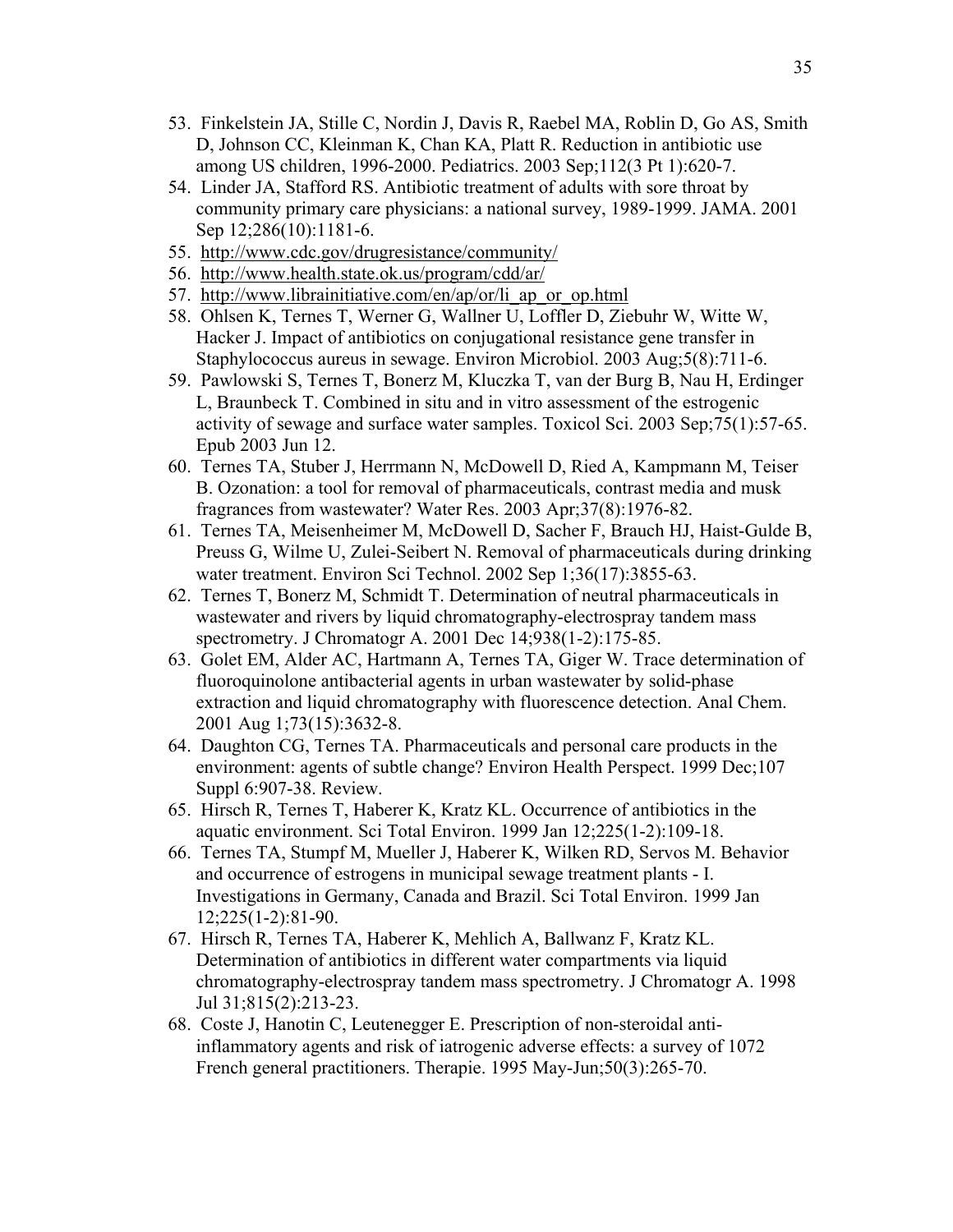- 69. Kouyanou K, Pither CE, Wessely S. Iatrogenic factors and chronic pain. Psychosom Med. 1997 Nov-Dec;59(6):597-604.
- 70. Abel U. Chemotherapy of advanced epithelial cancer--a critical review. Biomed Pharmacother. 1992;46(10):439-52.
- 71. Schulman KA, Stadtmauer EA, Reed SD, Glick HA, Goldstein LJ, Pines JM, Jackman JA, Suzuki S, Styler MJ, Crilley PA, Klumpp TR, Mangan KF, Glick JH. Economic analysis of conventional-dose chemotherapy compared with highdose chemotherapy plus autologous hematopoietic stem-cell transplantation for metastatic breast cancer. Bone Marrow Transplant. 2003 Feb;31(3):205-10.
- 72. Kaufman, M. Washington Post, May 18, 2002; Page A01.
- 73. US Congressional House Subcommittee Oversight Investigation. *Cost and Quality of Health Care: Unnecessary Surgery*. Washington, DC: Government Printing Office, 1976. Cited in: McClelland GB, Foundation for Chiropractic Education and Research. Testimony to the Department of Veterans Affairs' Chiropractic Advisory Committee. March 25, 2003. http://www.fcer.org/html/Research/VAtestimony.htm
- 74. Leape LL. Unnecessary surgery. Health Serv Res. 1989 Aug;24(3):351-407.
- 75. Testimony to the Department of Veterans Affairs' Chiropractic Advisory Committee ; George B. McClelland, D.C., Foundation for Chiropractic Education and Research: March 25, 2003. http://www.fcer.org/html/Research/VAtestimony.htm
- 76. Coile RC Jr. Internet-driven surgery. Russ Coiles Health Trends. 2003 Jun;15(8):2-4.
- 77. Guarner V. Unnecessary operations in the exercise of surgery. A topic of our times with serious implications in medical ethics. Gac Med Mex. 2000 Mar-Apr;136(2):183-8.
- 78. Rutkow IM. Surgical operations in the United States: 1979 to 1984. Surgery. 1987 Feb;101(2):192-200.
- 79. Rutkow IM. Surgical operations in the United States. Then (1983) and now (1994). Arch Surg. 1997 Sep;132(9):983-90.
- 80. Linnemann MU, Bulow HH. Infections after insertion of epidural catheters. Ugeskr Laeger. 1993 Jul 26;155(30):2350-2
- 81. Seres JL, Newman RI. Perspectives on surgical indications. Implications for controls. Clin J Pain. 1989 Jun;5(2):131-6.
- 82. Chassin MR, Kosecoff J, Park RE, Winslow CM, Kahn KL, Merrick NJ, Keesey J, Fink A, Solomon DH, Brook RH. Does inappropriate use explain geographic variations in the use of health care services? A study of three procedures. JAMA. 1987 Nov 13;258(18):2533-7.
- 83. Office of Technology Assessment, U.S. Congress, Assessing Efficacy and Safety of Medical Technology (Washington D.C.: OTA 1978).
- 84. Tunis SR, Gelband H, Health Care Technology and Its Assessment in Eight Countries. Health Care Technology in the United States. Office of Technology Assessment (OTA) 1995.
- 85. Zhan C, Miller M. Excess Length of Stay, Charges, and Mortality Attributable to Medical Injuries During Hospitalization. JAMA. 2003;290:1868-1874.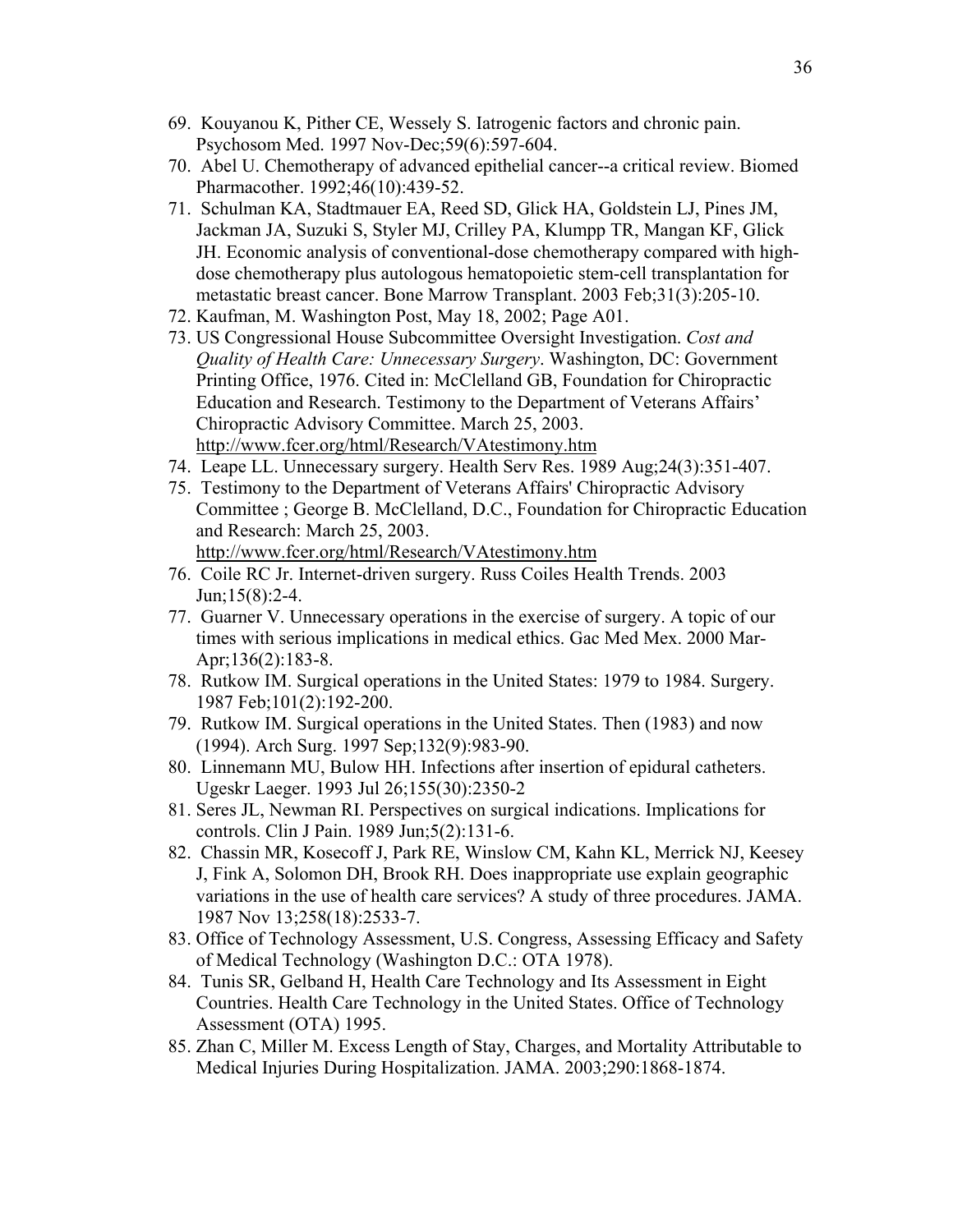- 86. Injuries in Hospitals Pose a Significant Threat to Patients and a Substantial Increase in Health Care Costs. Press Relative, October 7, 2003. Agency for Healthcare Research and Quality, Rockville, MD. http://www.ahrq.gov/news/press/pr2003/injurypr.htm.
- 87. Weingart SN, Iezzoni LI. Looking for Medical Injuries Where the Light Is Bright. JAMA. 2003;290:1917-1919.
- 88. MacMahon B. Prenatal X-ray Exposure and Childhood Cancer, Journal of the National Cancer Institute 28 (1962): 1173.
- 89. The Health Physics Society<http://hps.org/publicinformation/ate/q1084.html>
- 90. Gofman JW. Radiation from Medical Procedures in the Pathogenesis of Cancer and Ischemic Heart Disease: Dose-Response Studies with Physicians per 100,000 Population 1999. CNR Books.
- 91. Gofman J W. Preventing Breast Cancer: The Story of a Major, Proven, Preventable Cause of This Disease. 1996. CNR Books; 2nd edition.
- 92. Sarno JE. Healing Back Pain: The Mind Body Connection. 1991. Warner Books.
- 93. Siu AL, Sonnenberg FA, Manning WG, Goldberg GA, Bloomfield ES, Newhouse JP, Brook RH. Inappropriate use of hospitals in a randomized trial of health insurance plans. NEJM. 1986 Nov 13;315(20):1259-66.
- 94. Siu AL, Manning WG, Benjamin B. Patient, provider and hospital characteristics associated with inappropriate hospitalization. Am J Public Health. 1990 Oct;80(10):1253-6.
- 95. Eriksen BO, Kristiansen IS, Nord E, Pape JF, Almdahl SM, Hensrud A, Jaeger S. The cost of inappropriate admissions: a study of health benefits and resource utilization in a department of internal medicine. J Intern Med. 1999 Oct;246(4):379-87.
- 96. Showalter E. Hystories: Hysterical epidemics and Modern Media. 1997. Columbia University Press.
- 97. Fugh-Berman A. Reader's Companion to U.S. Women's History. Houghton Mifflin.

[http://college.hmco.com/history/readerscomp/women/html/wh\\_001200\\_alternativ](http://college.hmco.com/history/readerscomp/women/html/wh_001200_alternativeh.htm) [eh.htm](http://college.hmco.com/history/readerscomp/women/html/wh_001200_alternativeh.htm) 

- 98. Thacker SB, Stroup DF (CDC) Cochrane Database Syst Rev. 2001;(2):CD000063. Continuous electronic heart rate monitoring for fetal assessment during labor.
- 99. Cole C. Admission electronic fetal monitoring does not improve neonatal outcomes. J Fam Pract. 2003 Jun;52(6):443-4.
- 100. Postmenopausal hormone replacement therapy: scientific review. JAMA. 2002 Aug 21;288(7):872-81. Review.
- 101. Nelson HD. Assessing benefits and harms of hormone replacement therapy: clinical applications. JAMA. 2002 Aug 21;288(7):882-4) 9.
- 102. Fletcher SW, Colditz GA. Failure of estrogen plus progestin therapy for prevention. JAMA. 2002 Jul 17;288(3):366-8.
- 103. Rossouw JE, Anderson GL, Prentice RL, LaCroix AZ, Kooperberg C, Stefanick ML, Jackson RD, Beresford SA, Howard BV, Johnson KC, Kotchen JM, Ockene J; Writing Group for the Women's Health Initiative Investigators. Risks and benefits of estrogen plus progestin in healthy postmenopausal women: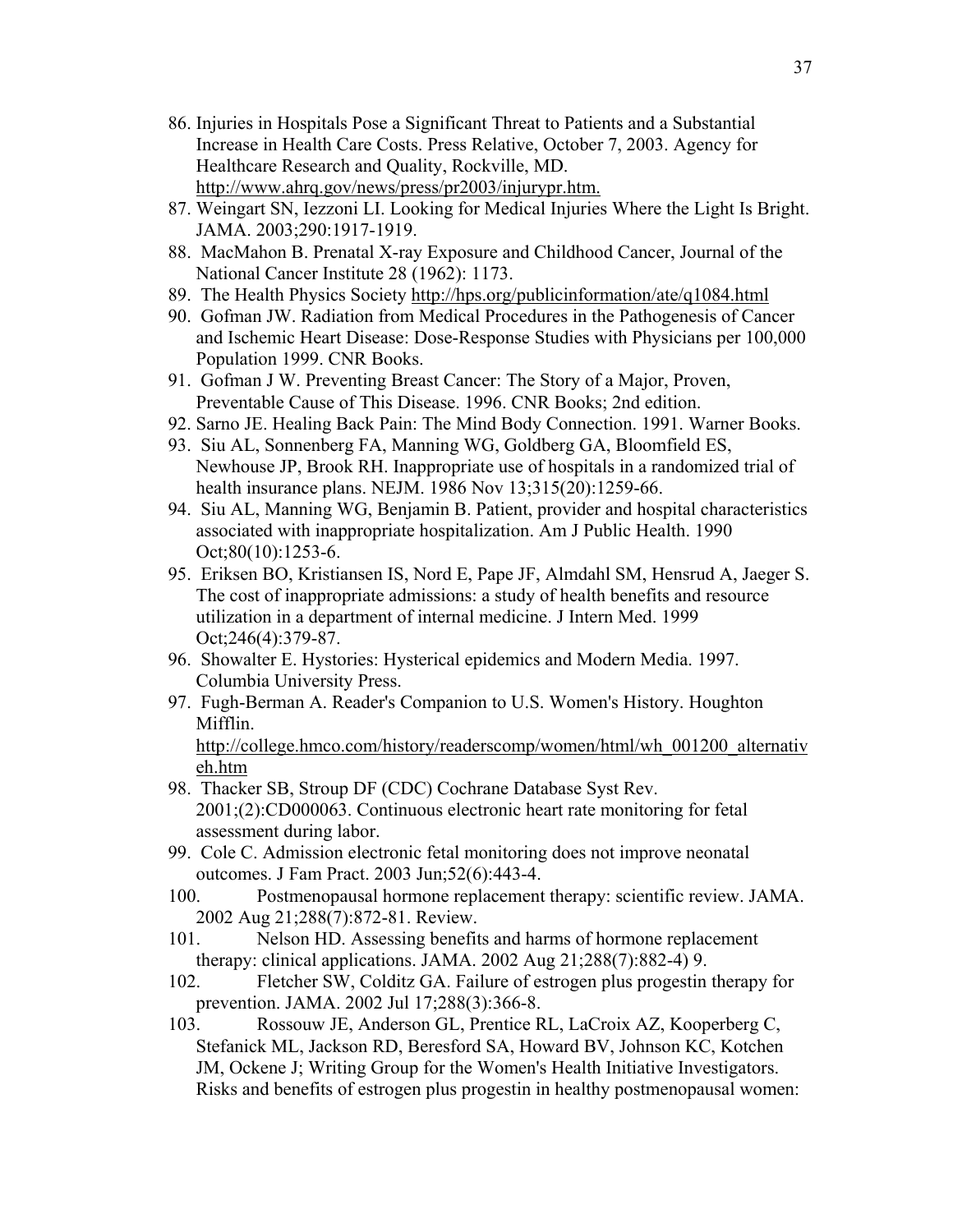principal results From the Women's Health Initiative randomized controlled trial. JAMA. 2002 Jul 17;288(3):321-33.

- 104. Rutkow IM. Obstetric and gynecologic operations in the United States, 1979 to 1984. Obstet Gynecol. 1986 Jun;67(6):755-9.
- 105. Family Practice News, February 15, 1995, page 29.
- 106. Sakala C. Medically unnecessary cesarean section births: introduction to a symposium.Soc Sci Med. 1993 Nov;37(10):1177-1198.
- 107. VanHam MA, van Dongen PW, Mulder J. Maternal consequences of cesarean section. A retrospective study of intraoperative and postoperative maternal complications of cesarean section during a 10-year period. Eur J Obstet Reprod Biol 1997;74:1-6.
- 108. Weiner J. Smoking and Cancer: The Cigarette Papers: How the Industry is Trying to Smoke Us All. The Nation, January 1, 1996, p. 11-18.
- 109. Tobacco Timeline. http:/[/www.tobacco.org](http://www.tobacco.org/)
- 110. Lasser KE, Allen PD, Woolhandler SJ, Himmelstein DU, Wolfe SM, Bor DH. 2002. Timing of new black box warnings and withdrawals for prescription medications. JAMA. 2002 May 1; 287(17): 2215-20.
- 111. General Accounting Office (GAO), July 17, 2003 <http://www.injuryboard.com/view.cfm/Article=3005>
- 112. Weingart SN, McL Wilson R, Gibberd RW, Harrison B. Epidemiology of medical error. West J Med. 2000 Jun;172(6):390-3.
- 113. Five Nation Survey Exposes Flaws in the U.S. Health Care System. May 14, 2002. Journal of Health Affairs.
- 114. Institute of Medicine, 2002; Institute of Medicine, 2003a.
- 115. The Department of Health and Human Services And The Department of Justice Health Care Fraud and Abuse Control Program Annual Report For FY 1998, FY 2001. April 1999, April 2002.
- 116. CNN Washington senate briefing, Abuse of Residents is a Major Problem in U.S. Nursing Homes -live coverage July 30, 2001
- 116 a.<http://www.house.gov/waxman/>
- 117. Mitka M. Unacceptable nursing home deaths unautopsied. JAMA. 1998 Sep 23-30;280(12):1038-9
- 118. New Data on North Carolina's Nursing Home Residents. Medical Review of North Carolina, Inc. 7/21/2003.
- 119. Weinstein RA. Nosocomial Infection Update. Special Issue. Emerging Infectious Diseases. July-Sept 1998. Vol 4 No 3.
- 120. Report to Congress: Appropriateness of Minimum Nurse Staffing Ratios In Nursing Homes Phase II Final Report. December 24, 2001.
- 121. Press Release. Consumer Group Criticizes Thompson Letter Dismissing Report on Dangerous Staffing Levels in Nursing Homes. The National Citizens' Coalition for Nursing Home Reform. March 22, 2002.
- 122. Bergstrom N. et al. Multi-site study of incidence of pressure ulcers and the relationship between risk level, demographic characteristics, diagnoses & prescription of preventive interventions. J Am Geriatr Soc 1996 Jan;44(1):22-30.
- 123. Miles SH. Concealing accidental nursing home deaths. HEC Forum. 2002 Sep;14(3):224-34.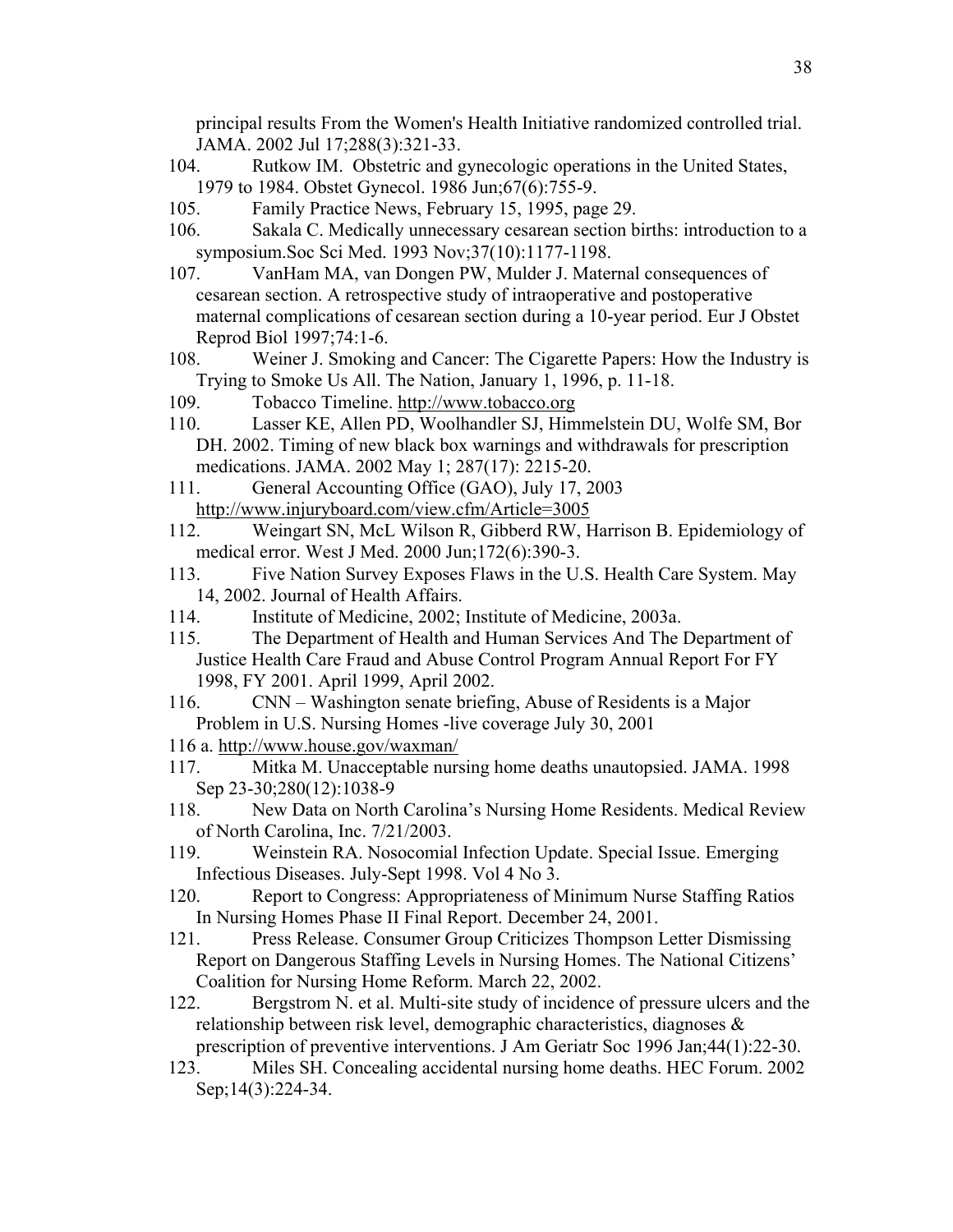- 124. Corey TS, Weakley-Jones B, Nichols GR. Unnatural deaths in nursing home patients. J Forensic Sci. 1992 Jan. 37(1):222-7.
- 125. Lloyd-Jones DM, Martin DO, Larson MG, Levy D. Accuracy of death certificates for coding coronary heart disease as the cause of death. Ann Intern Med. 1998 Dec 15;129(12):1020-6.
- 126. Thomas DR, Zdrowski CD, Wilson MM, Conright KC, Lewis C, Tariq S, Morley JE. Malnutrition in subacute care. Am J Clin Nutr. 2002 Feb;75(2):308- 13.
- 127. Robinson BE. Death by destruction of will. Lest we forget. Arch Intern Med, 155(20):2250-1;1995 Nov 13.
- 128. Capezuti E. et al. The relationship between physical restraint removal and falls and injuries among nursing home residents. J Gerontol A Biol Sci Med Sci, 53(1):M47-52; 1998 Jan.
- 129. Phillips CD, Hawes C, Fries BE. Reducing the use of physical restraints in nursing homes: will it increase costs? Am J Public Health 1993 Mar;83(3):342-8.
- 130. Miles SH, Irvine P. Deaths caused by physical restraints. Gerontologist. 1992 Dec;32(6):762-6.
- 131. Annas GJ. The Last Resort -- The Use of Physical Restraints in Medical Emergencies. N Engl J Med. 1999 Oct 28;341(18):1408-12.
- 132. Parker K. et al. Deaths caused by bedrails. J Am Geriatr Soc, 45(7):797- 802 1997 Jul.
- 133. Miles SH. Concealing accidental nursing home deaths. HEC Forum. 2002 Sep;14(3):224-34.
- 134. Katz PR, Seidel G. Nursing home autopsies. Survey of physician attitudes and practice patterns. Arch Pathol Lab Med. 1990 Feb;114(2):145-7.
- 135. Overmedication of U.S. Seniors. Reuters Health, May 21, 2003.
- 136. Average Number of Prescriptions by HMOs Increases. Drug Benefit Trends® Vol 14, No 8. 09/12/2002
- 137. Prescription Drug Trends, Nov 2001; Kaiser Family Foundation.
- 138. Williams BR, et al. Medication use in residential care facilities for the elderly. Ann Pharmacother 1999 Feb;33(2):149-55.
- 139. AARP Medicare Prescription Drug Campaign <http://www.aarp.org/prescriptiondrugs/>
- 140. Press Release. California Reaches \$100 Million Multi-state Settlement With Drug Giant Mylan Over Alleged Price-fixing Scheme. Attorney General, State of California. July 12, 2000.
- 141. Attorney General of North Carolina (and 34 other states) Reaches Settlement With Drug Giant. WRAL News.
	- [http://www.wral.com/money/2026364/detail.html.](http://www.wral.com/money/2026364/detail.html) March 7, 2003.
- 142. Blowing the final whistle. Sunday November 25, 2001. The Observer, U.K.
- 143. <http://www.aarp.org/Articles/a2003-03-07-supplements.html>
- 144. Bernabei R, et al. Management of pain in elderly patients with cancer. SAGE Study Group. Systematic Assessment of Geriatric Drug Use via Epidemiology. JAMA 1998 Jun 17;279(23):1877-82.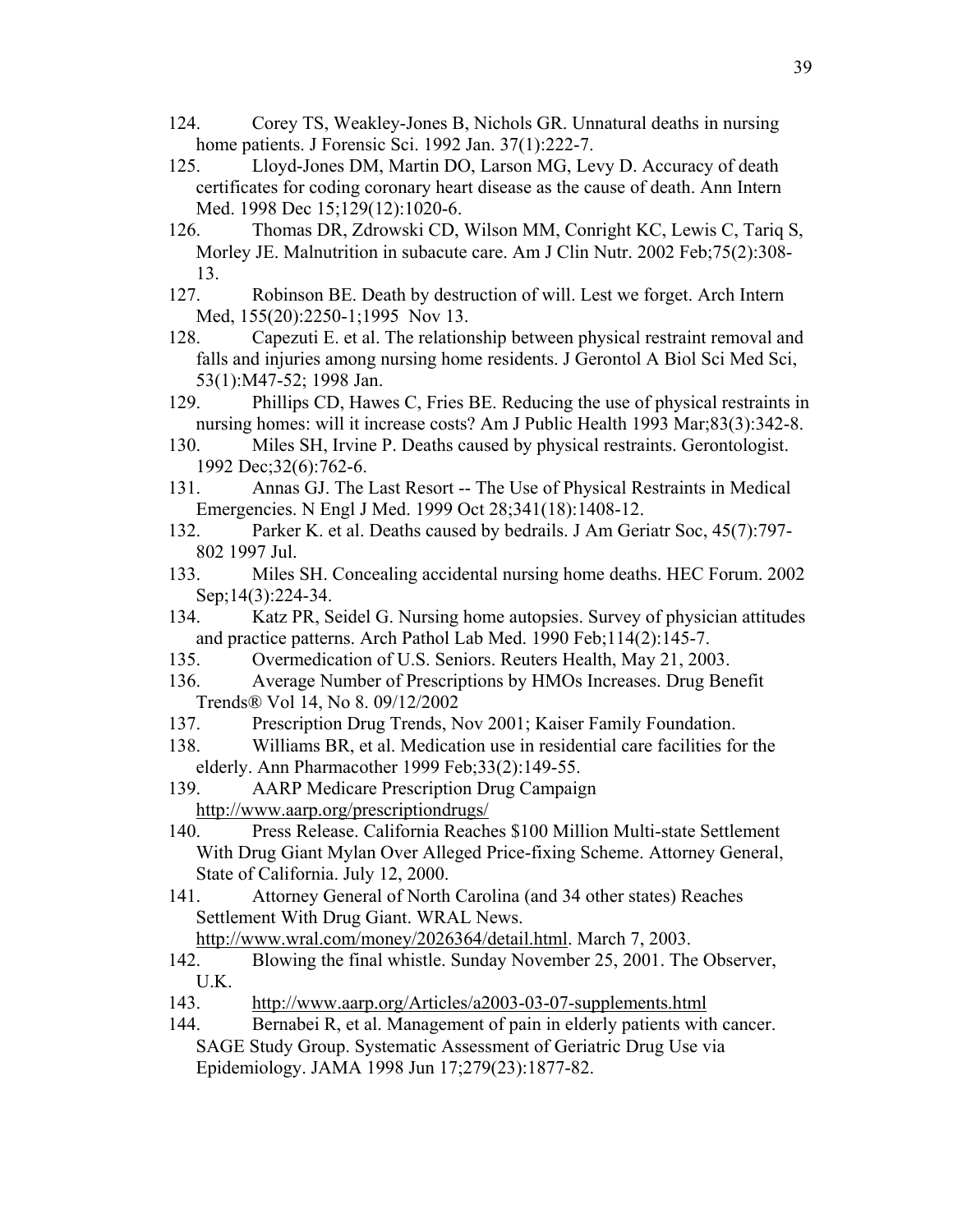- 145. Panel Names Estrogen as Carcinogen. Washington Post. December 16, 2000; Page A05.
- 146. Estrogen hikes ovarian cancer risk MSNBC Staff and Wire Reports, July 16, 2002) (Grady D. Study Recommends NOT using Hormone Therapy for Bone Loss Oct 1, 2003. New York Times.
- 147. Women's Health Initiative Investigators. Effects of estrogen plus progestin on gynecologic cancers and associated diagnostic procedures: the Women's Health Initiative randomized trial. JAMA. 2003 Oct 1;290(13):1739-48.
- 148. Women's Health Initiative Investigators. Influence of estrogen plus progestin on breast cancer and mammography in healthy postmenopausal women: the Women's Health Initiative Randomized Trial. JAMA. 2003 Jun 25;289(24):3243-53.
- 149. Women's Health Initiative Investigators. Effect of estrogen plus progestin on stroke in postmenopausal women: the Women's Health Initiative: a randomized trial. JAMA. 2003 May 28;289(20):2673-84.
- 150. Women's Health Initiative Investigators. Estrogen plus progestin and the incidence of dementia and mild cognitive impairment in postmenopausal women: the Women's Health Initiative Memory Study: a randomized controlled trial. JAMA. 2003 May 28;289(20):2651-62.
- 151. Beral V; Million Women Study Collaborators. Breast cancer and hormone-replacement therapy in the Million Women Study. Lancet. 2003 Aug 9;362(9382):419-27.

# **APPENDIX**

## **OFFICE OF TECHNOLOGY ASSESSMENT (OTA) Health Care Technology and Its Assessment in Eight Countries, 1995.**

## **General Facts**

- 1. In 1990 life expectancy in the U.S. was 71.8 years for men and 78.8 for women, among the lowest of the developed countries.
- 2. The 1990 infant mortality rate was 9.2 per 1,000 live births. This was in the bottom half of the distribution among all developed countries. (OTA comments on the frustration of poor statistics and high healthcare spending.)
- 3. Health status is correlated with socioeconomic status.
- 4. Healthcare is not universal.
- 5. Healthcare is based on the free market system with no fixed budget or limitations on expansion.
- 6. Healthcare accounts for 14% of the U.S. GNP, which was over \$800 billion in 1993.
- 7. The federal government does no central planning. It is the major purchaser of health care for older people and some poor people.
- 8. Americans have a lower level of satisfaction with their healthcare system than people in other developed countries.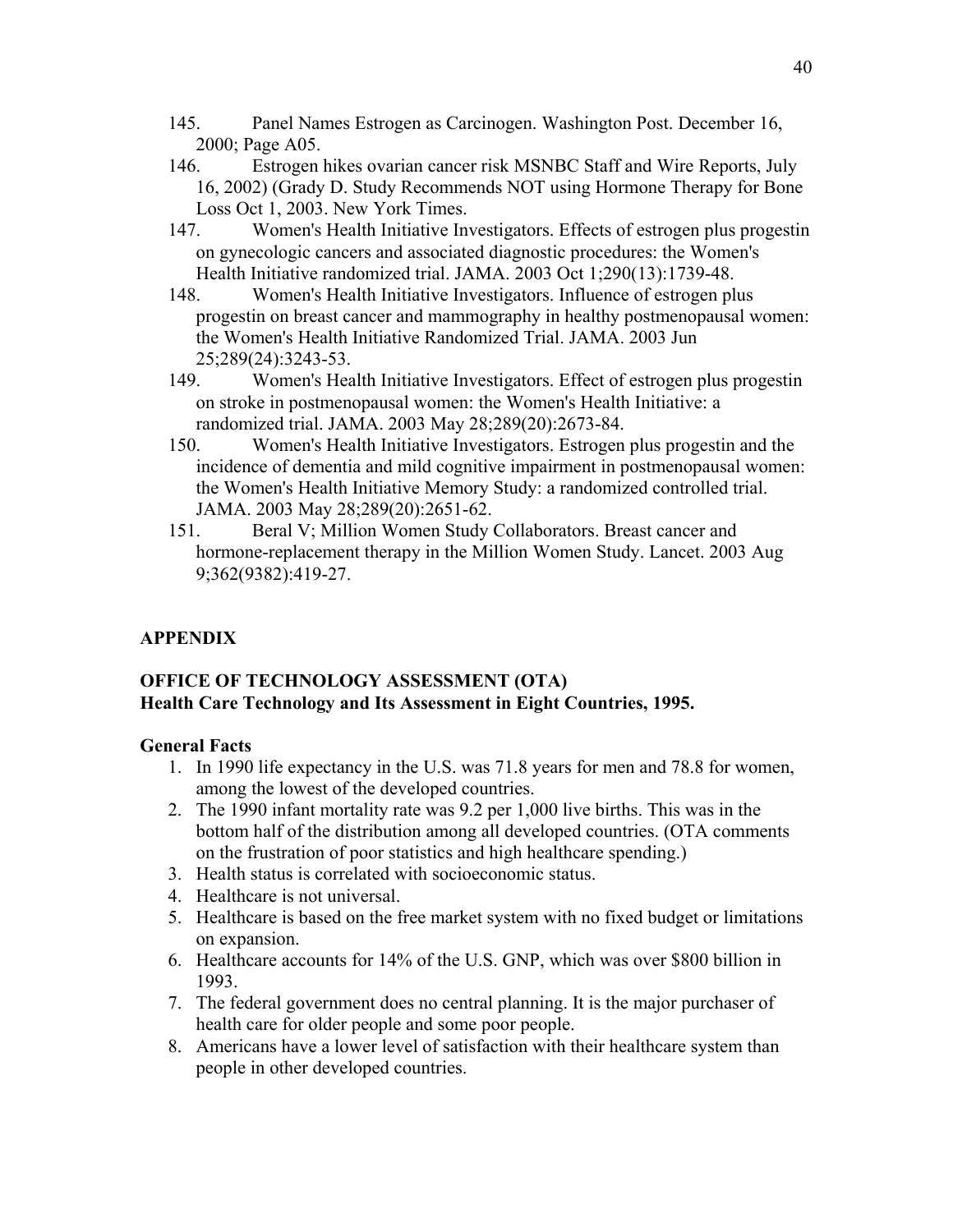- 9. U.S. medicine specializes in expensive medical technology. Some major U.S. cities have more MRI scanners than most countries.
- 10. Huge public and private investment in medical research and pharmaceutical development drives this "technological arms race."
- 11. Any efforts to restrain technological developments in healthcare are opposed by policy makers concerned about negative impacts on medical-technology industries.

## **Hospitals**

- 12. In 1990 there were: 5,480 acute-care hospitals, 880 specialty hospitals (psychiatric, long-term care, rehab) and 340 federal hospitals (military, vets and Native Americans) providing 2.7 hospitals per 100,000 population.
- 13. In 1990 the average length of stay for an annual 33 million admissions was 9.2 days. Bed occupancy rate was 66%. Lengths of stay were shorter and admission rates lower than other countries.
- 14. In 1990 there were 615,000 physicians, 2.4 per 1,000; 33% were primary care (family medicine, internal medicine, and pediatrics) and 67% were specialists.
- 15. In 1991 government-run healthcare spending was \$81 billion.
- 16. Total healthcare spending was \$752 billion in 1991, an increase from \$70 billion in 1950. Spending grew five-fold per capita.
- 17. Reasons for increased healthcare spending:
	- a. The high cost of defensive medicine, with an escalation in services solely to avoid malpractice litigation.
	- b. U.S. healthcare based on defensive medicine costs nearly \$45 billion per year, or about 5% of total healthcare spending, according to one source.
	- c. The availability and use of new medical technologies have contributed the most to increased healthcare spending, argue many analysts. OTA admits that these costs are impossible to quantify.
- 18. The reasons government attempts to control healthcare costs have failed:
	- a. Market incentive and profit-motive involvement in the financing and organization of healthcare including private insurance, hospital system, physician services, and drug and medical device industries.
	- b. Expansion is the goal of free enterprise.

## **Health-Related Research and Development**

- 19. The U.S. spends more than any other country on R & D.
- 20. \$9.2 billion was spent in 1989 by the federal government; U.S. industries spent an additional \$9.4 billion.
- 21. There was a 50% rise in total national R & D expenditures between 1983 and 1992.
- 22. NIH receives about half of the government funding.
- 23. NIH spent more on basic research (\$4.1 billion in 1989) than for clinical trials of medical treatments on humans (\$519 million in 1989).
- 24. Most of the trials evaluate new cancer treatment protocols and new treatments for complications of AIDS and do not study existing treatments, even though the effectiveness of many of them is unknown and questioned.
- 25. The NIH in 1990 had just begun to do meta-analysis and cost-effectiveness analysis.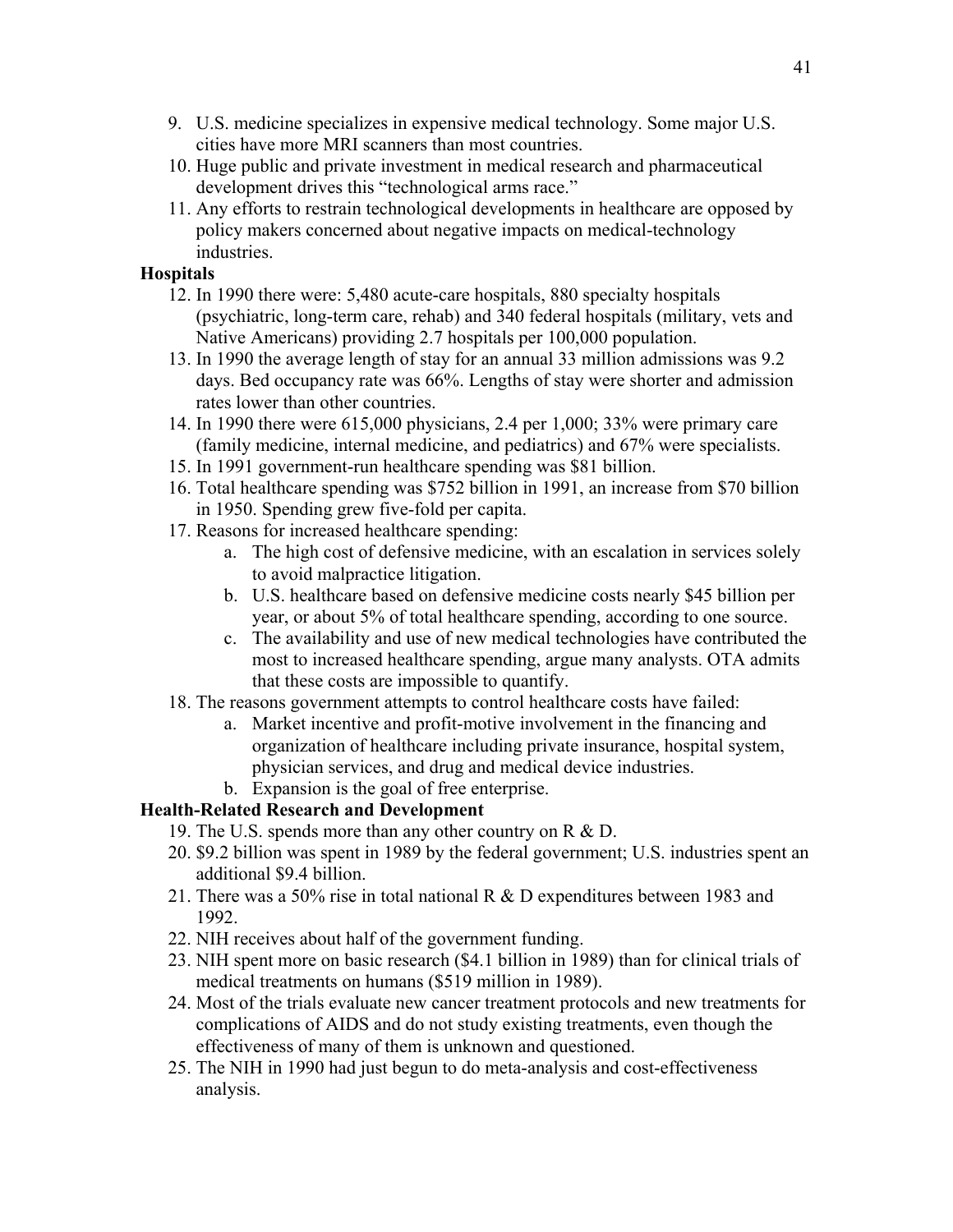## **Pharmaceutical and Medical Device Industry**

- 26. About two-thirds of the industry's \$9.4 billion budget went to drug research; the remaining one-third was spent by device manufacturers.
- 27. In addition to R & D, the medical industry spent 24% of total sales on promoting their products and only 15% of total sales on development.
- 28. Total marketing expenses in 1990 were over \$5 billion.
- 29. Many products provide no benefit over existing products.
- 30. Public and private healthcare consumers buy these products.
- 31. If healthcare spending is perceived as a problem, a highly profitable drug industry exacerbates the problem.

## **Controlling Health Care Technology**

- 32. The FDA ensures the safety and efficacy of drugs, biologics, and medical devices.
- 33. The FDA does not consider costs of therapy.
- 34. The FDA does not consider the effectiveness of a therapy.
- 35. The FDA does not compare a product to currently marketed products
- 36. The FDA does not consider non-drug alternatives for a given clinical problem.
- 37. Drug development costs \$200 million to bring a new drug to market. AIDS-drug interest groups forced new regulations that speed up the approval process.
- 38. Such drugs should be subject to greater post-marketing surveillance requirements. But as of 1995 these provisions had not yet come into play.
- 39. Many argue that reductions in the pre-approval testing of drugs opens the possibility of significant undiscovered toxicities.

## **Health Care Technology Assessment**

- 40. Failure to evaluate technology was a focus of a 1978 report from OTA with examples of many common medical practices supported by limited published data. (10-20%)
- 41. In 1978 congress created the National Center for Health Care Technology (NCHCT) to advise Medicare and Medicaid.
- 42. With an annual budget of \$4 million NCHCT published three broad assessments of high-priority technologies and made about 75 coverage recommendations to Medicare.
- 43. NCHCT was put out of business by Congress in 1981—a political casualty. The medical profession opposed it from the beginning. The AMA testified before Congress in 1981 that "clinical policy analysis and judgments are better made and are being responsibly made—within the medical profession. Assessing risks and costs, as well as benefits, has been central to the exercise of good medical judgment for decades."
- 44. The medical device lobby also opposed government oversight by NCHCT.

## **Examples of Lack of Proper Management of HealthCare**

- 1. Treatments for Coronary Artery Disease
	- 45. Since the early 1970's the number of coronary artery-bypass surgeries (CABGS) has risen rapidly without government regulation and without clinical trials.
	- 46. Angioplasty for single vessel disease was introduced in 1978. The first published trial of angioplasty versus medical treatment was in 1992.
	- 47. Angioplasty did not cut down on the number of CABGS as was promoted.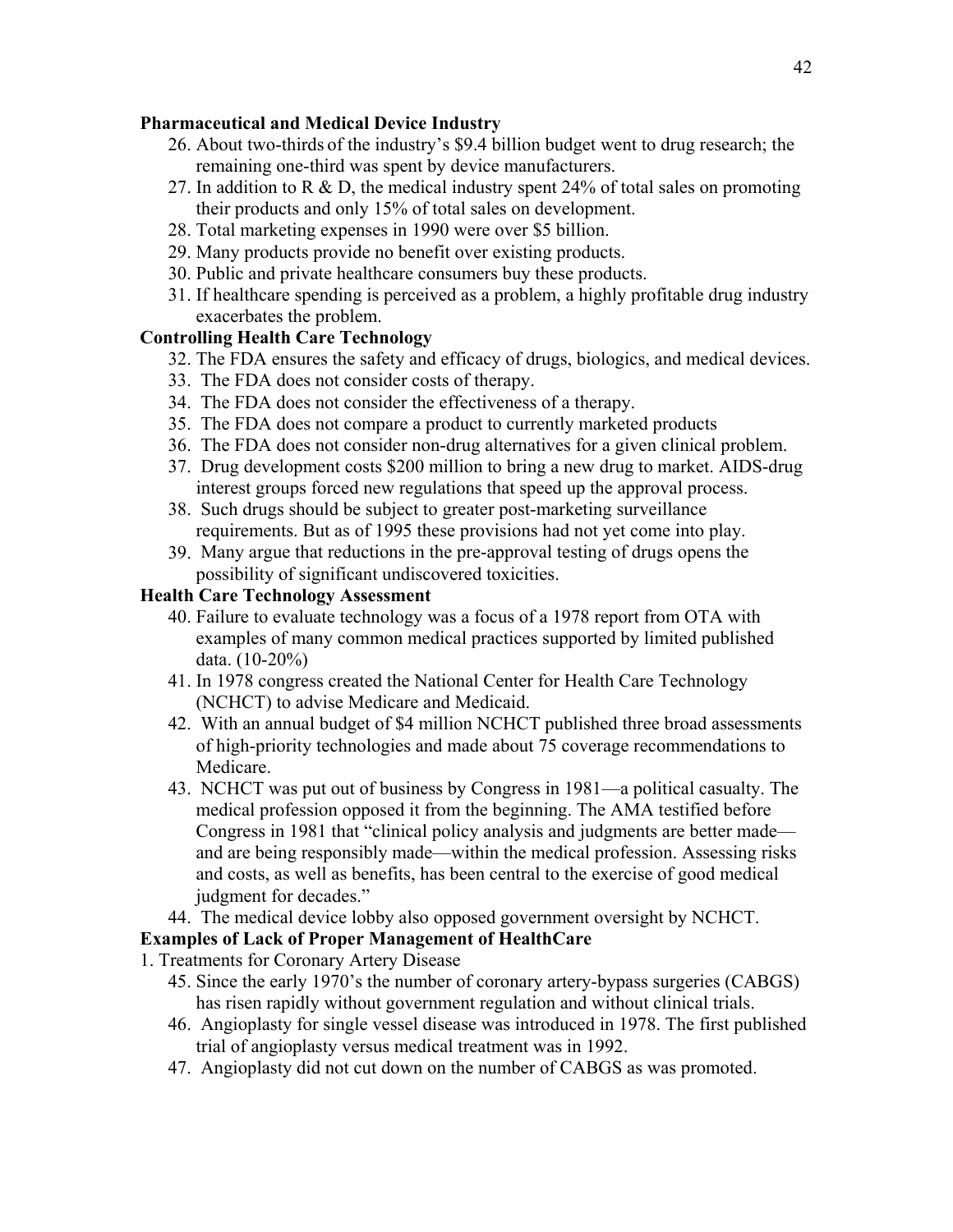- 48. Both procedures increase in number every year as the patient population grows older and sicker.
- 49. Rates of use are higher in white patients, in private insurance patients, and there is great variation in different geographic regions. Such facts imply that use of these procedures is based on non-clinical factors.
- 50. At the time of this report, 1995, the NIH consensus program had not assessed CABGS since 1980 and had never assessed angioplasty.
- 51. RAND researchers evaluated CABGS in New York in 1990. They reviewed 1,300 procedures and found 2% were inappropriate, 90% appropriate, and 7% uncertain. For 1,300 angioplasties, 4% were inappropriate and 38% uncertain. Using RAND methodologies a panel of British physicians rated twice as many procedures "inappropriate" as did a U.S. panel rating the same clinical cases. The New York numbers are in question because New York State limits the number of surgery centers, and the per-capita supply of cardiac surgeons in New York is about onehalf the national average.
- 52. The estimated five-year cost is \$33,000 for angioplasty and \$40,000 for CABGS. So, angioplasty did not lower costs. This was because of high failure rates of angioplasty.
- 2. Computed Tomography CT
	- 53. The first CT scanner in the U.S. was installed at the Mayo Clinic in 1973. In 1992 the number of operational CT scanners was 6,060. By comparison, in 1993 there were 216 CT units in Canada.
	- 54. There is little information available on how CT scan improves or affects patient outcome.
	- 55. In some institutions up to 90% of scans performed were negative.
	- 56. Approval by the FDA was not required for CT scanners. No evidence of safety or efficacy was required.
- 3. MRI
	- 57. The first MRI was introduced in 1978 in Great Britain; the first U.S. scanner in 1980. By 1988 there were 1,230 units; by 1992 between 2,800 and 3,000.
	- 58. A definitive review published in 1994 found less than 30 studies out of 5,000 that were prospective comparisons of diagnostic accuracy or therapeutic choice.
	- 59. American College of Physicians assessed MRI studies and rated 13 out of 17 trials as "weak" - meaning the absence of any studies on therapeutic impact or patient outcomes.
	- 60. The OAT concludes that, "It is evident that hospitals, physician-entrepreneurs, and medical device manufacturers have approached MRI and CT as commodities with high-profit potential, and decision-making on the acquisition and use of these procedures has been highly influenced by this approach. Clinical evaluation, appropriate patient selection, and matching supply to legitimate demand might be viewed as secondary forces."
- 4. Laparoscopic Surgery
	- 61. Laparoscopic cholecystectomy was introduced at a professional surgical society meeting in late 1989. In 1992, five years after introduction, 85% of all cholecystectomies were performed laparoscopically.